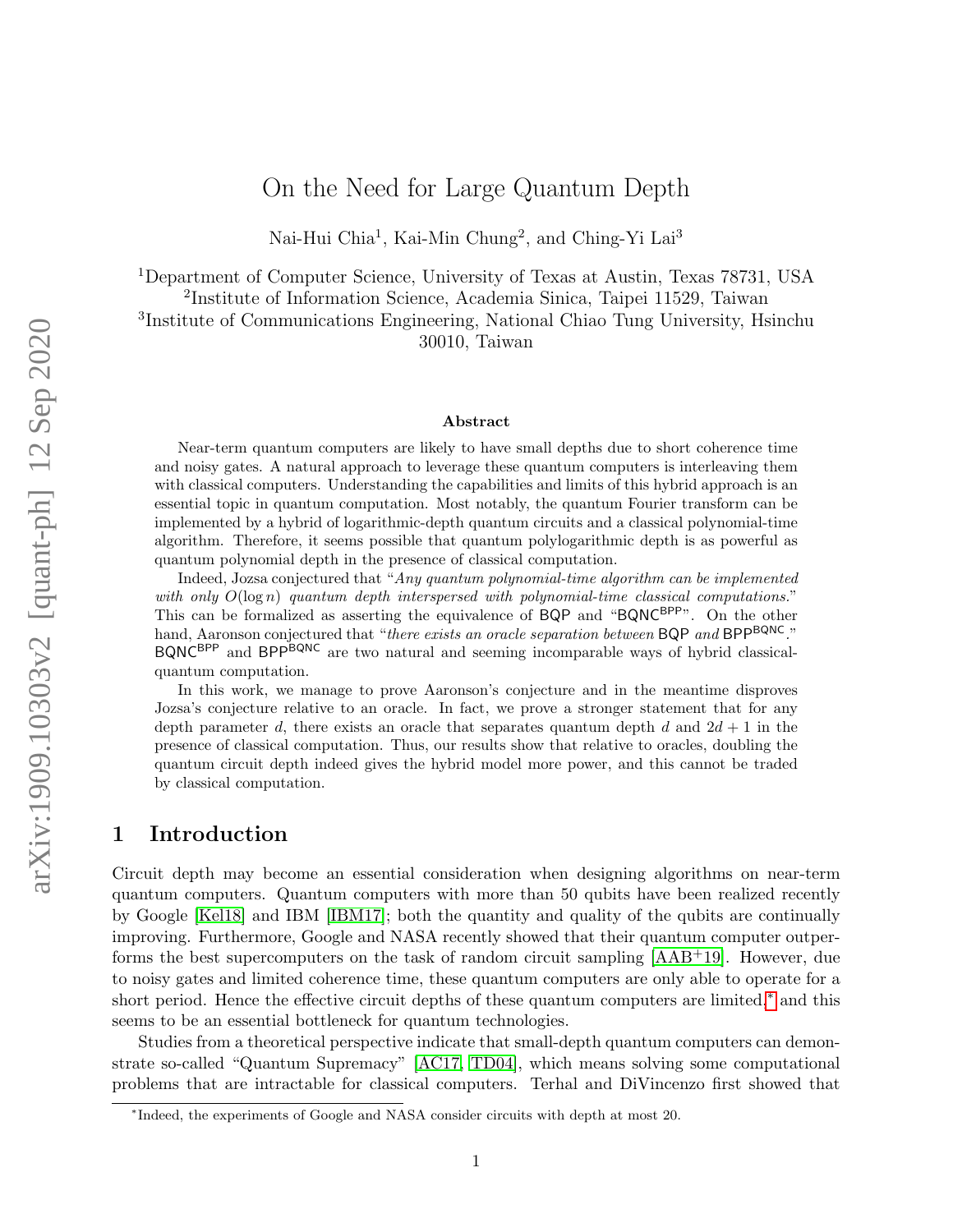constant-depth quantum circuits can sample certain distributions that are intractable for classical computers under some plausible complexity conjecture [\[TD04\]](#page-39-2), and more recent works showed that this can be based on the conjecture that the polynomial hierarchy (PH) is infinite [\[AC17\]](#page-38-1). Aaronson and Chen showed that under a natural average-case hardness assumption, there exists a statistical test such that no polynomial-time classical algorithm can pass it, but a small-depth quantum circuit can [\[AC17\]](#page-38-1).

On the other hand, it is worth noting that the capability of constant-depth quantum computers is limited. Specifically, consider the standard setting where the composing gate set only includes one- and two-qubit gates. It is obvious that a constant-depth quantum circuit cannot solve any classically intractable decision problem or even some classically easy problems, e.g., computing a parity function. This is because that each output qubit depends on only  $O(1)$  input qubits. Although involving unbounded fan-out gates allows a quantum circuit to conduct many operations in small depth, such as parity,  $\text{mod}[q]$ , threshold $[t]$ , arithmetic operations, phase estimations, and the quantum Fourier transform [\[HS05\]](#page-39-3), it seems that unbounded fan-out gates are hard to implement in practice and thus is rarely considered for near-term quantum device.[†](#page-1-0)

A natural idea to exploit the power of small-depth quantum computers is interleaving them with classical computers. Many of the known quantum algorithms require only small depths in the quantum part. Notably, Cleve and Watrous showed that the quantum Fourier transform can be parallelized to have only logarithmic quantum depth [\[CW00\]](#page-39-4), which implies that quantum algorithms for abelian hidden subgroup problems, such as Shor's factoring algorithm, can be implemented with logarithmic quantum depth. Therefore, "quantum polylogarithmic depth is as powerful as quantum polynomial depth in the presence of classical computation" seems to be a live possibility!

Aware of this possibility, Jozsa [\[Joz05\]](#page-39-5) conjectured that

"Any polynomial time quantum algorithm can be implemented with only  $O(\log n)$  quantum depth interspersed with polynomial-time classical computations."

Nevertheless, there are other opinions in the community. It has been conjectured by Aaronson [\[Aar05,](#page-38-2) [Aar10,](#page-38-3) [Aar11,](#page-38-4) [Aar19\]](#page-38-5) more than a decade ago that

"There exists an oracle  $\mathcal O$  relative to which BQP  $\neq$  BPP<sup>QNC</sup>."

Here, BPP<sup>BQNC</sup> is corresponding to one of the hybrid approaches for interleaving classical computers with small-depth quantum circuits. It is worth noting that the models Jozsa and Aaronson considered were related but different, and we will clarify this later in Section [1.2.](#page-3-0)

In this work, we disprove Jozsa's conjecture and prove Aaronson's conjecture. In fact, we prove a stronger conclusion that relative to oracles, doubling the quantum circuit depth already gives the computational model more power, and this cannot be traded by classical computations.

#### 1.1 Main Results

We start by defining two hybrid models, which interleave d-depth quantum circuits and classical computers. The first scheme, called d-depth quantum-classical scheme  $(d - QC \text{ scheme})$ , is a generalized model for small-depth measurement-based quantum computers (MBQC). The second scheme, called d-depth classical-quantum scheme  $(d$ -CQ scheme), characterizes the hybrid quantum and classical computations. Briefly, a  $d$ -QC scheme is based on a  $d$ -depth quantum circuit and can access some classical computational resources after each level, while a d-CQ scheme is based on a classical computer with access to some *d*-depth quantum circuits. We (informally) define  $\mathsf{BQNC}_\mathsf{d}^\mathsf{BPP}$ 

<span id="page-1-0"></span><sup>†</sup>Our oracle separation results hold even if the unbounded fan-out gates are allowed.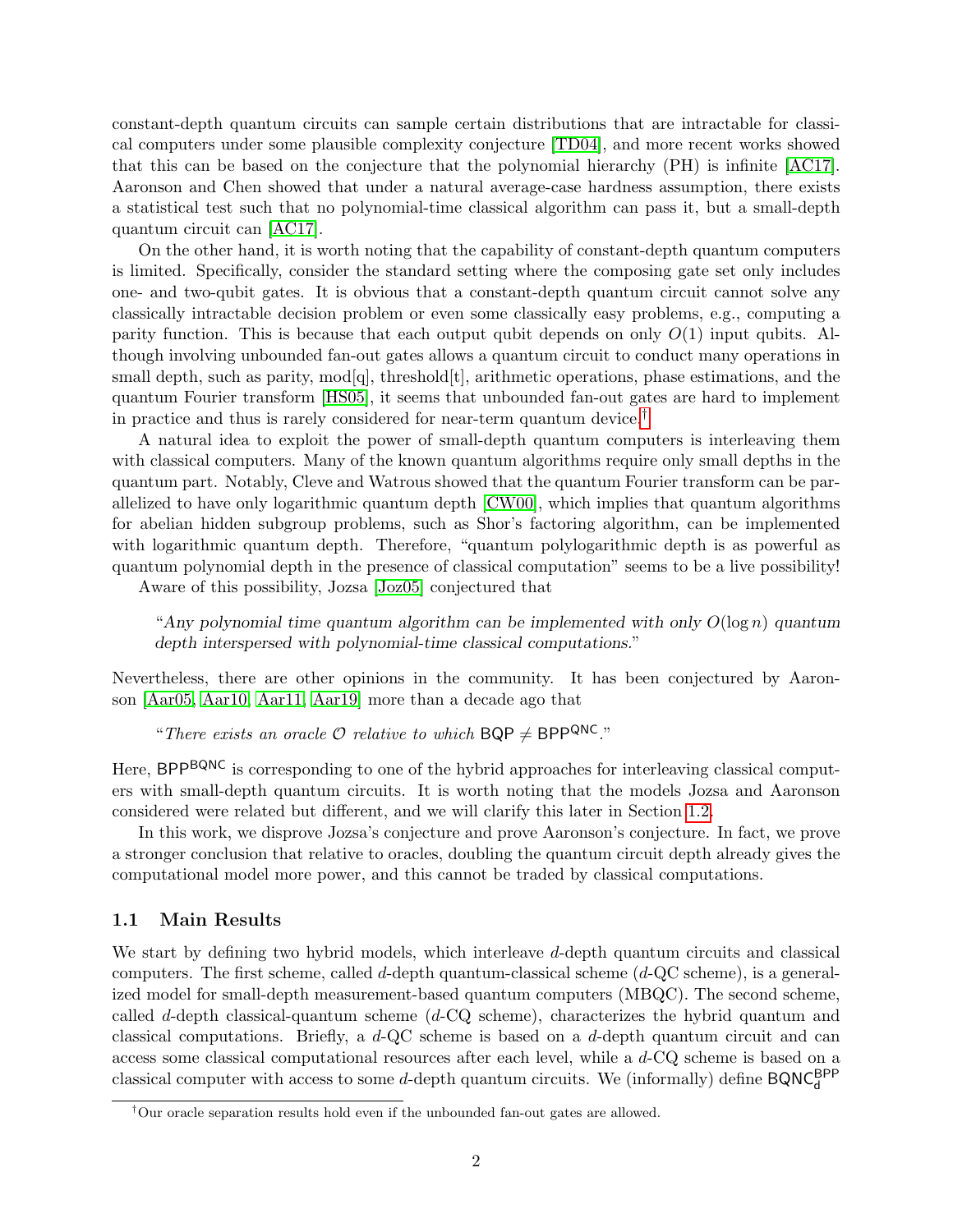to be the set of languages decided by  $d$ -QC schemes, and  $BPP^{BQNC_d}$  to be the set of languages decided by d-CQ schemes. Also, when we write BQNC<sup>BPP</sup> (resp., BPP<sup>BQNC</sup>), we refer to the union of  $BQNC_{\log^k n}^{BPP}$  (resp.,  $BPP^{BQNC_{\log^k n}}$ ) for constant  $k \in \mathbb{N}$ . (These definitions will be formally given in Section [3.](#page-7-0))

Note that Jozsa's conjecture refers to the equivalence problem of BQP and the hybrid model d-QC schemes, and Aaronson's conjecture refers to the separation between BQP and the other hybrid model d-CQ schemes. As we shall see, we will introduce an oracle problem below, which can be used to show separation results for both conjectures.

Our oracle problem is a variant of *Simon's problem*. Given a function  $f: \mathbb{Z}_2^n \to \mathbb{Z}_2^n$  with the promise that there exists  $s \in \mathbb{Z}_2^n$  such that  $f(x) = f(x \oplus s)$  for  $x \in \mathbb{Z}_2^n$ , Simon's problem is to find s [\[Sim94\]](#page-39-6). Such two-to-one function f is called a *Simon function*. Simon's problem is easy for quantum-polynomial-time (QPT) algorithms but hard for all probabilistic-polynomial-time (PPT) algorithms; however, Simon's problem can be solved by a constant-depth quantum circuit with classical postprocessing.

To devise a harder problem, we first represent a Simon function as a composition of random one-to-one functions  $f_0, \ldots, f_{d-1}$  and a two-to-one function  $f_d$  such that  $f = f_d \circ \cdots \circ f_0$  as shown in Fig. [1,](#page-2-0) where  $f_j : S_j \to S_{j+1}$  has domain  $S_j$  and range  $S_{j+1}$  for  $j = 0, \ldots, d$ . Suppose that f is hidden and only access to these functions  $f_i$  are provided. If  $f_0, \ldots, f_d$  must be queried in sequence to evaluate  $f$ , then a d-depth quantum circuit cannot solve this variant of Simon's problem, since it can only make at most d sequential queries (but there are  $d+1$  random functions).

<span id="page-2-0"></span>

Figure 1: Composing d random one-to-one function  $f_0, \ldots, f_{d-1}$  and a two-to-one function  $f_d$  such that  $f = f_d \circ \cdots \circ f_0$ .

Nevertheless, a cleverer approach that does not query the functions in sequence might exist. To rule out the possibility of such an approach, we further make it infeasible for the domain of  $f_i$  to be accessed before the  $(i + 1)$ -th parallel queries. Specifically,  $f_j$  is now defined on a larger domain  $S_i^{(0)}$  $j^{(0)}$  such that  $S_j$  is a subset of  $S_j^{(0)}$  $j^{(0)}$  and  $|S_j|/|S_j^{(0)}$  $j^{(0)}$  is chosen to be negligible for  $j = 0, 1, \ldots, d + 1$ . This is illustrated in Fig. [2.](#page-3-1) Therefore, to evaluate  $f_i$ , one must find the target domain  $S_i$  from the larger domain  $S_i^{(0)}$  $i^{(0)}$ , and the success probability is negligible by construction. It is worth noting that an algorithm can learn  $S_i$  after the *i*-th query with probability one, and thus is able to evaluate f after  $d+1$  sequential queries. However, using at most d sequential queries is still not enough for the algorithm to evaluate  $f$ .

To sum up, the oracle we consider is as follows. Let  $f$  be an arbitrary Simon function. Choose a sequence of random one-to-one functions  $f_0, \ldots, f_{d-1}$  defined on much larger domains  $S_0^{(0)}$  $S_d^{(0)}, \ldots, S_d^{(0)},$ respectively, and let  $f_d$  be a two-to-one function such that  $f_d \circ \cdots \circ f_0(x) = f(x)$  for  $x \in S_0$ . We define the *shuffling oracle* of f with respect to  $f_1, \ldots, f_{d-1}$  to be an oracle that returns a value of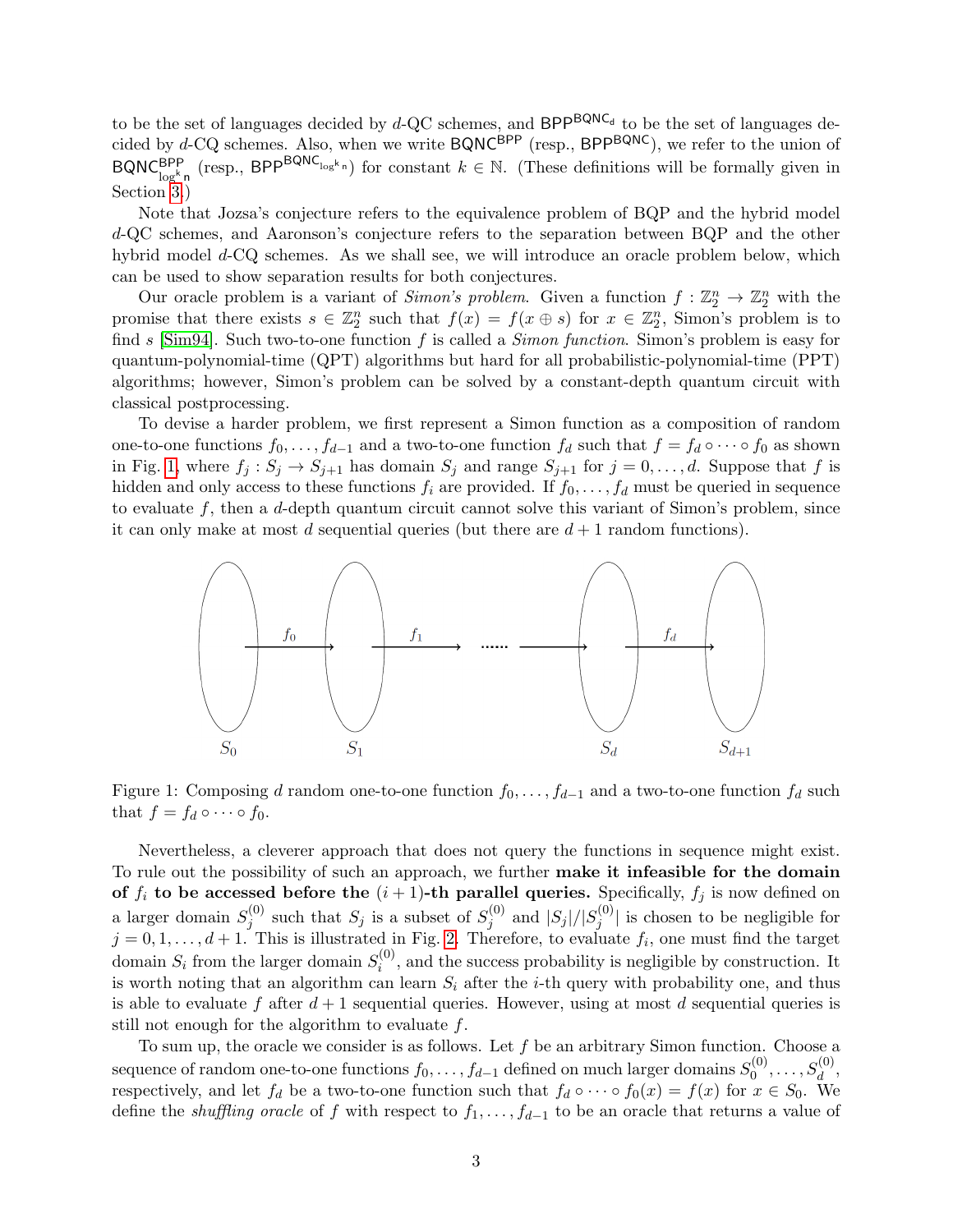<span id="page-3-1"></span>

Figure 2: The shuffling oracle:  $f_0, \ldots, f_{d-1}$  are random one-to-one functions on a greater domain. For  $x \in S_0$ ,  $f(x) = f_d \circ \cdots \circ f_0(x)$ .

 $f_0, \ldots, f_{d-1}$  or  $f_d$  when queried. Thus an algorithm with access to this oracle can access  $f_0, \ldots, f_d$ . We will simply call it the *shuffling oracle* of  $f$  in the following without mentioning the underlying  $f_0, \ldots, f_{d-1}.$ 

The d-Shuffling Simon's Problem  $(d$ -SSP) is a decision problem defined as follows:

**Definition 1.1** (d-SSP (Informal)). Let f be a random one-to-one function or a random Simon function. Given oracle access to the shuffling oracle of f (as in Fig. [2\)](#page-3-1), the problem is to decide whether f is a Simon function or not.

We summarize our results in the following theorem.

<span id="page-3-3"></span>**Theorem 1.2** (Informal). For any d, d-SSP  $\in$   $(\textsf{BQNC}_{2d+1}^{\textsf{BPP}})^{\mathcal{O}} \cap (\textsf{BPP}^{\textsf{BQNC}}_{2d+1})^{\mathcal{O}}$ , but d-SSP  $\notin$  $(\text{BQNC}_d^{\text{BPP}})^{\mathcal{O}} \cup (\text{BPP}^{\text{BQNC}_d \mathcal{O}}),$  where  $\mathcal O$  is the shuffling oracle of f.  $\overline{f}$ 

Theorem [1.2](#page-3-3) states that relative to the shuffling oracles,  $(2d+1)$ -QC schemes (resp.,  $(2d+1)$ -CQ schemes) are strictly more powerful than  $d$ -QC schemes (resp.,  $d$ -CQ schemes). Namely, doubling the quantum circuit depth indeed gives the hybrid model more power, and this cannot be traded for classical computation.

Theorem [1.2](#page-3-3) immediately implies the following corollary, which states that Jozsa's conjecture is false relative to an oracle.

Corollary 1.3 (Informal). For  $d = \log^{\omega(1)} n$ , d-SSP  $\in$  BQP<sup>O</sup>, but d-SSP  $\notin$  (BPP<sup>BQNC</sup>)<sup>O</sup> ∪  $(BQNC^{BPP})^{\mathcal{O}}$ , where  $\mathcal O$  is the shuffling oracle of f.

## <span id="page-3-0"></span>1.2 Discussion and Open Problems

Jozsa's and Aaronson's conjectures The hybrid model Jozsa considered in [\[Joz05\]](#page-39-5) is the small-depth MBQC, which is characterized by the d-QC scheme in this work. On the other hand, Aaronson considered the complexity class  $BPP^{BQNC}$ , which is corresponding to the d-CQ scheme defined in this paper.

Since we cannot even prove that  $BPP \neq BQP$ , an unconditional separation seems unachievable by the state-of-the-art techniques. Instead, we can expect an oracle separation or a conditional lower

<span id="page-3-2"></span><sup>&</sup>lt;sup>‡</sup>Following the definition of  $BQNC_d^{BPP}$  and  $BPP^{BQNC_d}$ , the gate set is the collection of one- and two-qubit gates. However, our oracle separation actually works for any gate set even with unbounded fan-out gates. The main point is that the depth of the queries is less than the depth of the shuffling oracle.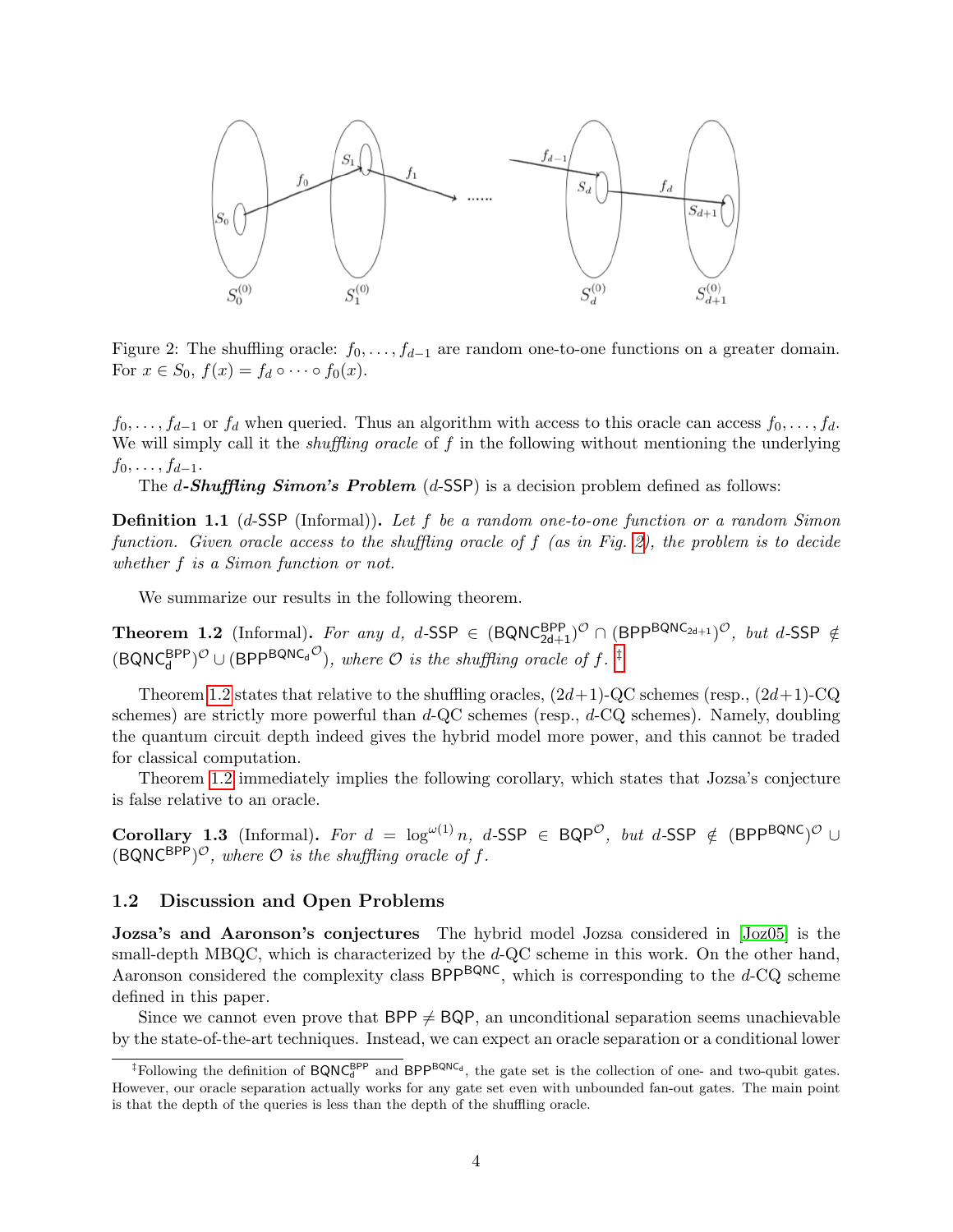bound based on certain assumptions in cryptography or complexity. In this work, we obtain an oracle separation between BQP and BPP<sup>BQNC</sup>∪BQNC<sup>BPP</sup>. Therefore, one central question is: can we achieve a conditional separation based on plausible assumptions, or equivalently, can we instantiate our oracle? A natural approach is to instantiate it based on cryptographic assumptions, such as virtual-black-box (VBB) obfuscations. However, while it is possible to make our oracle efficient, since our oracle uses random shuffling to hide the Simon's function, we may not assume secure VBB obfuscation of our oracle given the known negative evidence by Bitansky et al.  $[BCC^+14]$  $[BCC^+14]$ . It is not clear whether our oracle can be instantiated based on any reasonable cryptographic assumptions.

Our work also address another critical question: can we trade classical computations for quantum circuit depth? If this is possible, then it may be easier for near-term quantum computers to achieve quantum supremacy on practical problems. In this work, we give some negative evidence by showing a fine-grained depth separation result that  $(BPP^{BQNC_d})^{\mathcal{O}} \neq (BPP^{BQNC_{2d+1}})^{\mathcal{O}}$ . This result implies that doubling the quantum depth gives the model more power, and this cannot be traded by classical computations in the relativized world. We would like to see if we can obtain a sharper separation, such as d versus  $d+1$ , under plausible assumptions in cryptography or complexity.

#### 1.3 Acknowledgement

We are grateful to Scott Aaronson for bringing us to the problem of separating BQP and BPP<sup>BQNC</sup>. We also thank him for helpful discussions and valuable comments on our manuscript. We would like to thank Richard Jozsa for clarifying his conjecture and Aaronson's conjecture. We acknowledge conversations with Matthew Coudron for explaining their related work to us.

NHC's research is supported by Scott Aaronson's Vannevar Bush Faculty Fellowship from the US Department of Defense. KMC's research is partially supported by the Academia Sinica Career Development Award under Grant 23-17 MOST QC project, and MOST QC project under Grant MOST 107-2627-E-002-002. CYL was financially supported from the Young Scholar Fellowship Program by Ministry of Science and Technology (MOST) in Taiwan, under Grant MOST108-2636- E-009-004.

#### 1.4 Independent Work

Independent and concurrent to our work, Coudron and Menda also investigated Jozsa's conjecture and proved that the conjecture is false relative to some oracle [\[CM19a\]](#page-39-7). However, they did not establish the sharp separation between quantum depth d vs.  $2d + 1$  as we did. Interestingly, the oracle problem used in their work as well as the analysis are very different from ours, which may lead to incomparable extensions or applications in the future. In the following, we provide a high-level discussion and compare the two works.

At a high-level, Coudron and Menda use the Welded Tree Problem of Childs et al.  $[CCD<sup>+</sup>03]$  $[CCD<sup>+</sup>03]$  as the oracle problem to disprove Jozsa's conjecture, which leverage the separation between quantum walk and classical random walk. To show the separation, they do not need to modify the oracle problem, and the crux is a simulation argument showing that low depth quantum computation can be simulated by (inefficient) classical computation without blowing up the number of oracle queries too much. Hence, the hardness of the hybrid models follows by the classical hardness. The simulation argument relies on the structure of the welded tree oracle and does not seem to apply to our oracle.

In contrast, our starting point is Simon's problem, which can be viewed as a separation between quantum depth 0 (i.e., classical computation) and 1 in the hybrid models, and our main idea is to lift the separation by pointer chasing and domain hiding. This allows us to prove the sharp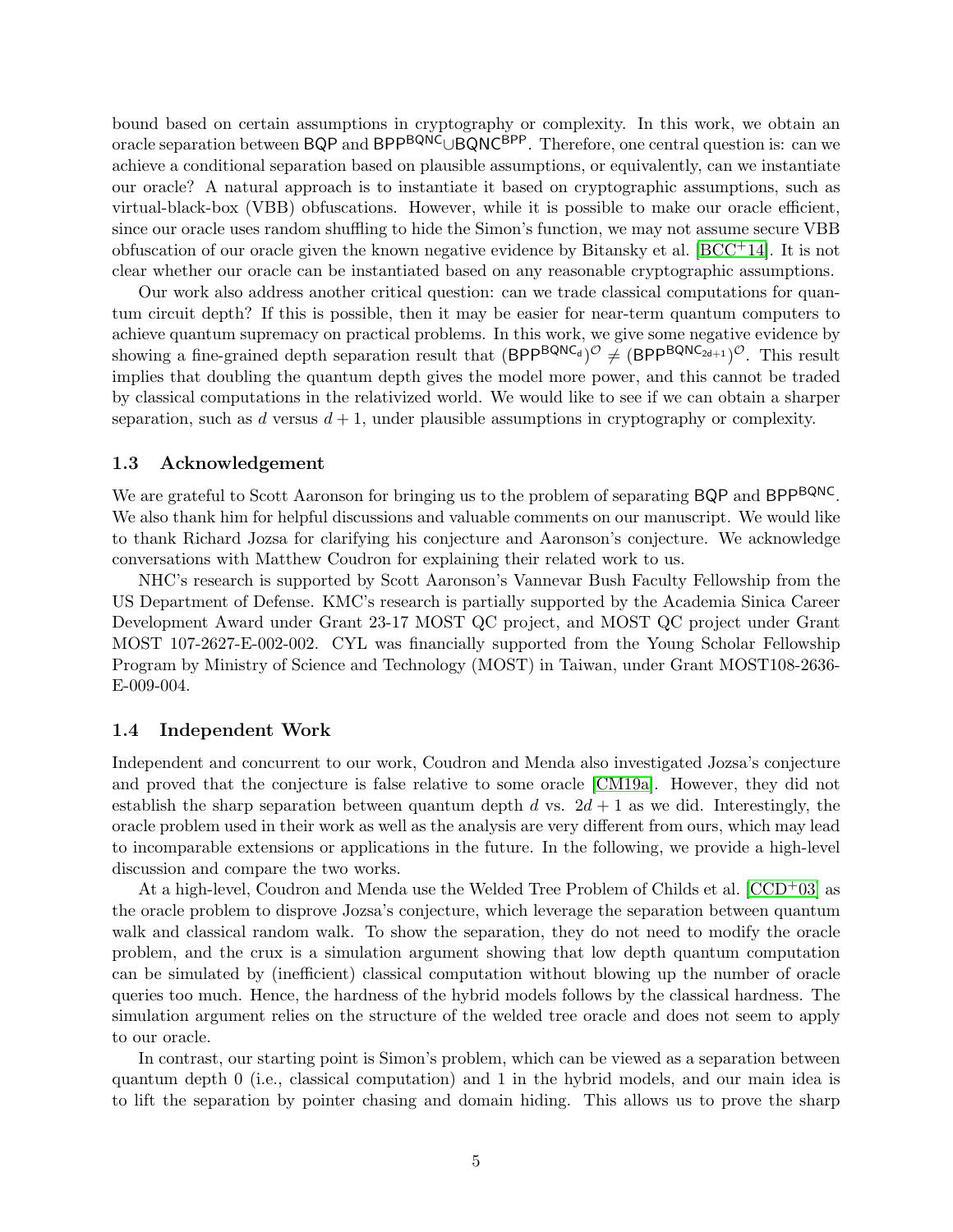separation between quantum depth d vs.  $2d+1$ . To prove the separation, we generalize techniques in cryptography (from both quantum and classical crypto literature) to show that small quantum depth is not enough to find the hidden domain and hence the hybrid models with quantum depth d are not capable to solve the d-SSP problem.

We mention that the original version of Coudron and Menda [\[CM19a\]](#page-39-7) only explicitly considered the hybrid model d-CQ schemes, but their analysis extends directly to establish hardness of the Welded Tree Problem for d-QC schemes. Furthermore, we believe that the techniques in both works extend to establish hardness of respective oracle problems for the natural hierarchy of hybrid models like BPP<sup>BQNCBPP…</sup> [\[CM19b\]](#page-39-8).

### 2 Proof Overview

The main idea behind our shuffling oracle is combining *pointer chasing* and *domain hiding* to lift the hardness of Simon's problem. We start with the intuition behind our construction.

Pointer Chasing & Domain Hiding The pointer chasing is to allow the function to be evaluated by using  $d+1$  parallel queries, but make it hard by using at most d parallel queries. To implement this idea, we decompose a Simon function f as  $f_0, \ldots, f_d$ , where  $f_0, \ldots, f_{d-1}$  are random "shufflings" of the original function and  $f_d$  is the function such that  $f = f_d \circ \cdots \circ f_0$ . Ideally, to evaluate  $f$ , a standard approach is to evaluate the functions in sequence. However, it is unclear if there are clever methods. To tackle this, our second idea is hiding the original domains  $S_0, \ldots, S_d$ in larger domains  $S_0^{(0)}$  $S_0^{(0)}, \ldots, S_d^{(0)}$ , respectively. Intuitively, to evaluate f, one needs to learn  $f_d$  in  $S_d$ , or say, needs to find  $S_d$  in  $S_d^{(0)}$  $d_d^{(0)}$ . Note that it suffices to use i rounds of parallel queries to learn  $S_i$ . The goal of the shuffling oracle is to obtain the (tight) hardness that it prevents the algorithm from learning  $S_d$  before dth parallel queries so that one cannot evaluate  $f_d$  in the dth parallel queries.

Obtaining Indistinguishability from Hiding The intuition behind our analysis is similar to the One-way-to-Hiding (O2H) Lemma [\[AHU18,](#page-38-8) [Unr15\]](#page-39-9) in quantum cryptography, and our analysis can be viewed as generalizing the lemma to the setting of the shuffling oracle against both hybrid models. Briefly, the O2H Lemma shows that given any two random functions which have same function values on most elements except for some *hidden subset*, we can bound the probability of distinguishing these two functions by the probability that the queries are in the hidden set, which we call the *finding probability*. This probability will be negligible if the subset is a small enough random subset. The O2H Lemma implies that given a random function, we can program the mappings in the hidden subset arbitrarily. In our context, a natural approach is to argue that  $S_d$  is a hidden subset in  $S_d^{(0)}$  $d_d^{(0)}$  and hence we can indistinguishably program the mappings in  $S_d$  in a way such that the programmed oracle has no information about  $f$ . However, different from the typical use of O2H Lemma in cryptography, in the shuffling oracle, the algorithm can find  $S_d$  by using d parallel queries starting from  $S_0$  (and query  $S_d$  at the  $d + 1$ st query), so we need to be careful in arguing that  $S_d$  is a hidden subset.

**Russian-Nesting-Doll Trick** We bypass the difficulty above by partitioning the large set  $S_d^{(0)}$ d into a series of smaller subsets  $S_d^{(1)}$  $d_d^{(1)}, \ldots, S_d^{(d)}$ , such that  $S_d^{(\ell)}$  $\frac{d}{d}$  is a exponentially small subset of  $S_d^{(\ell-1)}$  $\mathcal{A}_{d}^{(\ell-1)}$  for  $\ell \in [d]$ , and for the ease of illustrating ideas,  $S_d \subset S_d^{(d)}$  $\mathcal{L}_d^{(d)}$ . We do such partition for all

<span id="page-5-0"></span><sup>&</sup>lt;sup>§</sup>For the proof of d-QC and d-CQ scheme, there will be a small subset in  $S_d$  which is not in  $S_d^{(d)}$ ; however, we will show in the proof that it suffices to prove the oracle separation.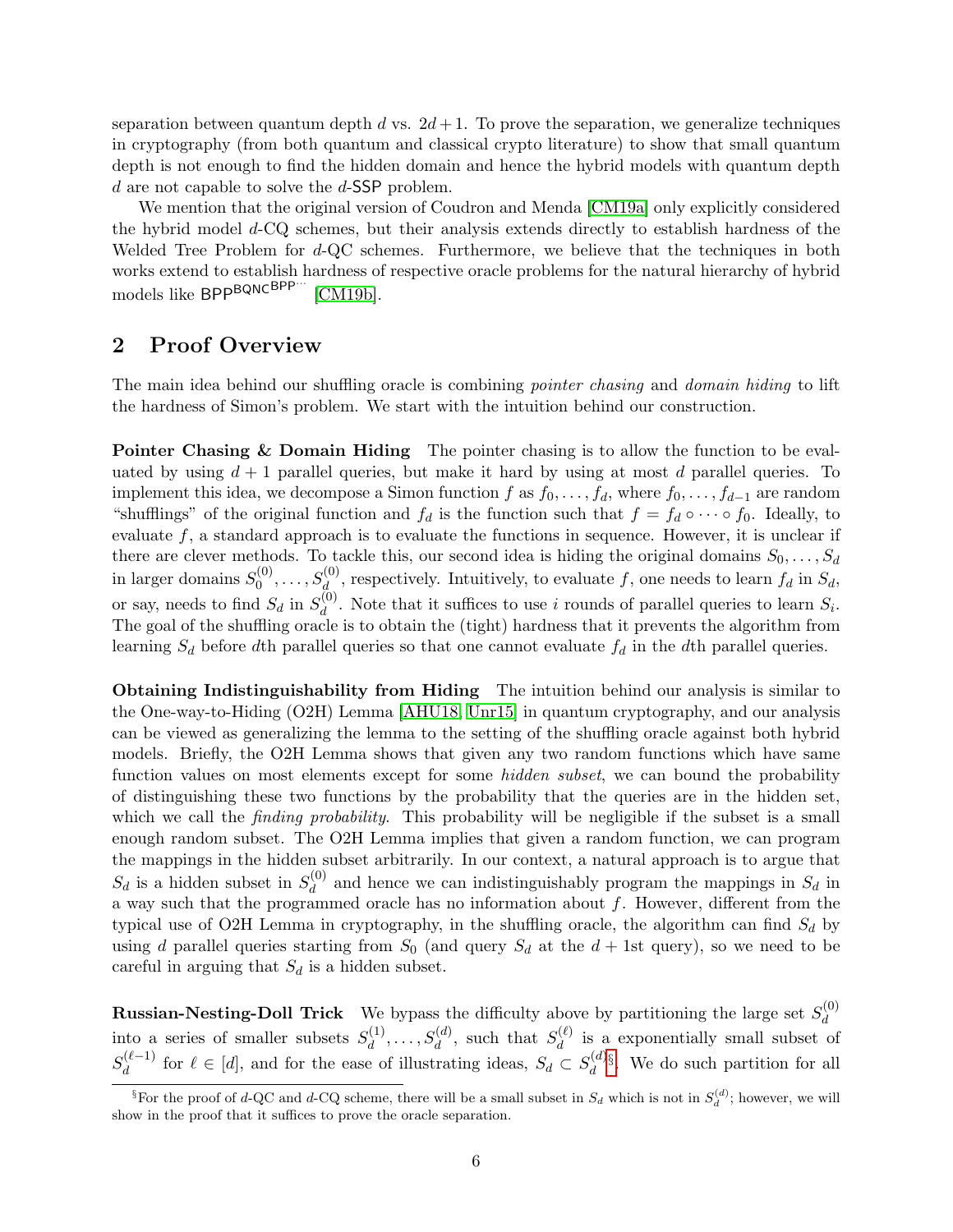

<span id="page-6-0"></span>Figure 3: The domains partitions under the Russian-nesting-doll trick:  $f_0$  on  $S_0^{(0)}$  $j_0^{(0)}$  and  $f_1, \ldots, f_d$  on  $S_1^{(0)}$  $\langle 0 \rangle \setminus S_1^{(1)}$  $S_d^{(1)}, \ldots, S_d^{(0)} \setminus S_d^{(1)}$  $\frac{d^{(1)}}{d}$  can be viewed as the "first doll", which will be opened by the first round parallel queries. Along this line,  $f_{i-1}$  on  $S_{i-1}^{(i-1)}$  $j_{i-1}^{(i-1)}$  and  $f_i, \ldots, f_d$  on  $S_i^{(i-1)}$  $\overline{s_i^{(i-1)}}\setminus S_i^{(i)}$  $s^{(i)}_i, \ldots, S^{(i-1)}_d \setminus S^{(i)}_d$  $d^{(i)}$  can be viewed as the ith doll, which will be opened by the ith round parallel queries.

domains of  $f_0, \ldots, f_d$ . Then, we use the O2H Lemma to show that after the first parallel query, the algorithm can learn  $f_0$  on  $S_0^{(0)}$  $\mathcal{L}_0^{(0)}$  and  $f_1, \ldots, f_d$  on domains out of  $S_1^{(1)}$  $S_1^{(1)}, \ldots, S_d^{(1)}$ ; however, it learns nothing about  $f_1, \ldots, f_d$  on  $S_1^{(1)}$  $S_1^{(1)}, \ldots, S_d^{(1)}$ . For the second parallel queries, we start from  $f_1, \ldots, f_d$ on  $S_1^{(1)}$  $S_1^{(1)}, \ldots, S_d^{(1)}$ , and use the O2H Lemma again to argue that the algorithm learns little about  $f_2, \ldots, f_d$  on  $S_2^{(2)}$  $S_2^{(2)}, \ldots, S_d^{(2)}$ . Finally, for the dth parallel queries, the algorithm has no information about  $f_d$  on  $S_d^{(d)}$  $d_d^{(a)}$  and thus has no information about f. We can think of this approach as a Russiannesting-doll trick: the mappings  $f_0$  on  $S_0^{(0)}$  $y_0^{(0)}$  and  $f_1, \ldots, f_d$  on domains out of  $S_1^{(1)}$  $s_1^{(1)}, \ldots, s_d^{(1)}$  are the largest doll outside, there are d dolls, and  $f_d$  on  $S_d^{(d)}$  $\frac{d^{(a)}}{d}$  is the smallest one we want to see. For an algorithm to see  $S_d$ , it needs to open all the dolls, and each requires one round parallel queries; therefore, the algorithm cannot see the smallest doll before dth parallel queries. We illustrate the idea of the Russian-nesting-doll trick as in Fig. [3.](#page-6-0)

We give a brief overview of how to formalize the ideas above in the follows.

### 2.1  $QNC_d$  circuit

This is the warm-up case. Let  $U := U_1, \ldots, U_{d+1}$  be a d-depth quantum circuit which can make superposed queries to the shuffling oracle  $\mathcal{F} := (f_0, \ldots, f_d)$  after  $U_i$  for  $i \in [d]$ . We represent the computation as

$$
U_{d+1}\mathcal{F}U_d\cdots\mathcal{F}U_1.
$$

Following the Russian-nesting-doll trick, we partition the domains  $S_0^{(0)}$  $S_0^{(0)}, \ldots, S_d^{(0)}$  into d subsets. Then, for the *i*th parallel queries, we construct a *shadow* oracle  $\mathcal{G}_i$  of  $\mathcal F$  such that  $\mathcal{G}_i$  agrees with  $\mathcal F$  on elements out of  $S_i^{(j)}$  $j_j^{(j)}, \ldots, S_d^{(j)}$ , but maps the rest to  $\perp$  (a specific notation for no information). Here, we need to choose the subsets in a specific way, which we will describe in the formal proof. By using hybrid arguments and O2H Lemma, we inductively prove that  $U_{d+1} \mathcal{F} U_d \cdots \mathcal{F} U_1$  is indistinguishable from  $U_{d+1}\mathcal{G}_dU_d\cdots\mathcal{G}_1U_1$ .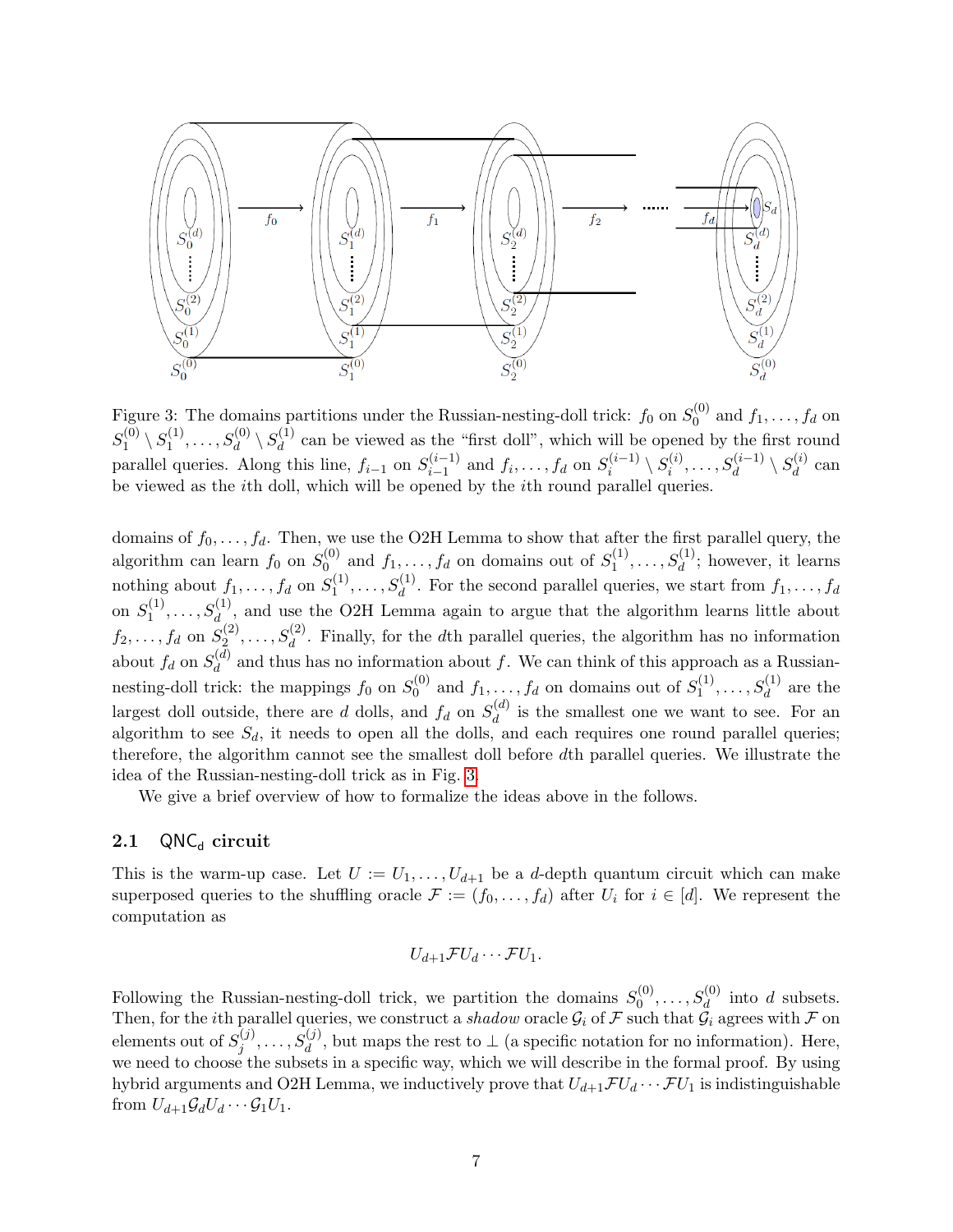#### 2.2  $d$ -QC scheme

For the d-QC scheme, since the classical algorithm can make polynomial classical parallel queries, the set  $S_d$  can be found by the classical algorithm. However, the classical algorithm can only make polynomially many queries, and the rest of the points which are not queried are still uniform. Therefore, we can remove whatever points learned by classical queries from the hidden sets  $S_k^{(j)}$  $\binom{J}{k}$ and use O2H Lemma and the hybrid arguments as before. At the end, the algorithm does not learn  $S_d$  except for polynomially many points, which is unlikely to learn the shift (as in the proof of classical hardness for Simons).

#### 2.3  $d$ -CQ scheme

Arguing that  $S_d$  is a hidden subset in  $S_d^{(0)}$  $d_d^{(0)}$  against the d-CQ scheme is the most challenging part of our analysis. The main obstacle is that the measurement outcome of the quantum circuit can contain global information about the shuffling oracle, and this makes it hard to reason that the shuffling oracle is still uniformly random conditioned on the measurement outcome. However, since the measurement outcomes can only be a "short classical advice", intuitively, it cannot contain too much information about the shuffling oracle.

To formalize this intuition, we (partially) generalize a presampling argument in (classical) cryptography [\[CDGS18,](#page-38-9) [Unr07\]](#page-39-10). Informally, the argument states that a random function conditioned on a short classical advice string is indistinguishable from a convex combination of random functions that are fixed on a few elements for any classical algorithm making polynomial queries. Ideally, we would like to generalize it to the shuffling oracle (which is more complicated than random oracle) and show indistinguishability to a convex combination of shuffling oracles with a few points fixed for quantum algorithms with a bounded number of queries. Unfortunately, we do not know how to achieve this, but we prove something weaker that is sufficient: we show that given a short classical advice string, the shuffling oracle is indistinguishable from a convex combination of "almost-uniform" shuffling oracles with few points fixed for any quantum algorithm making one quantum parallel query.

This weaker statement suffices to prove our oracle separation. While there are some further subtleties, the main idea is that we apply it inductively after each quantum parallel query, and the short advice string only fixes polynomially many random points in the shuffling oracle. Given this, we are able to show that  $S_d$  remains a hidden set against the  $d$ -CQ scheme and establish hardness of d-SSP against BPP<sup>BQNC</sup>d.

## <span id="page-7-0"></span>3 Preliminaries

In this section, we first introduce the distance measures of quantum states. Then, we give formal definitions of the d-CQ and d-QC schemes.

#### 3.1 State distance

**Definition 3.1.** Let H be a Hilbert space. For any two pure states  $|\psi\rangle, |\phi\rangle \in \mathcal{H}$ , we define

- (Fidelity)  $F(|\psi\rangle, |\phi\rangle) := |\langle \psi|\phi\rangle|;$
- (Two-norm distance)  $\|\psi\rangle \phi\rangle\|$ .

Then, we define distance measures between mixed states.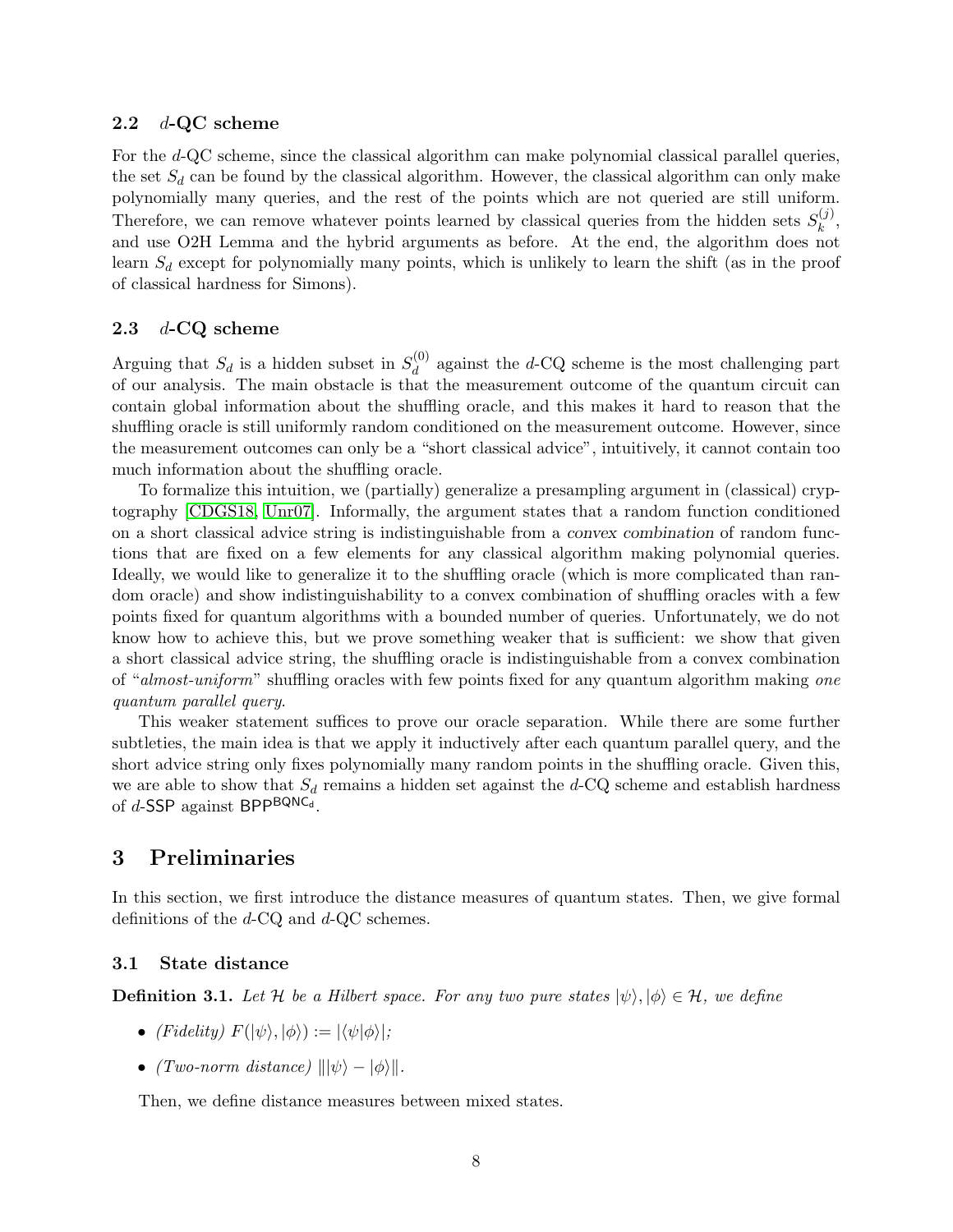**Definition 3.2.** Let H be a Hilbert space. For any two mixed states  $\rho, \rho' \in \mathcal{H}$ ,

- (Fidelity)  $F(\rho, \rho') := tr(\sqrt{\sqrt{\rho} \rho' \sqrt{\rho}})$ .
- (Trace distance)  $TD(\rho, \rho') := \frac{1}{2} \operatorname{Tr} |\rho \rho'|.$
- (Bures distance)  $B(\rho, \rho') := \sqrt{2 2F(\rho, \rho')}$ .

The probability for a quantum procedure to distinguish two states can be bounded by the Bures distance between the two states.

<span id="page-8-0"></span>**Claim 3.3.** For any two mixed states  $\rho$  and  $\rho'$ , for any quantum algorithm A and for any classical string s,

$$
|\Pr[\mathcal{A}(\rho) = s] - \Pr[\mathcal{A}(\rho') = s]| \leq B(\rho, \rho').
$$

*Proof.* It is well-known that  $|\Pr[\mathcal{A}(\rho) = s] - \Pr[\mathcal{A}(\rho') = s]| \leq \frac{1}{2} \text{Tr} |\rho - \rho'|$ . Then,

$$
TD(\rho, \rho') \leq \sqrt{1 - F(\rho, \rho')^2}
$$
  
= 
$$
\sqrt{\frac{1 + F(\rho, \rho')}{2}} \sqrt{2 - 2F(\rho, \rho')}
$$
  

$$
\leq B(\rho, \rho').
$$

 $\Box$ 

The state distance and Claim [3.3](#page-8-0) will be used shortly in the following sections.

#### 3.2 Computational Model

We here define two schemes which interleave low-depth quantum circuits and classical computers. The first scheme is called d-depth quantum-classical scheme  $(d$ -QC scheme) and the second scheme is d-depth classical-quantum scheme  $(d$ -CQ scheme).

We say a set of gates forms a layer if all the gates in the set operate on disjoint qubits. Gates in the same layer can be parallelly applied. We define the number of layers in a circuit as the depth of the circuit. In the following, we define circuit families which has circuit depth  $d$  as in [\[TD04,](#page-39-2) [MN98\]](#page-39-11).

<span id="page-8-1"></span>**Definition 3.4** (d-depth quantum circuit QNC<sub>d</sub>). A QNC<sub>d</sub> quantum circuit family  $\{C_n : n > 0\}$  is defined as below:

- There exists a polynomial p such that for all  $n > 0$ ,  $C_n$  operates on n input qubits and  $p(n)$ ancilla qubits;
- for  $n > 0$ ,  $C_n$  has the initial state  $|0^{n+p(n)}\rangle$ , consists of d layers of one- and two-qubit gates, and measures all qubits after the last layer.

We can illustrate a QNC<sub>d</sub> circuit as in Fig. [4,](#page-9-0) where  $U_i$  for  $i \in [d]$  is a unitary which can be implemented by one layer of one- and two-qubit gates, and the last computational unit is a qubit-wise measurement in the standard basis.

In some studies, QNC is also used to refer the set of languages decided by the quantum circuits. For clarity, we define the set of languages decided by  $QNC_d$  as  $BQNC_d$  as follows:

**Definition 3.5** (BQNC<sub>d</sub>). The set of languages  $L = \{L_n : n > 0\}$  for which there exists a circuit family  $\{C_n : n > 0\} \in QNC_d$  such that for  $n > 0$ , for any x where  $|x| = n$ ,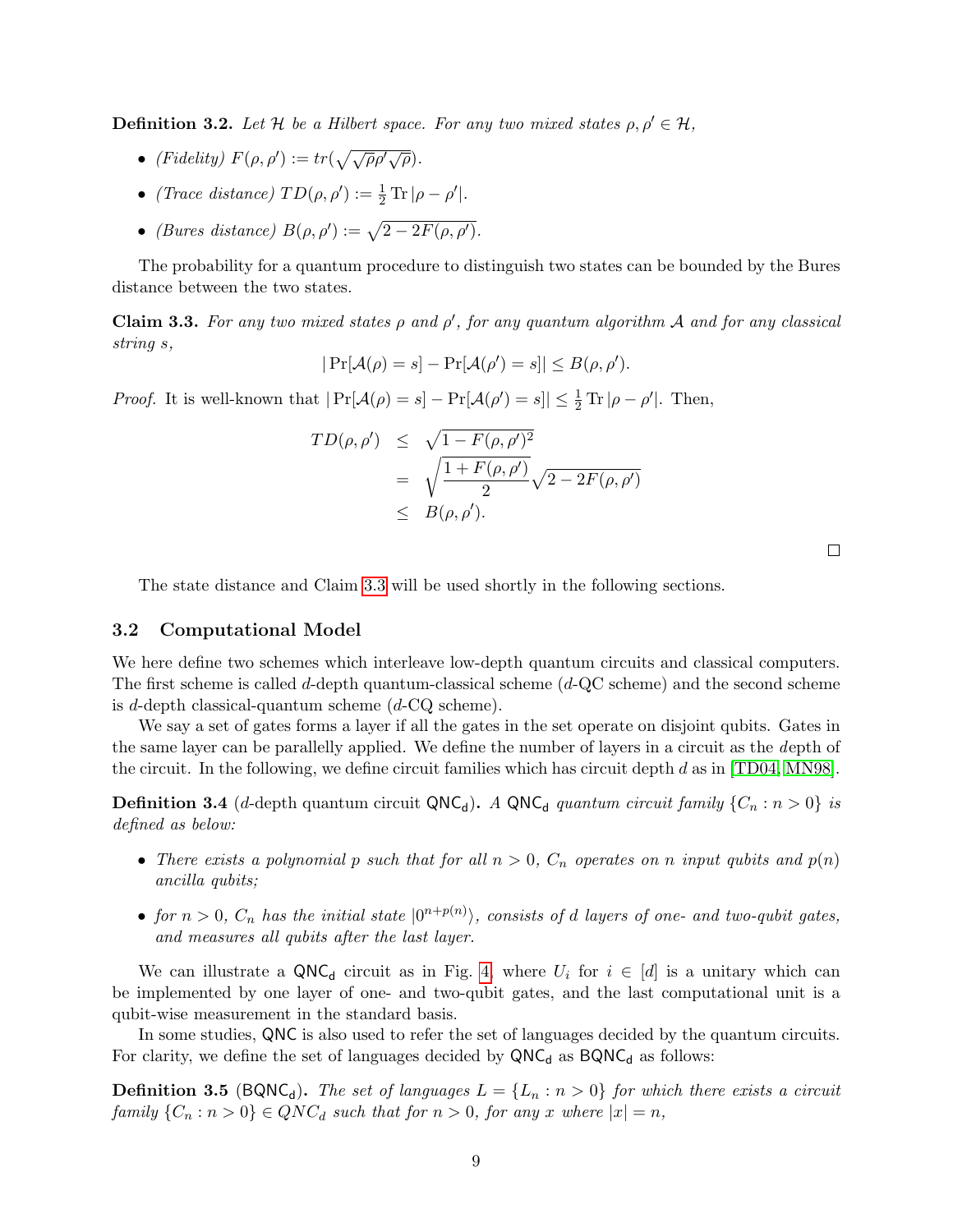

Figure 4: The  $QNC<sub>d</sub>$  circuit: The single-line wires are the quantum wires, and the double-line wire is the classical wire.

- if  $x \in L_n$ , then  $Pr[C_n(x) = 1] > 2/3$ ;
- otherwise,  $Pr[C_n(x) = 1] \leq 1/3$ .

Then we define the quantum analogue of Nick's class

**Definition 3.6** (BQNC<sup>k</sup>). The set of languages  $L = \{L_n : n > 0\}$  for which there exists a circuit family  $\{C_n : n > 0\} \in QNC_d$  for  $d = O(\log^k n)$  such that for  $n > 0$ , for any x where  $|x| = n$ ,

- if  $x \in L_n$ , then  $Pr[C_n(x) = 1] \geq 2/3$ ;
- otherwise,  $Pr[C_n(x) = 1] \leq 1/3$ .

For simplicity, we define BQNC as the set of languages which can be decided by poly log-depth quantum circuit that is  $\mathsf{BQNC}:=\bigcup_k \mathsf{BQNC}^k.$ 

A d-depth quantum circuit with oracle access to some classical function  $f$  is a sequence of operations

<span id="page-9-1"></span><span id="page-9-0"></span>
$$
U_1 \xrightarrow{q} f \xrightarrow{q} U_2 \xrightarrow{q} f \xrightarrow{q} \cdots U_d \xrightarrow{q} f \xrightarrow{q} U_{d+1}, \tag{1}
$$

where  $U_i$ 's are unitaries as we have defined in [3.4.](#page-8-1) The transition  $\stackrel{q}{\rightarrow}$  implies that  $U_i$  can send and receive quantum messages from f. We add an additional layer of unitary  $U_{d+1}$  to the computational model to process the information from the last call of  $f$ .

In the quantum query model, we usually consider f as an unitary operator  $U_f$ 

$$
U_f|x\rangle|0\rangle=|x\rangle|f(x)\rangle.
$$

We represent the process in Eq. [1](#page-9-1) as follows: let  $|0, 0\rangle_{QA}|0\rangle_W$  be the initial state, where registers Q and A consist of qubits the algorithm sends to or receives from the oracle and register W consists of the rest of the qubits the algorithm holds as working space. Let

$$
U_1|0,0\rangle_{QA}|0\rangle_W = \sum_{x,y} c(x,y)|x,y\rangle_{QA}|z(x,y)\rangle_W
$$

be the quantum message before applying the first  $U_f$ . After applying  $U_f$ ,

$$
U_f \sum_{x,y} c(x,y) |x,y\rangle_{QA} |z(x,y)\rangle_W = \sum_{x,y} c(x,y) |x,y \oplus f(x)\rangle_{QA} |z(x,y)\rangle_W.
$$

We represent Eq. [1](#page-9-1) as a sequence of unitaries  $U_{d+1}U_fU_d\cdots U_fU_1$  in this way. For simplicity, we rewrite Eq. [1](#page-9-1) as  $U_{d+1}fU_d \cdots fU_1$  in the rest of the paper.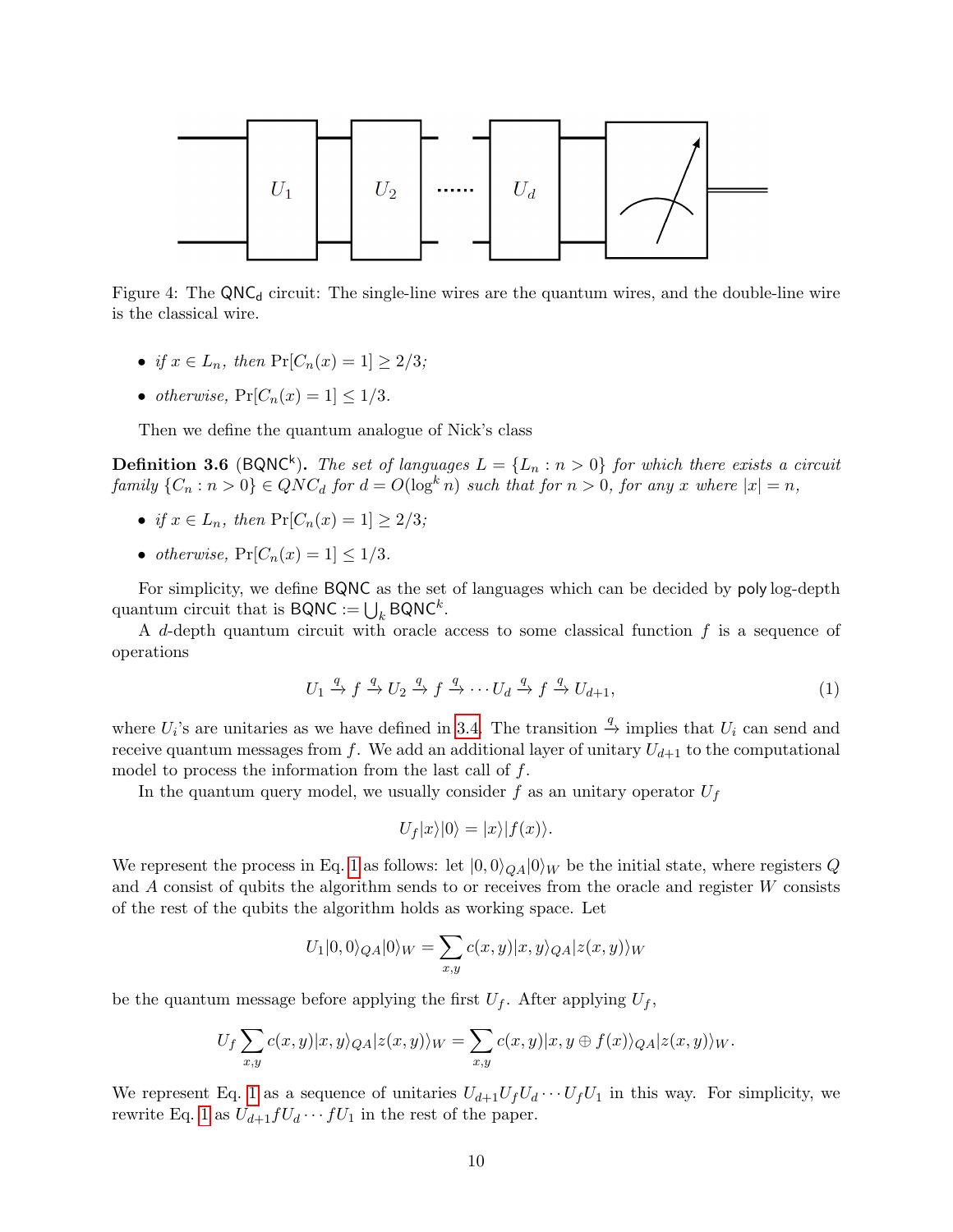

Figure 5: The d-depth quantum-classical (d-QC) scheme: The single-line wires stands for the quantum wires, and the double-line wires are for classical wires.

# **3.2.1** The d-QC Scheme and  $BQNC_d^{BPP}$

The first scheme we consider is the d-QC scheme, which is a generalized model for d-depth MBQC and can be represented as the following sequence

<span id="page-10-1"></span><span id="page-10-0"></span>
$$
\mathcal{A}_c \xrightarrow{c} (\Pi_{0/1} \otimes I) \circ U^{(1)} \xrightarrow{c} \mathcal{A}_c \xrightarrow{c/q} \cdots \xrightarrow{c/q} (\Pi_{0/1} \otimes I) \circ U^{(d)} \xrightarrow{c} \mathcal{A}_c,\tag{2}
$$

where  $\mathcal{A}_c$  is a randomized algorithm,  $U^{(i)}$  is a single-depth quantum circuit, and  $\Pi_{0/1}$  is a projective measurement in the standard basis on a subset of the qubits. The arrows  $\stackrel{c}{\rightarrow}$  and  $\stackrel{q}{\rightarrow}$  indicate the classical and quantum messages transmitted. We illustrate the scheme as in Fig. [5](#page-10-0)

In this model, after applying  $U^{(i)}$ , one measures a subset of qubits, uses the measurement outcome to decide  $U^{(i+1)}$  by the classical polynomial algorithm  $A_c$ , and then apply  $U^{(i+1)}$  to the rest of the qubits. Let  $L^{(i)}$  be the procedure  $\mathcal{A}_c \to c(\Pi_{0/1} \otimes I) \circ U^{(i)}$ . Then, we rewrite Eq. [2](#page-10-1) as

$$
L^{(1)} \xrightarrow{c/q} \cdots \xrightarrow{c/q} L^{(d)} \xrightarrow{c} \mathcal{A}_c. \tag{3}
$$

Then, we define the languages which can be decided by  $d$ -QC scheme.

**Definition 3.7** (BQNC $_G^{\text{BPP}}$ ). The set of languages  $\mathcal{L} = {\mathcal{L}_n : n > 0}$  for which there exists a family of d-QC schemes  $\{A_n : n > 0\}$  such that for  $n > 0$ , for any x where  $|x| = n$ ,

- if  $x \in \mathcal{L}_n$ , then  $\Pr[\mathcal{A}_n(x) = 1] \geq 2/3$ ;
- otherwise,  $Pr[\mathcal{A}_n(x) = 1] \leq 1/3$ .

Let A be a d-QC scheme with access to some oracle  $\mathcal{O}$ . We represent  $\mathcal{A}^{\mathcal{O}}$  as a sequence of operators:

$$
(L^{(1)})^{\mathcal{O}} \xrightarrow{c/q} \cdots \xrightarrow{c/q} (L^{(d)})^{\mathcal{O}} \xrightarrow{c} \mathcal{A}_c^{\mathcal{O}}, \tag{4}
$$

where  $(L^{(i)})^{\mathcal{O}} := \mathcal{A}_{c}^{\mathcal{O}} \xrightarrow{c} (\Pi_{0/1} \otimes I) \circ \mathcal{O}U^{(i)}$ . We illustrate the scheme as in Fig. [6.](#page-11-0)

**Definition 3.8** ((BQNC $_A^{BPP}$ ). The set of languages  $\mathcal{L}^{\mathcal{O}} := {\{\mathcal{L}_{n}^{\mathcal{O}} : n > 0\}}$  for which there exists a family of d-QC schemes  $\{\mathcal{A}_n^{\mathcal{O}} : n > 0\}$  such that for  $n > 0$ , for any x where  $|x| = n$ ,

- if  $x \in \mathcal{L}_n^{\mathcal{O}}$ , then  $\Pr[\mathcal{A}_n^{\mathcal{O}}(x) = 1] \geq 2/3$ ;
- otherwise,  $Pr[\mathcal{A}_n^{\mathcal{O}}(x) = 1] \le 1/3$ .

Similar to the definition of  $BQNC$ , we define  $BQNC^{BPP}$  as a set of languages which can be decided by a family of d-QC schemes with  $d = O(\text{poly}\log n)$ .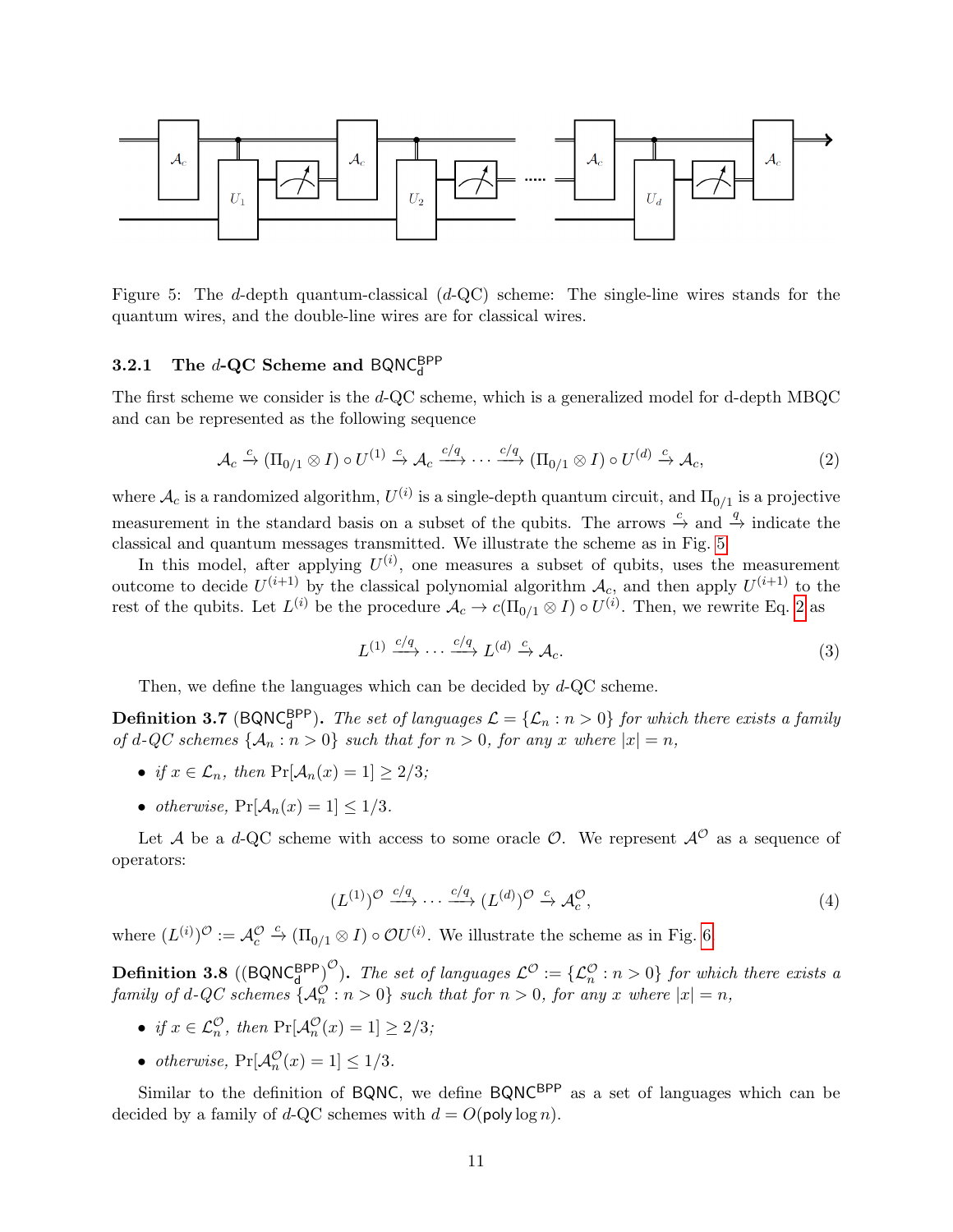

<span id="page-11-0"></span>Figure 6: The d-QC scheme with access to an oracle  $\mathcal O$ 



<span id="page-11-1"></span>Figure 7: The d-depth classical-quantum  $(d-CQ)$  scheme

### 3.2.2 The  $d$ -CQ scheme and BPP<sup>BQNC<sub>d</sub></sup>

Here we define the d-CQ scheme that is a classical algorithm which has access to a  $QNC_d$  circuit during the computation. We represent the scheme as follows:

<span id="page-11-2"></span>
$$
\mathcal{A}_{c,1} \xrightarrow{c} \Pi_{0/1} \circ C \xrightarrow{c} \cdots \xrightarrow{c} \mathcal{A}_{c,m} \xrightarrow{c} \Pi_{0/1} \circ C \xrightarrow{c} \mathcal{A}_{c,m+1},
$$
\n
$$
(5)
$$

where  $m = \text{poly}(n)$ ,  $A_{c,i}$  is a randomized algorithm, C is a d-depth quantum circuit, and  $\Pi_{0/1}$  is the standard-basis measurement. We illustrate the scheme as in Fig. [7.](#page-11-1)

In this scheme, the classical algorithm can perform queries to the  $QNC_d$  circuit, and then use the measurement outcomes from the circuit as part of the input to the following procedures. We let  $L^{(i)} := \mathcal{A}_{c,i} \xrightarrow{c} \Pi_{0/1} \circ C$  and rewrite Eq. [5](#page-11-2) as

$$
L^{(1)} \xrightarrow{c} L^{(2)} \xrightarrow{c} \cdots \xrightarrow{c} L^{(m)} \xrightarrow{c} \mathcal{A}_{c,m+1}.
$$

**Definition 3.9** (BPP<sup>BQNC<sub>d</sub>). The set of languages  $\mathcal{L} = {\mathcal{L}_n : n > 0}$  for which there exists a family</sup> of d-CQ schemes  $\{A_n : n > 0\}$  such that for  $n > 0$ , for any x where  $|x| = n$ ,

- if  $x \in \mathcal{L}_n$ , then  $\Pr[\mathcal{A}_n(x) = 1] \geq 2/3$ ;
- otherwise,  $Pr[\mathcal{A}_n(x) = 1] \leq 1/3$ .

Let  $\mathcal A$  be a d-CQ scheme with access to some oracle  $\mathcal O$ . We represent  $\mathcal A^{\mathcal O}$  as

$$
(L^{(1)})^{\mathcal{O}} \xrightarrow{c} (L^{(2)})^{\mathcal{O}} \xrightarrow{c} \cdots \xrightarrow{c} (L^{(m-1)})^{\mathcal{O}} \xrightarrow{c} (\mathcal{A}_c^{(m)})^{\mathcal{O}}
$$
(6)

where  $(L^{(i)})^{\mathcal{O}} := (\mathcal{A}_{c,i})^{\mathcal{O}} \stackrel{c}{\rightarrow} \Pi_{0/1} \circ (U^{(d)}\mathcal{O}U^{(d-1)} \cdots \mathcal{O}U^{(1)})$ . We illustrate the scheme as in Fig. [8.](#page-12-0)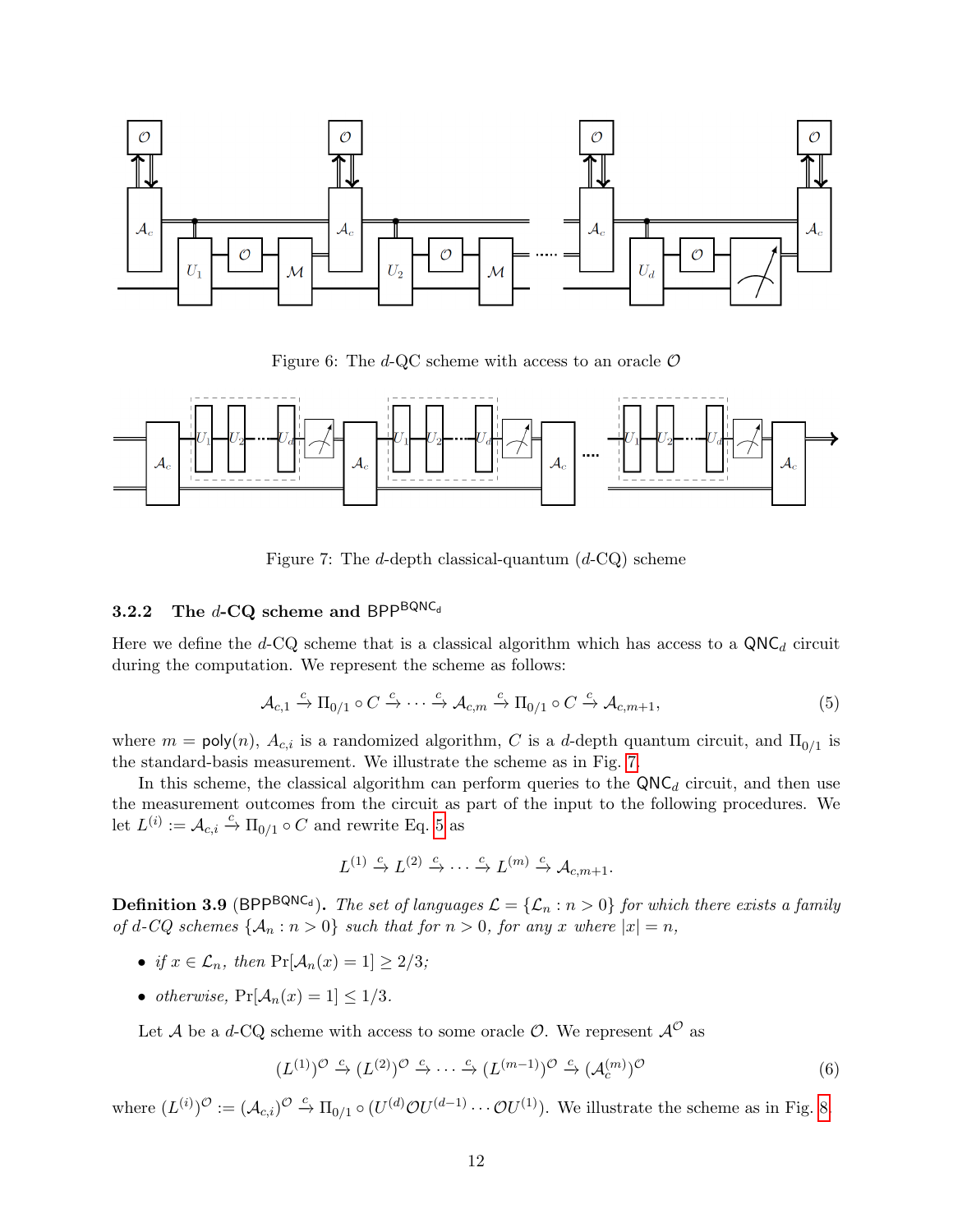

<span id="page-12-0"></span>Figure 8: The d-CQ scheme with access to an oracle  $\mathcal O$ 

**Definition 3.10** ((BPP<sup>BQNC<sub>d</sub>)<sup> $\mathcal{O}$ </sup>). The set of languages  $\mathcal{L}^{\mathcal{O}} = {\{\mathcal{L}_{n}^{\mathcal{O}} : n > 0\}}$  for which there exists</sup> a family of d-CQ schemes  $\{\mathcal{A}_n^{\mathcal{O}} : n > 0\}$  such that for  $n > 0$ , for any x where  $|x| = n$ ,

- if  $x \in \mathcal{L}_n^{\mathcal{O}}$ , then  $\Pr[\mathcal{A}_n^{\mathcal{O}}(x) = 1] \geq 2/3$ ;
- otherwise,  $Pr[\mathcal{A}_n^{\mathcal{O}}(x) = 1] \le 1/3$ .

We define  $BPP^{BQNC}$  as a set of languages which can be decided by a family of  $d$ -CQ schemes with  $d = O(\text{polylog } n)$ .

The main differences between  $d$ -CQ and  $d$ -QC schemes are that 1) the  $d$ -QC scheme can transmit quantum messages from one layer to the next, but the  $d$ -CQ scheme can only send classical messages. and 2) a d-QC scheme has at most d layers, but a d-CQ scheme may have  $m \times d$  layers. According to these observations, these two schemes seem to be incomparable.

The notations BQNC<sup>BPP</sup> and BPP<sup>BQNC</sup> may not be standard in quantum complexity theory. For instance, one may expect the quantum circuit can make superposed queries, but we only allow classical queries. The reason we chose these non-standard names is that BPPBQNC and BQNCBPP are more intuitive for readers to capture the ideas of the two models and can help readers to figure out the differences between these two models as we have mentioned in the previous paragraph.

## 4 The d-shuffling Simon's Problem (d-SSP)

In this section, we define the oracle and the corresponding oracle problem which separates the general quantum algorithms from  $d$ -QC and  $d$ -CQ schemes. We call the oracle the *shuffling oracle* and the corresponding problem as the d-shuffling Simon's problem  $(d$ -SSP).

#### 4.1 The Shuffling Oracle

For X and Y any two sets, we let  $P(X, Y)$  be the set of one-to-one functions from X to Y. For example,  $\mathcal{P}(\mathbb{Z}_2^n, \mathbb{Z}_2^n)$  is the set of all permutations over  $\mathbb{Z}_2^n$ . Let  $f: \mathbb{Z}_2^n \to \mathbb{Z}_2^n$  be an arbitrary function and  $d \in \mathbb{N}$ . We define the d-depth shuffling of f as below.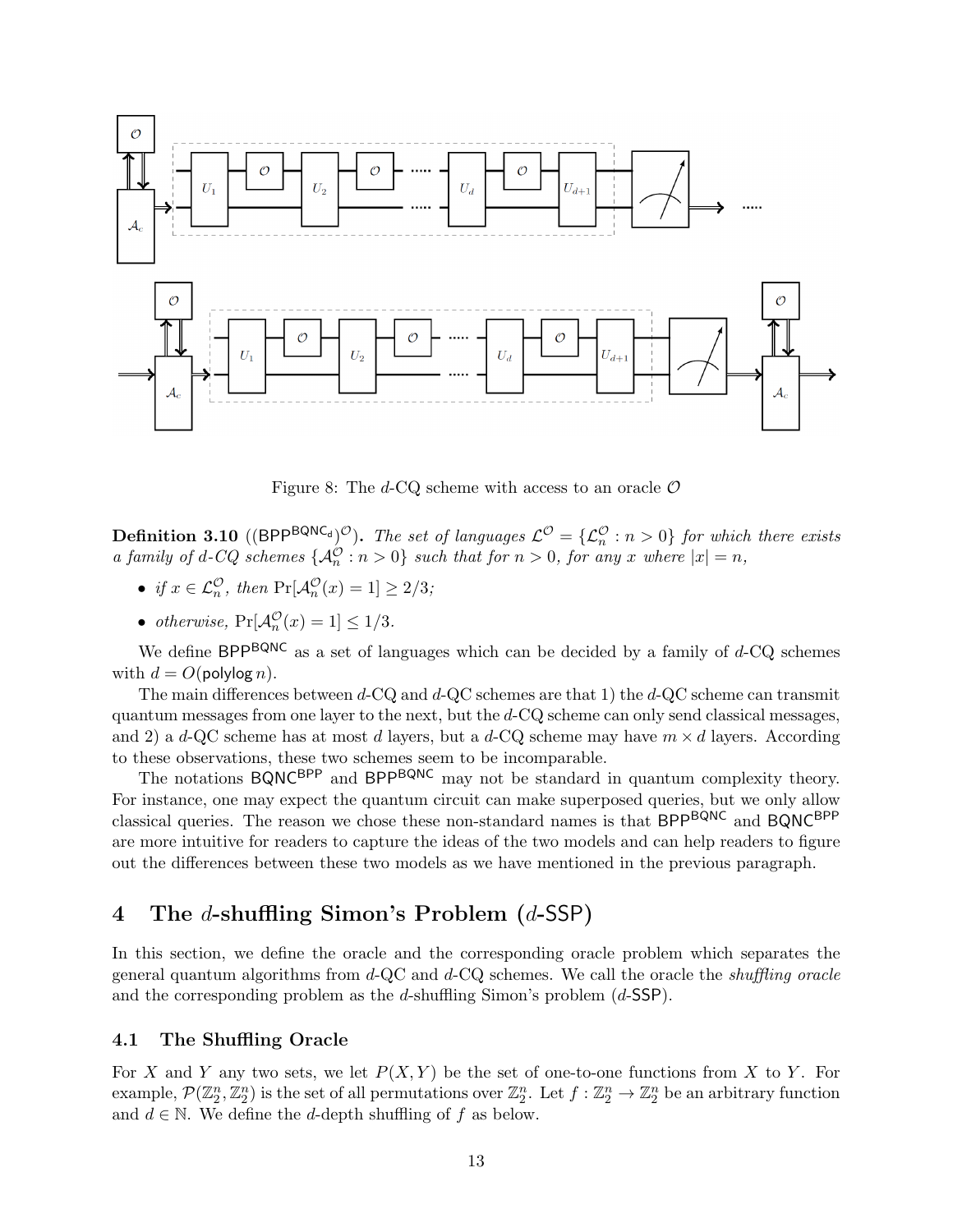**Definition 4.1** ((d, f)-Shuffling). A (d, f)-shuffling of f is defined by  $\mathcal{F} := (f_0, \ldots, f_d)$ , where  $f_0, \ldots, f_{d-1} \in P(\mathbb{Z}_2^{(d+2)n})$  $\mathbb{Z}_2^{(d+2)n}, \mathbb{Z}_2^{(d+2)n}$  $\binom{(d+2)n}{2}$  are chosen randomly, and then we choose  $f_d$  be the function satisfying the following properties: Let  $S_d := \{f_{d-1} \circ \cdots \circ f_0(x') : x' = 0, \ldots, 2^n - 1\}.$ 

- For  $x \in S_d$ , let  $f_{d-1} \circ \cdots \circ f_0(x') = x$ , and we choose the function  $f_d : S_d \to [0, 2^n 1]$ satisfying that  $f_d \circ f_{d-1} \circ \cdots \circ f_0(x') = f(x')$ .
- For  $x \notin S_d$ , we let  $f_d(x) = \perp$ .

We let  ${\bf SHUF}(d, f)$  be the set of all  $(d, f)$ -shuffling functions of f. For simplicity, we denote  $f_d$ on the subdomain  $S_d$  as  $f_d^*$ .

In this paper, we consider the case that the  $(d, f)$ -shuffling is given randomly. One of the most natural way is sampling a shuffling function  $\mathcal F$  uniformly at random from  $\text{SHUF}(d, f)$ . We describe the sampling procedure as below.

<span id="page-13-0"></span>**Definition 4.2** (D(f,d)). Draw  $f_0, \ldots, f_{d-1}$  uniformly at random from  $\mathcal{P}(\mathbb{Z}_2^{(d+2)n})$  $\mathbb{Z}_2^{(d+2)n}, \mathbb{Z}_2^{(d+2)n}$  $\binom{(a+2)n}{2}$  and then choose  $f_d^*$  such that  $f_d^* \circ \cdots \circ f_0(x) = f(x)$  for  $x \in \mathbb{Z}_2^n$ .

Fix  $d \in \mathbb{N}$  and a function  $f: \mathbb{Z}_2^n \to \mathbb{Z}_2^n$ , we can define a random oracle which is a  $(d, f)$ -shuffling chosen uniformly randomly from  $\text{SHUF}(d, f)$ .

**Definition 4.3** (Shuffling oracle  $\mathcal{O}_{\text{unif}}^{f,d}$ ). Let f be an arbitrary function from  $\mathbb{Z}_2^n$  to  $\mathbb{Z}_2^n$ . Let  $d \in \mathbb{N}$ . We define the shuffling oracle  $\mathcal{O}_{\text{unif}}^{f,d}$  as a  $(d, f)$ -shuffling F chosen from  $\text{SHUF}(d, f)$  according to  $\mathcal{D}(f,d).$ 

If we sample F according to the distribution in Def. [4.2,](#page-13-0) only  $f_d^*$  encodes the information of f, while  $(f_0, \ldots, f_{d-1})$  are just random one-to-one functions. We call  $f_d^*$  the **core function** of f.

For simplifying our proofs, we here define paths in the shuffling oracle. The concept of paths will be used when we consider  $d$ -QC and  $d$ -CQ schemes.

**Definition 4.4** (Path in  $\mathcal{O}_{\text{unif}}^{f,d}$ ). Let  $\mathcal{F} \in \text{SHUF}(d, f)$ . we say  $(x_0, \ldots, x_{d+1})$  is a path in  $\mathcal{F}$  if  $f_i(x_i) = x_{i+1}$  for  $i = 0, ..., d$ .

Now, we describe the oracle access to the shuffling oracle  $\mathcal{O}_{\text{unif}}^{f,d}$ . Let  $|\phi\rangle$  be the input state to  $\mathcal{O}_{\text{unif}}^{f,d}$ , which we represent in the form

$$
|\phi\rangle := \sum_{\mathbf{X}_0,\ldots,\mathbf{X}_d} c(\mathbf{X}_0,\ldots,\mathbf{X}_d) \left( \bigotimes_{i=0}^d |i,\mathbf{X}_i \rangle \right)_{\mathbf{R}_Q} \otimes |0\rangle_{\mathbf{R}_N} \otimes |w(\mathbf{X}_0,\ldots,\mathbf{X}_d)\rangle_{\mathbf{R}_W},\tag{7}
$$

where  $|w(\mathbf{X}_0,\ldots,\mathbf{X}_d)\rangle$ 's are some arbitrary states and  $\mathbf{X}_i$  is a set of elements in the domain of  $f_i$ . The queries in the register  $\mathbf{R}_Q$  and the ancillary qubits in the register  $\mathbf{R}_N$  will be processed by the oracle, while the remaining local working qubits in the register  $\mathbf{R}_W$  are unchanged and hold by the algorithm; the state  $|i, \mathbf{X}_i\rangle$  denotes the set of parallel queries to function  $f_i$ .

We let  $\mathcal{F} \in \textbf{SHUF}(d, f)$  be sampled according to  $\mathcal{D}(f, d)$ , then

$$
\mathcal{F}|\phi\rangle:=\left(\bigotimes_{i=0}^d|i,\mathbf{X}_i\rangle|f_i(\mathbf{X}_i)\rangle\right)_{\mathbf{R}_Q,\mathbf{R}_N}\otimes|w(\mathbf{X}_0,\ldots,\mathbf{X}_d)\rangle_{\mathbf{R}_W}.
$$

Applying  $\mathcal{O}_{\text{unif}}^{f,d}$  on  $|\phi\rangle$  gives the mixed state

$$
\mathcal{O}_{\rm unif}^{f,d}(|\phi\rangle\langle\phi|):=\sum_{\mathcal{F}\in {\bf SHUF}(d,f)}\frac{1}{|{\bf SHUF}(d,f)|}\mathcal{F}|\phi\rangle\langle\phi|\mathcal{F}.
$$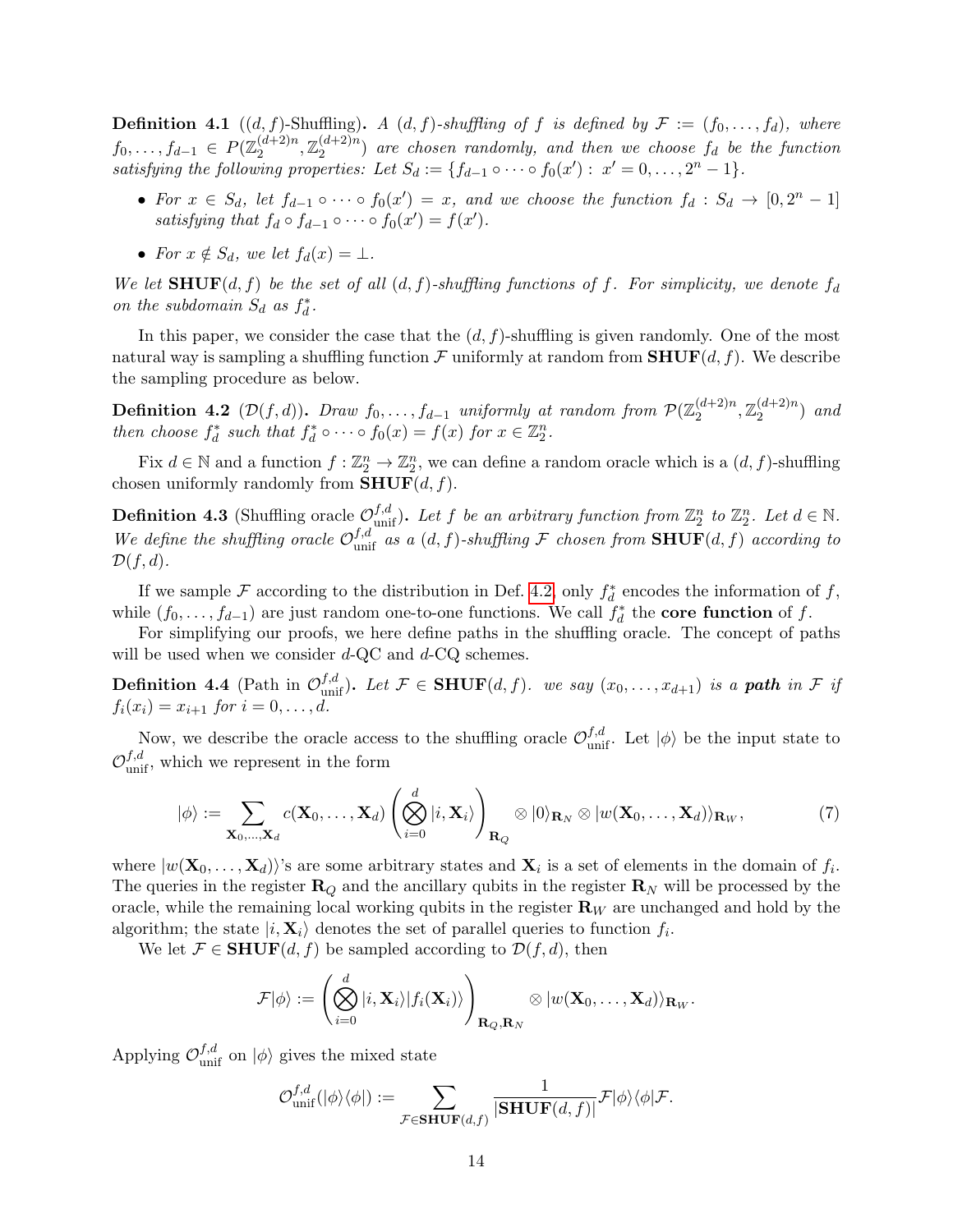#### 4.2 Shuffling Simon's Problem

We recall the definitions of Simon's function and Simon's problem.

**Definition 4.5** (Simon's function). A two-to-one function  $f : \mathbb{Z}_2^n \to \mathbb{Z}_2^n$  for  $n \in \mathbb{N}$  is a Simon's function if there exists an  $s \in \mathbb{Z}_2^n$  such that  $f(x) = f(x+s)$  for  $x \in \mathbb{Z}_2^n$ .

**Definition 4.6** (Simon's problem). Let  $n \in \mathbb{N}$ . Let **F** be the set of all Simon's functions from  $\mathbb{Z}_2^n$ to  $\mathbb{Z}_2^n$ . Choose f from **F** uniformly at random, the problem is to find the hidden shift s of f.

The decision version of Simon's problem is as follows:

**Definition 4.7** (Decision Simon's problem). Let  $n \in \mathbb{N}$ . Let **F** be the set of all Simon's functions from  $\mathbb{Z}_2^n$  to  $\mathbb{Z}_2^n$ . Choose f to be either a random Simon's function from **F** or a random one-to-one function from  $\mathbb{Z}_2^n$  to  $\mathbb{Z}_2^n$  with equal probability, the problem is to decide which case f is.

Both problems have been shown to be hard classically and can be solved in quantum polynomial time. We define the d-SSP by combining Simon's problem and the shuffling oracle.

**Definition 4.8** (*d*-Shuffling Simon's Problem (*d*-SSP)). Let  $d \in \mathbb{N}$ . Let  $f : \{0,1\}^n \to \{0,1\}^n$  be a random Simon's function or a random one-to-one function with equal probability. Given access to the  $(d, f)$ -shuffling oracle  $\mathcal{O}_{\text{unif}}^{f,d}$  of f, the problem is to decide which case f is.

The search version of the d-SSP is as follows:

**Definition 4.9** (Search d-SSP). Let  $d \in \mathbb{N}$ . Let  $f : \{0,1\}^n \to \{0,1\}^n$  be a random Simon's function. Given access to the  $(d, f)$ -shuffling oracle  $\mathcal{O}_{\text{unif}}^{f,d}$  of f, the problem is to find the hidden shift of f.

Then, we define an oracle  $\mathcal O$  and a language  $\mathcal L(\mathcal O)$  corresponding to the d-SSP.

<span id="page-14-1"></span>**Definition 4.10.** Let  $\{f_i : \mathbb{Z}_2^i \to \mathbb{Z}_2^i$ ;  $i > 0\}$  be the set of functions satisfying the promise of the decision Simon's problem. Let  $\mathcal{O} := \{ \mathcal{O}_{unif}^{f_i, d(i)} : i > 0 \}$ , where  $\mathcal{O}_{unif}^{f_i, d(i)}$  is the  $(d(i), f_i)$ -shuffling oracle for the function  $f_i$  and  $d(i) = i$ . The language is defined as follows:

 $\mathcal{L}(\mathcal{O}) := \{1^n : f_n \text{ is a Simon's function.}\}$ 

**Remark 1.** If the d-SSP is intractable for any  $d$ -CQ or  $d$ -QC scheme for any d, then

 $\mathcal{L}(\mathcal{O}) \notin \left(\mathsf{BPP}^{\mathsf{BQNC}}\right)^\mathcal{O} \cup \left(\mathsf{BQNC}^{\mathsf{BPP}}\right)^\mathcal{O}.$ 

This is because  $d(n) = \Theta(n)$  is asymptotically greater than  $\log^k n$  for any constant k. We can prove it by contradiction. If there is a d-CQ or d-QC algorithm can decide  $\mathcal{L}(\mathcal{O})$ , then we can use that algorithm to solve the d-SSP.

We can show that the d-SSP can be solved with a  $2d + 1$ -depth quantum circuit. The idea is using Simon's algorithm and erasing the queries on the path.

<span id="page-14-0"></span>**Theorem 4.11.** The d-SSP and the search d-SSP can be solved by a  $QNC_{2d+1}$  circuit with classical post-processing.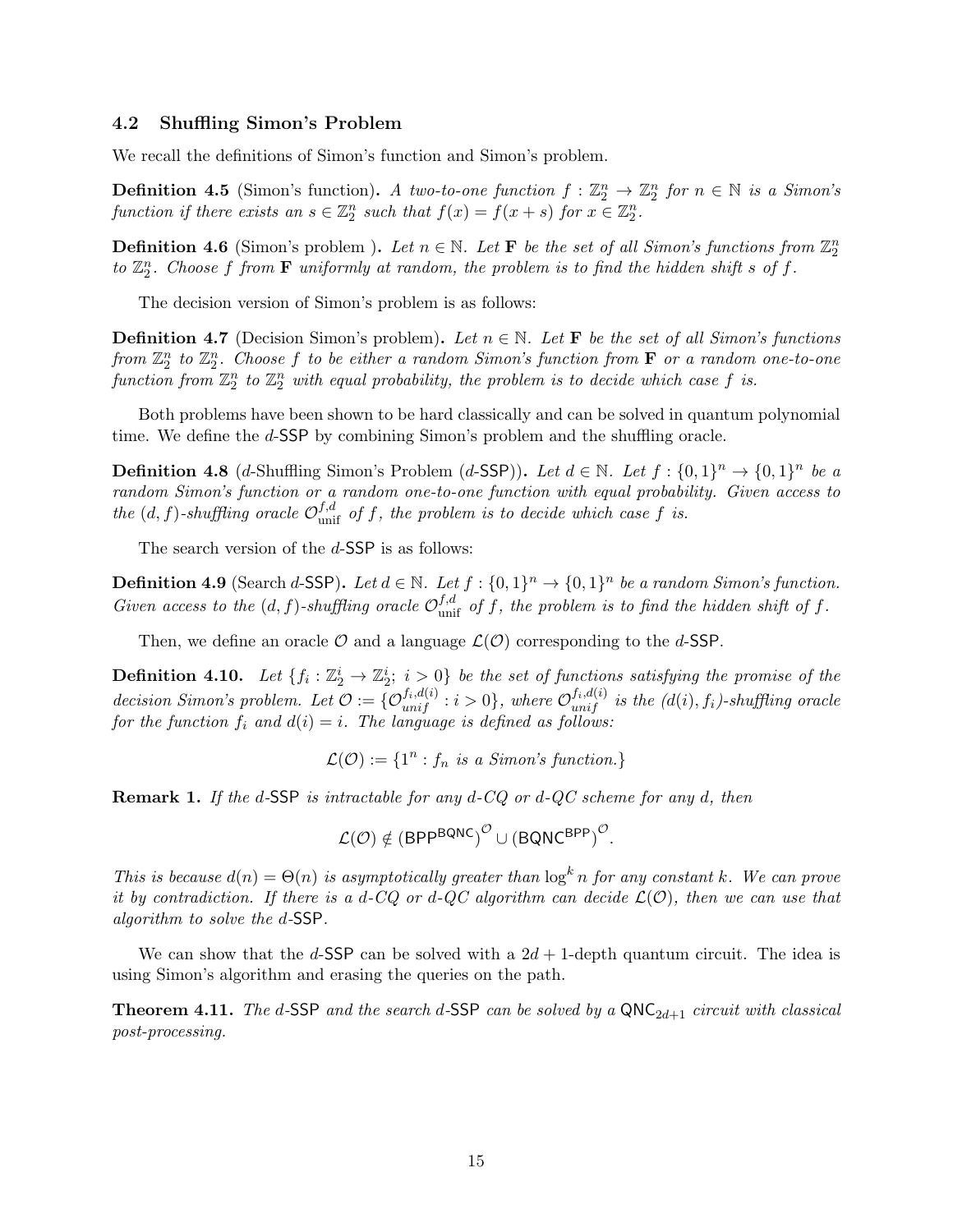Proof. The d-SSP can be solved via Simon's algorithm. We show the proof here.

$$
\sum_{x \in \mathbb{Z}_2^n} |x\rangle |0, \ldots, 0\rangle \qquad \xrightarrow{f_0 \sim \mathcal{D}_f} \sum_{x \in \mathbb{Z}_2^n} |x\rangle |f_0(x), \ldots, 0\rangle
$$
\n
$$
\xrightarrow{f_1 \sim \mathcal{D}_f} \sum_{x \in \mathbb{Z}_2^n} |x\rangle |f_0(x), f_1(f_0(x)), \ldots, 0\rangle
$$
\n
$$
\xrightarrow{f_d \sim \mathcal{D}_f} \sum_{x \in \mathbb{Z}_2^n} |x\rangle |f_0(x), f_1(f_0(x)), \ldots, f(x)\rangle
$$
\n
$$
\xrightarrow{Measure} \frac{1}{\sqrt{2}} (|x\rangle |f_0(x), \ldots, f_{d-1}(\cdots f_0(x))\rangle + |x + s\rangle |f_0(x + s), \ldots, f_{d-1}(\cdots f_0(x + s))\rangle |f(x)\rangle
$$
\nuncompute  $f_0, \ldots, f_{d-1}$  
$$
\frac{1}{\sqrt{2}} (|x\rangle + |x + s\rangle) |f(x)\rangle
$$
\n
$$
\xrightarrow{QFT} \frac{1}{\sqrt{2^n}} \sum_{j \in \mathbb{Z}_2^n} ((-1)^{x \cdot j} + (-1)^{(x+s)j}) |j\rangle.
$$

When  $s \cdot j = 0$ , measuring the first register outputs j with non-zero probability. Other other hand, when  $s \cdot j = 1$ , the probability that measurement outputs j is zero. Therefore, by sampling  $O(n)$ copies of  $j$ 's, one can find s which is orthogonal to all  $j$ 's with high probability. П

Theorem [4.11](#page-14-0) directly implies that the language defined in Def. [4.10](#page-14-1) is in BQP relative to  $\mathcal{O}$ .

## 5 Analyzing the Shuffling Oracle

In this section, we are going to prove some properties related to the shuffling oracle. We first define as sequence of subsets which are in the domains of  $f_0, \ldots, f_d$ .

**Definition 5.1** ( $\overline{S}$ ). Let  $S_0 = \{0, ..., 2^n - 1\}$ . For  $j = 1, ..., d$ , let  $S_{j+1} = f_j \circ f_{j-1} \circ \cdots \circ f_0(S_0)$ . We define  $\overline{S} := (S_0, \ldots, S_d)$ .

We define a sequence of hidden sets **S** corresponding to the shuffling oracle.

<span id="page-15-0"></span>**Definition 5.2** (The hidden sets S). Let  $d, n \in \mathbb{N}$ ,  $f : \mathbb{Z}_2^n \to \mathbb{Z}_2^n$ , and F be a  $(d, f)$ -shuffling of f. Then, we define the sequence of hidden sets  $\mathbf{S} = (\overline{S}^{(0)}, \dots, \overline{S}^{(d)})$  as follows.

- 1. Let  $S_j^{(0)} = \mathbb{Z}_2^{(d+2)n}$  $a_2^{(d+2)n}$  for  $j = 0, ..., d$ . We define  $\overline{S}^{(0)} = (S_0^{(0)})$  $S_d^{(0)}, \ldots, S_d^{(0)}$ ).
- 2. For  $\ell = 1, \ldots, d$ , for  $j = \ell, \ldots, d$ , we choose  $S_j^{(\ell)} \subseteq S_j^{(\ell-1)}$  $j^{(\ell-1)}$  randomly satisfying that  $\frac{|S_j^{(\ell)}|}{|S_j^{(\ell-1)}|}$  $\frac{|S_j - 1|}{|S_j^{(\ell-1)}|} \le$  $\frac{1}{2^n}$ ,  $f_j (S_{j-}^{(\ell)}$  $j_{j-1}^{(\ell)} ) = S_j^{(\ell)}$  $j^{(\ell)}, \text{ and } S_j \subseteq S_j^{(\ell)}$  $j^{(\ell)}.$  We define  $\overline{S}^{(\ell)}=(S^{(\ell)}_\ell)$  $S_d^{(\ell)},\ldots,S_d^{(\ell)}).$

Note that  $S$  is a concept which we will use to show that a d-depth quantum circuit cannot successfully evaluate  $f_d^*$  with high probability. Hence, we will choose **S** in the ways such that some properties are satisfied depending on the computational models we are considering. We will see how to construct S in the following sections.

With the concept of **S**, we can introduce the notation *Shadow* which we will use to analyze the shuffling oracle.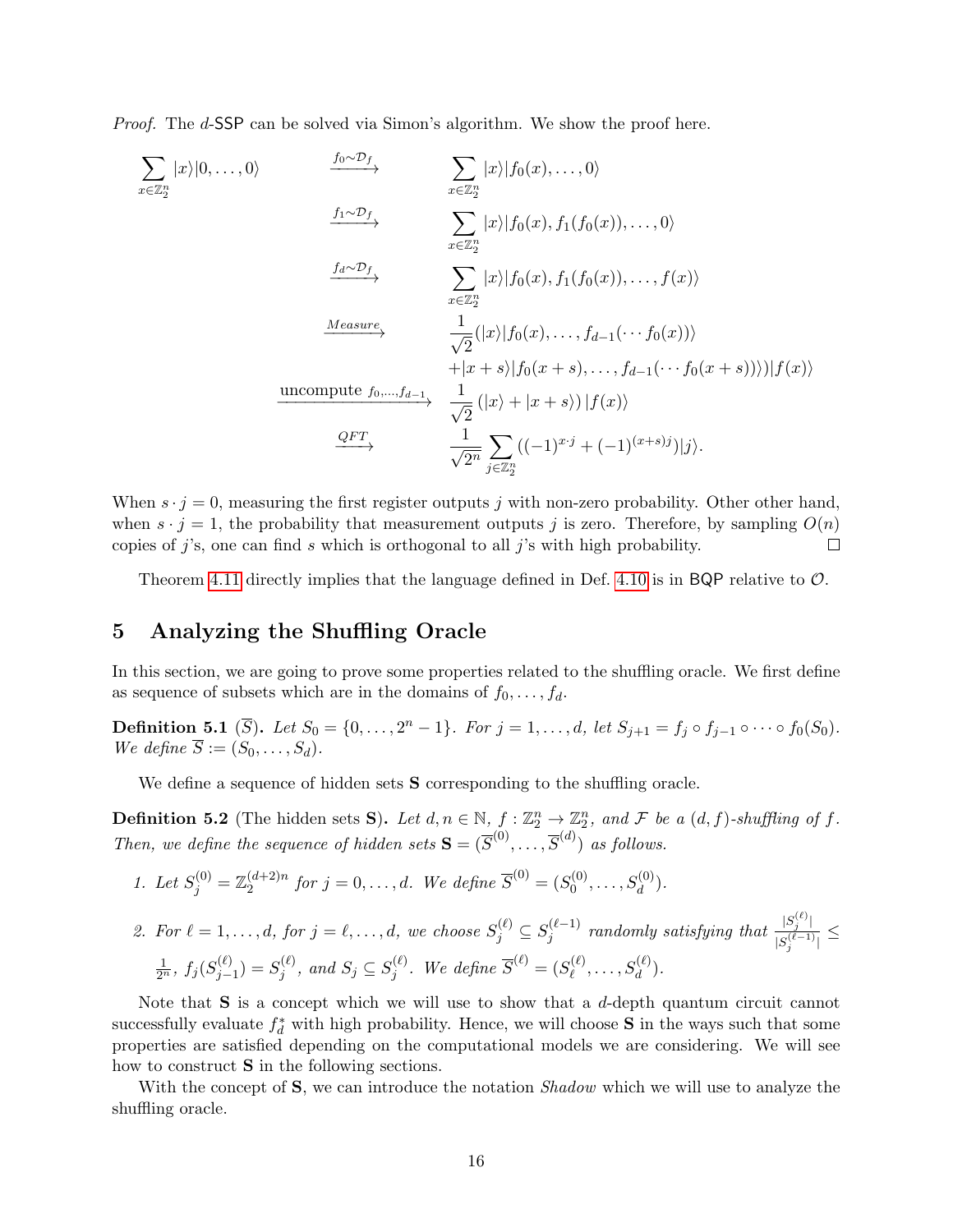**Definition 5.3** (Shadow function). Let  $\mathcal{F} := (f_0, \ldots, f_d)$  be a  $(d, f)$ -shuffling of  $f : \mathbb{Z}_2^n \to \mathbb{Z}_2^n$ . Fix the hidden sets  $S := (\overline{S}^{(0)}, \ldots, \overline{S}^{(d)})$ . The shadow G of F in  $\overline{S}^{(\ell)} = (S^{(\ell)}_{\ell})$  $S_{\ell}^{(\ell)},\ldots,S_{d}^{(\ell)})$  is as follows: For  $j = \ell, \ldots, d$ , let  $g_j$  be the function such that if  $x \in S_i^{(\ell)}$  $g_j^{(\ell)}, g_j(x) = \bot$ ; otherwise,  $g_j(x) = f_j(x)$ . We let  $\mathcal{G} := (f_0, \ldots, f_{\ell-1}, g_{\ell}, \ldots, g_d).$ 

We can also represent a  $(d, f)$ -shuffling F in terms of mappings corresponding to elements in  $\overline{S}^{(\ell)}$  of  $\bf S$ .

**Definition 5.4** ( $\mathcal{F}^{(\ell)}$  and  $\mathcal{F}^{(\ell)}$ ). For  $\ell = 1, \ldots, d$ , we let  $f_i^{(\ell)}$  $s_j^{(\ell)}$  be  $f_j$  on  $S_j^{(\ell-1)}$  $\hat{S}^{(\ell-1)}_j \setminus S^{(\ell)}_j$  $\hat{f}_j^{(\ell)}$  and  $\hat{f}_j^{(\ell)}$  $f_j^{(\ell)}$  be  $f_j$ on  $S_i^{(\ell)}$  $j^{(\ell)}$ . Then, we define

$$
\mathcal{F}^{(1)} := (f_0, f_1^{(1)}, \dots, f_d^{(1)}) \qquad \mathcal{F}^{(d+1)} := (\hat{f}_d^{(d)}), \text{ and}
$$

$$
\mathcal{F}^{(\ell)} := (\hat{f}_{\ell-1}^{(\ell)}, f_{\ell}^{(\ell)}, \dots, f_d^{(\ell)})
$$

for  $\ell = 2, \ldots, d$ . Also, we define

$$
\hat{\mathcal{F}}^{(0)} := (f_0, \dots, f_d) \text{ and}
$$

$$
\hat{\mathcal{F}}^{(\ell)} := (\hat{f}_{\ell}^{(\ell)}, \dots, \hat{f}_{d}^{(\ell)})
$$

for  $\ell = 1, \ldots, d$ .

We can say that  $\hat{\mathcal{F}}^{(\ell)}$  is the mapping of elements in  $\overline{S}^{(\ell)}$ , and  $\mathcal{F}^{(1)}, \ldots, \mathcal{F}^{(\ell)}$  are the mappings out of  $\overline{S}^{(\ell)}$  for  $\ell \in [d]$ .

We rewrite  $\mathcal F$  in the following form

$$
\mathcal{F} := (\mathcal{F}^{(1)}, \dots, \mathcal{F}^{(d+1)}).
$$

This representation will be convenient for our analysis. There are several facts corresponding to this representation.

**Observation 1.** Let F be an uniform  $(d, f)$ -shuffling of some function f.

- The key function  $f_d^*$  is in  $\mathcal{F}^{(d+1)} := (\hat{f}_d^{(d)})$  $\binom{a}{d}$ .
- Let  $\mathcal{G} := (f_1, \ldots, f_{\ell-1}, g_{\ell}, \ldots, g_d)$  be the shadow of F in  $\overline{S}^{(\ell)}$ , G must be consistent with F on  $\mathcal{F}^{(1)}, \ldots, \mathcal{F}^{(\ell)}$ , and maps the elements in  $\overline{S}^{(\ell)}$  to  $\bot$ . In other words,  $\hat{\mathcal{F}}^{(\ell)}$  is totally blocked by  $\perp$  when given  $\mathcal G$ .
- For  $\ell = 1, \ldots, d$ , conditioned on  $\mathcal{F}^{(1)}, \ldots, \mathcal{F}^{(\ell)}$ , the function  $\hat{f}_i^{(\ell)}$  $j_j^{(\ell)}$  is still drawn uniformly randomly from  $P(S_i^{(\ell)})$  $j^{(\ell)}, S_{j+1}^{(\ell)}$ ) for  $j = \ell, \ldots, d-1$  according to the definition of  $\mathcal{D}(f,d)$ .

<span id="page-16-0"></span>**Remark 2.** In this work, we will say a quantum state  $\rho$  or a classical bit string  $\bar{s}$  is **uncorrelated** to  $\mathcal{F}^{(\ell)}$ . This means that if we replace  $\mathcal{F}^{(\ell)}$  by any other function, the process which outputs  $\rho$  or  $\bar{s}$ will not change the output distribution. On the other hand, if a quantum state  $\rho$  or a bit string  $\bar{s}$ is correlated to  $\mathcal{F}^{(\ell)}$ , then we will assume a process which is given  $\rho$  (or  $\bar{s}$ ) knows everything about  $\mathcal{F}^{(\ell)}$  without loss of generality.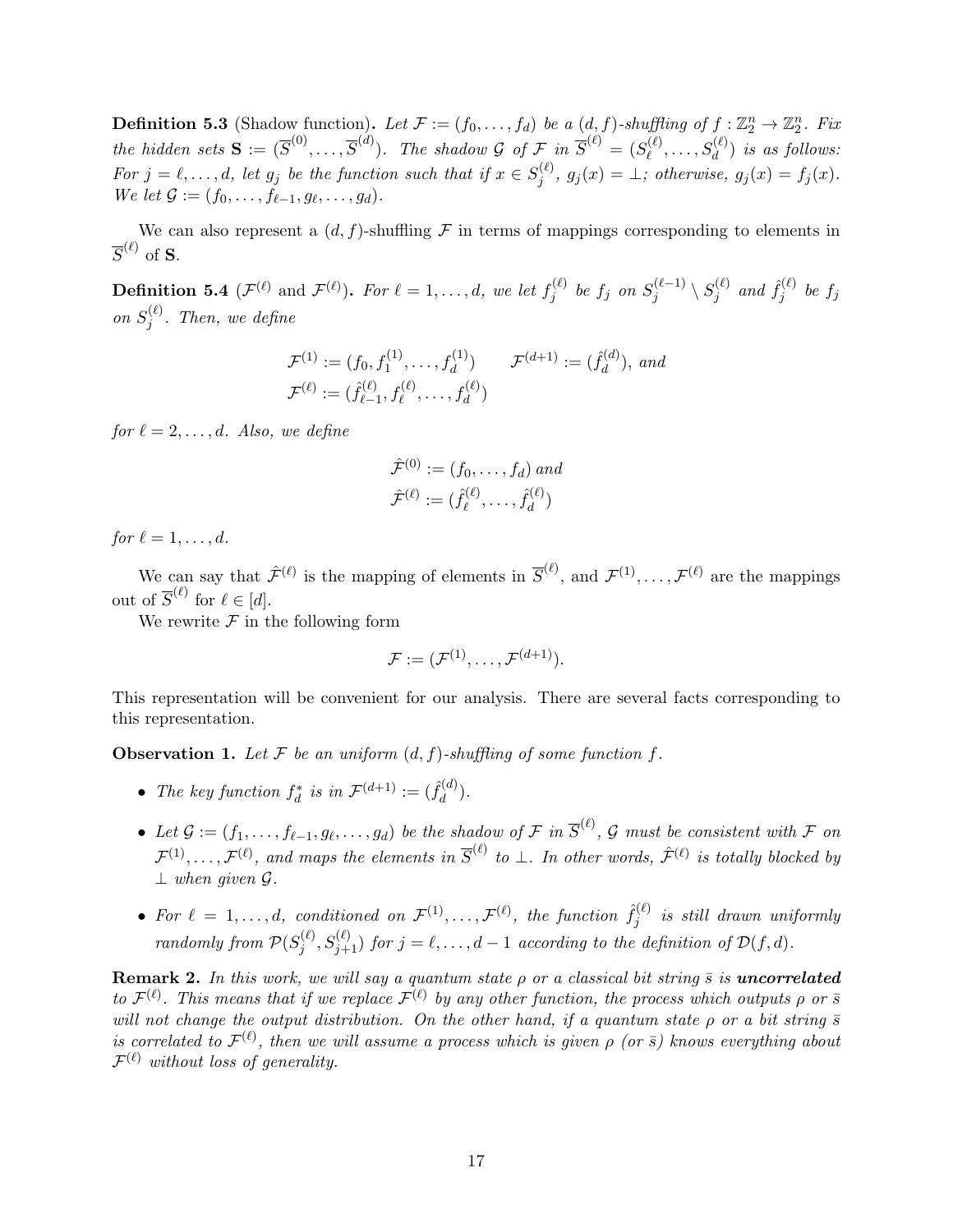#### 5.1 Semi-classical Shuffling Oracle

In this section, we are going to combine the concepts of "semi-classical" oracle introduced in [\[AHU18\]](#page-38-8) and the shuffling oracle together.

**Definition 5.5**  $(U^{\mathcal{F}\setminus\overline{S}^{(\ell)}})$ . Let f be an arbitrary function and F be a random  $(d, f)$ -shuffling of f. Let  $\mathbf{S} := (\overline{S}^{(0)}, \ldots, \overline{S}^{(d)})$  be a sequence of hidden sets. Let U be single-depth quantum circuit. For  $\ell \in [d]$ , we define  $U^{\mathcal{F} \backslash \overline{S}^{(\ell)}}$  to be an unitary operating on registers  $(\mathbf{R}, \mathbf{I})$  where **I** is a single-qubit register.  $U^{\mathcal{F}\backslash \overline{S}^{(\ell)}}$  simulates  $\mathcal{F}U$  and that:

Before applying F,  $U^{\mathcal{F}\setminus\overline{S}^{(\ell)}}$  first applies  $U_{\overline{S}^{(\ell)}}$  on  $(\mathbf{R}, \mathbf{I})$  and then performs F. Here  $U_{\overline{S}^{(\ell)}}$  is defined by:

$$
U_{\overline{S}^{(\ell)}}|(\ell,\mathbf{X}_{\ell}),\ldots,(d,\mathbf{X}_{d})\rangle_{\mathbf{R}}|b\rangle_{\mathbf{I}}:=\left\{\begin{array}{l} U_{\overline{S}^{(\ell)}}|(\ell,\mathbf{X}_{\ell}),\ldots,(d,\mathbf{X}_{d})\rangle|b\rangle\textit{ if every }\mathbf{X}_{i}\cap S^{(\ell)}_{i}=\phi,\\ U_{\overline{S}^{(\ell)}}|(\ell,\mathbf{X}_{\ell}),\ldots,(d,\mathbf{X}_{d})\rangle|b+1\mod2\rangle\textit{ otherwise.}\end{array}\right.
$$

In other words, for any state  $|\psi\rangle_{\text{R.I}},$ 

$$
U^{\mathcal{F}\backslash \overline{S}^{(\ell)}}|\psi\rangle:=\mathcal{F}U_{\overline{S}^{(\ell)}}U|\psi\rangle
$$

In the following, we define a quantity which is the probability that the parallel queries are in a particular hidden set  $\overline{S}^{(\ell)}$ .

<span id="page-17-0"></span>**Definition 5.6**  $(\Pr( find \ \overline{S}^{(k+1)} : U^{\mathcal{F} \setminus \overline{S}^{(k+1)}}, \rho)).$  Let  $k, d \in \mathbb{N}$  and  $k+1 < d.$  Let  $U$  be a single-depth quantum circuit and  $\rho$  be any input state. We define

$$
\Pr[ \operatorname{find} \overline{S}^{(k+1)}: U^{\mathcal{F}\backslash \overline{S}^{(k+1)}}, \rho] := \mathbb{E}\left[\mathrm{Tr}\left( (I_{\mathbf{R}} \otimes (I - |0\rangle\langle 0|))_{\mathbf{I}} \circ U^{\mathcal{F}\backslash \overline{S}^{(k+1)}} \circ \rho \right)\right].
$$

Following Def. [5.6,](#page-17-0) we let  $|\psi\rangle$  be a pure state and U be a single-depth quantum circuit. Then,

$$
U^{\mathcal{F}\backslash\overline{S}^{(\ell)}}|\psi\rangle_{\mathbf{R}}|0\rangle_{\mathbf{I}}:=|\phi_{0}\rangle_{\mathbf{R}}|0\rangle_{\mathbf{I}}+|\phi_{1}\rangle_{\mathbf{R}}|1\rangle_{\mathbf{I}}
$$

and  $Pr[find\ \overline{S}^{(\ell)}:U^{\mathcal{F}\backslash\overline{S}^{(\ell)}},|\psi\rangle] = \mathbb{E}[\|\ket{\phi_1}_{\mathbf{R}}\|^2]$ . Note that  $|\phi_0\rangle$  and  $|\phi_1\rangle$  are orthogonal by the fact that  $|\phi_0\rangle$  involves no query to  $\overline{S}^{(\ell)}$  but  $|\psi_1\rangle$  does. Therefore,

$$
\mathcal{F}U|\psi\rangle = |\phi_0\rangle + |\phi_1\rangle.
$$

#### 5.2 Oneway-to-hiding (O2H) lemma for the shuffling oracle

Here, we extend the Oneway-to-hiding lemma (O2H lemma) by Ambainis et al. [\[AHU18\]](#page-38-8) to the shuffling oracle. Briefly, the O2H lemma shows that for any two functions q and h, the probability for a quantum algorithm to distinguish them is bounded by the probability that the quantum algorithm ever "find" an element in the input domain that  $g$  and  $h$  disagree with each other times the depth of the quantum algorithm.

<span id="page-17-1"></span>**Lemma 5.7** (O2H lemma for the shuffling oracle). Let k,  $d \in \mathbb{N}$  satisfying that  $k < d$ . Let U be any single depth quantum circuit and  $\rho$  be any input state. Let f be any function from  $\mathbb{Z}_2^n$  to  $\mathbb{Z}_2^n$ .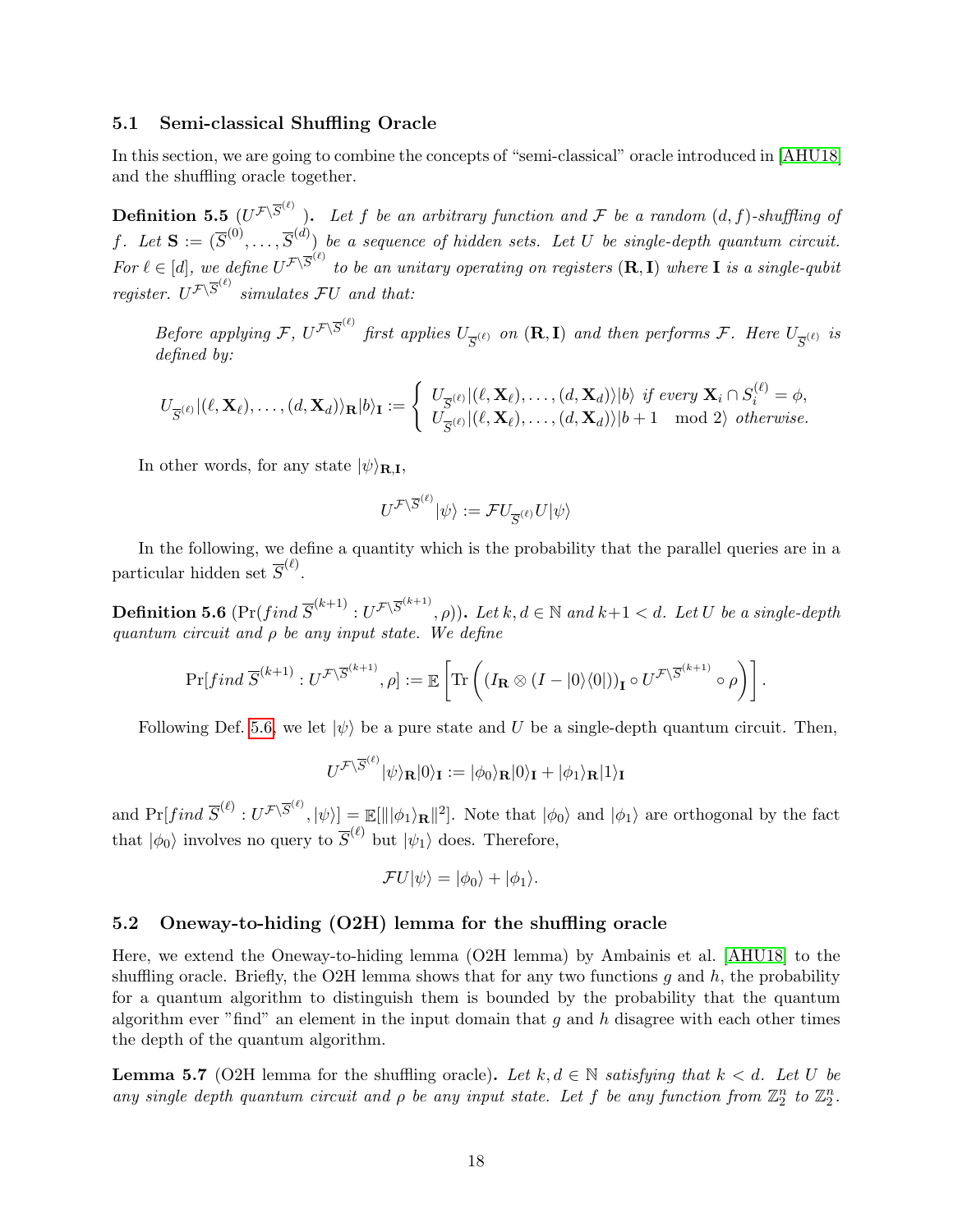Let F be a random  $(d, f)$ -shuffling of f. Let  $\mathbf{S} := (\overline{S}^{(0)}, \ldots, \overline{S}^{(d)})$  be a sequence of random hidden sets as defined in Def. [5.2.](#page-15-0) Let G be the shadow of  $\mathcal F$  in  $\overline{S}^{(k)}$ . Then, for any binary string t,

$$
|\Pr[\Pi_{0/1} \circ \mathcal{F}U(\rho) = t] - \Pr[\Pi_{0/1} \circ \mathcal{G}U(\rho) = t]| \leq B(\mathcal{F}U(\rho), \mathcal{G}U(\rho))
$$
  
 $\leq \sqrt{2 \Pr[ find \overline{S}^{(k)} : U^{\mathcal{F} \setminus \overline{S}^{(k)}}, \rho]},$ 

where  $\Pi_{0/1}$  is the measurement in the standard basis. Here the probability is over  $\mathcal{F}$ , S, and the randomness of the quantum mechanism.

Proof. We will prove the case where the initial state is a pure state and then the general case directly follows from the concavity of the mixed state. For simplicity, we denote  $Pr[find \ \overline{S}^{(k)}: U^{\mathcal{F}\backslash \overline{S}^{(k)}}, \rho]$ as  $P_{find}$ .

Fix  $\mathcal F$  and  $\overline{S}^{(k)}$ . We let  $|\psi\rangle$  be any initial state and

$$
\mathcal{F}U_{\overline{S}^{(k)}}U|\psi\rangle_{\mathbf{R}}|0\rangle_{\mathbf{I}}:=|\phi_{0}\rangle_{\mathbf{R}}|0\rangle_{\mathbf{I}}+|\phi_{1}\rangle_{\mathbf{R}}|1\rangle_{\mathbf{I}},
$$

where  $|\phi_0\rangle$  and  $|\phi_1\rangle$  are two unnormalized states.  $|\phi_0\rangle$  and  $|\phi_1\rangle$  are orthogonal due to the fact that all queries  $|\phi_0\rangle$  consists of are not in  $\overline{S}^{(k)}$ , while the queries  $|\phi_1\rangle$  performs are elements in  $U_{\overline{S}^{(k)}}$ . This, therefore, implies that

$$
|\psi_f\rangle := \mathcal{F}U|\psi\rangle = |\phi_0\rangle + |\phi_1\rangle
$$
 and

Similarly, we let

$$
\mathcal{G}UU_{\overline{S}^{(k)}}|\psi\rangle_{\mathbf{R}}|0\rangle_{\mathbf{I}}:=|\phi_{0}\rangle_{\mathbf{R}}|0\rangle_{\mathbf{I}}+|\phi_{1}^{\perp}\rangle_{\mathbf{R}}|1\rangle_{\mathbf{I}},
$$

and due to the same fact that  $|\phi_0\rangle$  and  $|\phi_1^{\perp}\rangle$  are orthogonal, we have that

$$
|\psi_g\rangle := \mathcal{G}U|\psi\rangle = |\phi_0\rangle + |\phi_1^\perp\rangle.
$$

Here,  $|\phi_1^{\perp}\rangle$  and  $|\phi_1\rangle$  are orthogonal since  $\mathcal G$  maps all elements in  $\overline{S}^{(k)}$  to  $\perp$ .

Let  $P_{find}(\mathcal{F}, \overline{S}^{(k)})$  be the probability that a standard-basis measurement in the register **I** of  $\mathcal{F}U_{\overline{S}^{(k)}}U|\psi\rangle_{\mathbf{R}}|0\rangle_{\mathbf{I}}$  returns 1, which is equal to  $\|\phi_1\rangle\|^2$ . Consider the two-norm distance between  $|\psi_f\rangle$  and  $|\psi_g\rangle$ ,

$$
\begin{aligned}\n|||\psi_f\rangle - |\psi_g\rangle||^2 &= |||\phi_1\rangle - |\phi_1^\perp\rangle||^2 \\
&= |||\phi_1\rangle||^2 + |||\phi_1^\perp\rangle||^2 \\
&\leq 2|||\phi_1\rangle||^2 = 2P_{final}(\mathcal{F}, \overline{S}^{(k)}).\n\end{aligned}
$$

The second equality follows from the fact that  $|\phi_1\rangle$  and  $|\phi_1^{\perp}\rangle$  are orthogonal. The inequality is because that  $\|\|\phi_1\rangle\|^2 = \|\|\phi_1^{\perp}\rangle\|^2 = 1 - \|\|\phi_0\rangle\|^2$ .

Then, consider the case that  $\overline{S}^{(k)}$  and  $\mathcal F$  are random. The output states of  $\mathcal F U$  and  $\mathcal G U$  becomes

$$
\rho_f := \sum_{\mathcal{F}, \overline{S}^{(k)}} \Pr[\mathcal{F} \wedge \overline{S}^{(k)}] |\psi_f\rangle \langle \psi_f|, \text{ and}
$$

$$
\rho_g := \sum_{\mathcal{F}, \overline{S}^{(k)}} \Pr[\mathcal{F} \wedge \overline{S}^{(k)}] |\psi_g\rangle \langle \psi_g|.
$$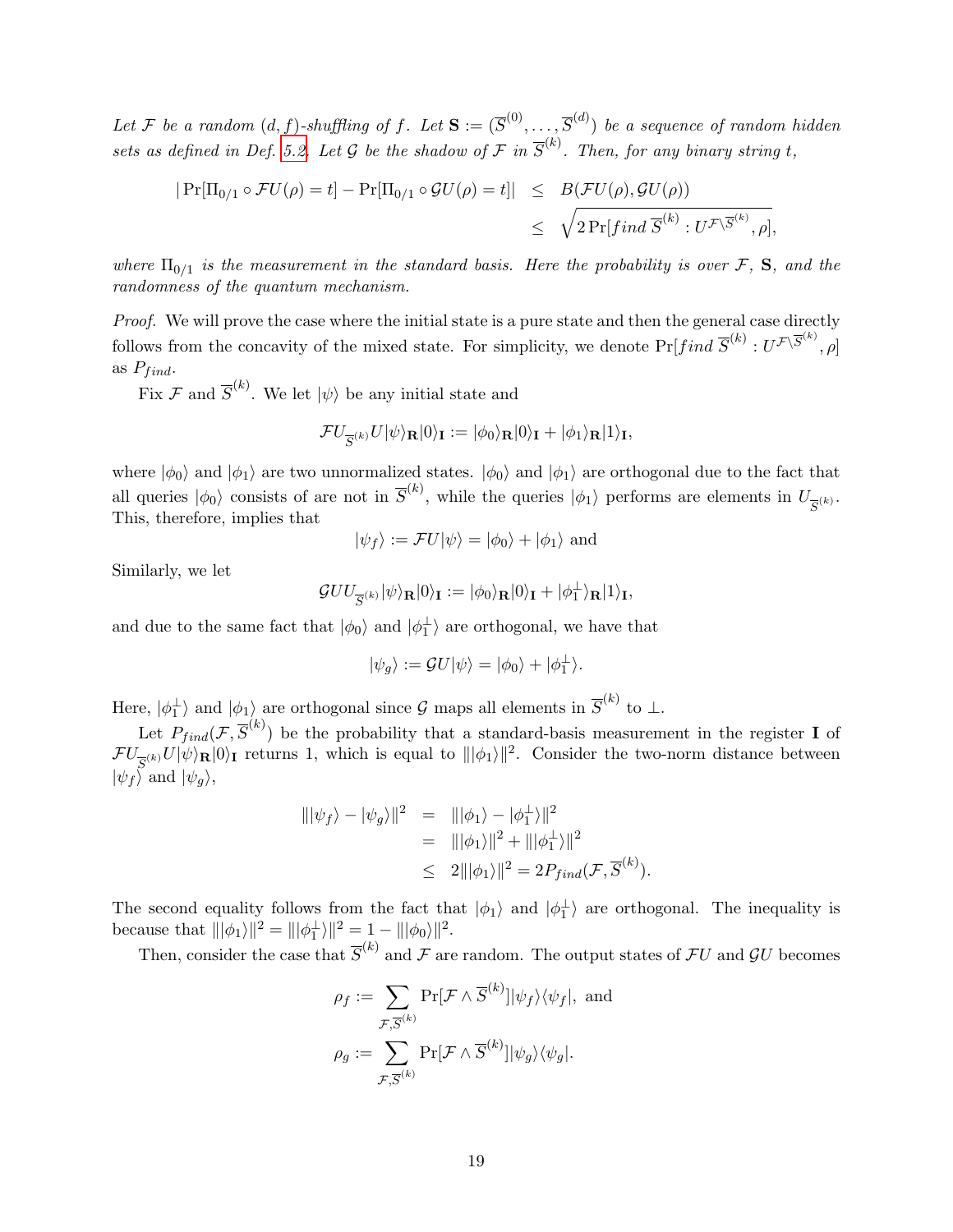Consider the fidelity of these two mixed states.

$$
F(\rho_f, \rho_g) = F\left(\sum_{\mathcal{F}, \overline{S}^{(k)}} \Pr[\mathcal{F} \wedge \overline{S}^{(k)}] |\psi_f\rangle \langle \psi_f |, \sum_{\mathcal{F}, \overline{S}^{(k)}} \Pr[\mathcal{F} \wedge \overline{S}^{(k)}] |\psi_g\rangle \langle \psi_g| \right) \n\ge \sum_{\mathcal{F}, \overline{S}^{(k)}} \Pr[\mathcal{F} \wedge \overline{S}^{(k)}] F (|\psi_f\rangle \langle \psi_f |, |\psi_g\rangle \langle \psi_g|) \n\ge 1 - \frac{1}{2} \cdot \sum_{\mathcal{F}, \overline{S}^{(k)}} \Pr[\mathcal{F} \wedge \overline{S}^{(k)}] || |\psi_f\rangle - |\psi_g\rangle ||^2 \n\ge 1 - \frac{1}{2} \cdot \sum_{\mathcal{F}, \overline{S}^{(k)}} \Pr[\mathcal{F} \wedge \overline{S}^{(k)}] 2P_{find}(\mathcal{F}, \overline{S}^{(k)}).
$$
\n
$$
\ge 1 - P_{find}.
$$

Then,

$$
B(\rho_f, \rho_g) = \sqrt{2 - 2F(\rho_f, \rho_g)}
$$
  
 
$$
\leq \sqrt{2 - 2(1 - P_{find})} = \sqrt{2P_{find}}.
$$

Finally, by Lemma [3.3,](#page-8-0)

$$
|\Pr[\Pi_{0/1} \circ \mathcal{F}U(\rho) = t] - \Pr[\Pi_{0/1} \circ \mathcal{G}U(\rho) = t]| \leq \sqrt{2P_{find}}.
$$

 $\Box$ 

#### 5.3 Bounding the finding probability

As we have just shown that the probability of distinguishing  $\mathcal F$  and its shadow can be bounded by the probability of finding the "shadow". Then, we would like to show how to bound the finding probability.

Follow the previous section, we let F be a random  $(d, f)$ -shuffling of f and  $\mathbf{S} := (\overline{S}^{(0)}, \ldots, \overline{S}^{(d)})$ be a sequence of random hidden sets as defined in Definition [5.2](#page-15-0) (which could be chosen according to arbitrary distribution). We show that the finding probability of  $\overline{S}^{(k)}$  is bounded.

<span id="page-19-1"></span>**Lemma 5.8.** Suppose  $Pr[x \in S_i^{(k)}]$  $s_i^{(k)}|x \in S_i^{(k-1)}$  $\left[\begin{array}{c} (k-1) \\ i \end{array}\right] \leq p$  for  $i = k, \ldots, d$ . Then for any single-depth quantum circuit U and initial state  $\rho$ , which are promised to be uncorrelated to  $\hat{\mathcal{F}}^{(k-1)}$  and  $\overline{S}^{(k)}$ ,

$$
\Pr[find\ \overline{S}^{(k)}:U^{\mathcal{F}\backslash\overline{S}^{(k)}},\rho]\leq q\cdot p,
$$

where q is the number of queries U performs.

*Proof.* It is sufficient to prove the case where  $\rho$  is a pure state. Let  $|\psi\rangle$  be the initial state and be promised to be uncorrelated to  $\hat{\mathcal{F}}^{(k-1)}$ . We represent  $\mathcal{F}U_{\overline{S}^{(k)}}U|\psi\rangle$  as

$$
\sum_{\mathbf{X}_0,\ldots,\mathbf{X}_d} c(\mathbf{X}_0,\ldots,\mathbf{X}_d) \left( \bigotimes_{i=0}^d |i,\mathbf{X}_i,f_i(\mathbf{X}_i)\rangle \right) |w(\mathbf{X}_0,\ldots,\mathbf{X}_d)\rangle |b(\mathbf{X}_1,\ldots,\mathbf{X}_d)\rangle_{\mathbf{I}}
$$

<span id="page-19-0"></span>There,  $\rho$  and U can be arbitrarily correlated to  $\mathcal{F}^{(1)}, \ldots, \mathcal{F}^{(k-1)}$ , and  $\mathcal{F}$  and  $\overline{S}^{(k)}$  can be sampled arbitrarily.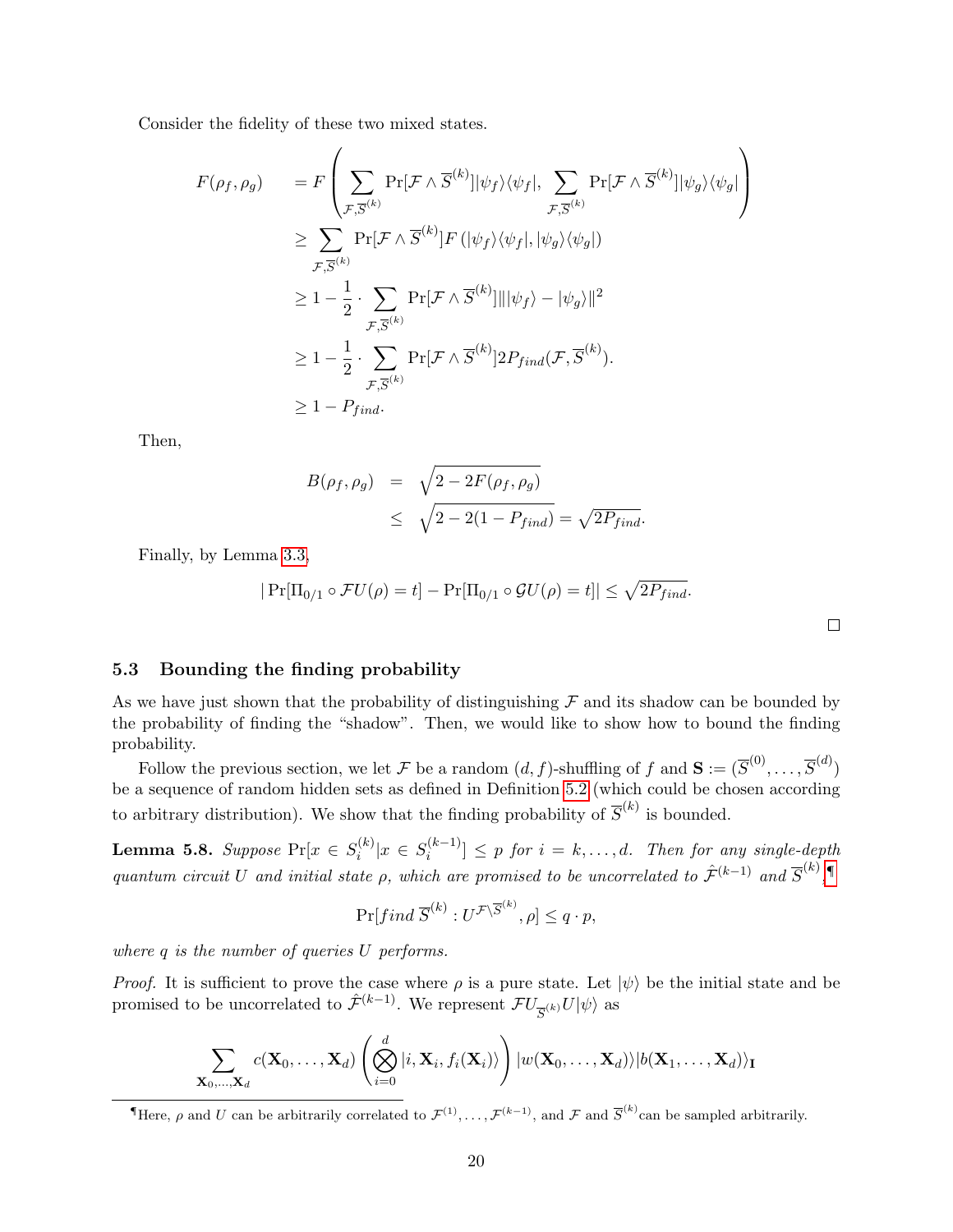where  $b(\mathbf{X}_1, \dots, \mathbf{X}_d) = 1$  if there exists  $i \in [\ell, d]$  such that  $\mathbf{X}_i \cap S_i^{(k)}$  $i_i^{(k)} \neq {\phi}$ ; otherwise,  $b(\mathbf{X}_1, \dots, \mathbf{X}_d) =$ 0. We can assume all queries are in  $\overline{S}^{(k-1)}$  without loss of generality. Since both U and  $|\psi\rangle$  are uncorrelated to  $\overline{S}^{(k)}$ , the probability that  $b(\mathbf{X}_1,\ldots,\mathbf{X}_d) = 1$  is at most  $p \cdot (\sum_{i=k}^d |\mathbf{X}_i|)$  for all  $X_1, \ldots, X_d$  by union bound. Therefore,

$$
\Pr[ find \overline{S}^{(k)} : U^{\mathcal{F} \setminus \overline{S}^{(k)}}, |\psi\rangle]
$$
\n
$$
= \mathbb{E} \left[ \left\| \sum_{\mathbf{X}_0, ..., \mathbf{X}_d : b(\mathbf{X}_0, ..., \mathbf{X}_d) = 1} c(\mathbf{X}_0, ..., \mathbf{X}_d) \left( \bigotimes_{i=0}^d |i, \mathbf{X}_i, f_i(\mathbf{X}_i) \rangle \right) |w(\mathbf{X}_0, ..., \mathbf{X}_d) \rangle \right\|^2 \right]
$$
\n
$$
= \sum_{\mathbf{X}_0, ..., \mathbf{X}_d : b(\mathbf{X}_0, ..., \mathbf{X}_d) = 1} |c(\mathbf{X}_0, ..., \mathbf{X}_d)|^2 \cdot \Pr[\bigvee_{i=k}^d (\mathbf{X}_i \cap S_i^{(k)} \neq \{\phi\})]
$$
\n
$$
\leq q \cdot p
$$

for q the number of queries U performs. The second equality follows from the fact that for different set of queries,  $|i, \mathbf{X}_i, f_i(\mathbf{X}_i)\rangle$ 's are orthogonal. The last inequality follows from the union bound.

# 6 The d-SSP is hard for  $QNC_d$

We start from showing that the d-SSP is intractable for any  $QNC_d$  circuit as a warm-up. We first prove the main theorem in this section.

<span id="page-20-0"></span>**Theorem 6.1.** Let  $n, d \in \mathbb{N}$ . Let  $(\mathcal{A}, \rho)$  be any d-depth quantum circuit and initial state. Let f be a random Simon's function from  $\mathbb{Z}_2^n$  to  $\mathbb{Z}_2^n$  with hidden shift s. Give A the access to the shuffling oracle  $\mathcal{O}_{\text{unif}}^{f,d}$ . Let F be the  $(d, f)$ -shuffling sampled from  $\mathcal{O}_{\text{unif}}^{f,d}$ , then

$$
\Pr[\mathcal{A}^{\mathcal{F}}(\rho) = s] \leq d \cdot \sqrt{\frac{\text{poly}(n)}{2^n}} + \frac{1}{2^n}.
$$

*Proof.* We choose  $\mathbf{S} = (\overline{S}^{(0)}, \ldots, \overline{S}^{(d)})$  according to Procedure [1](#page-21-0) and represent  $\mathcal{F}$  in form  $(\mathcal{F}^{(1)}, \ldots, \mathcal{F}^{(d+1)})$ regarding to S. Let  $\mathcal{G}_{\ell}$  be the shadow function of  $\mathcal{F}$  in  $\overline{S}^{(\ell)}$  for  $\ell \in [d]$ . We define

$$
\mathcal{A}^{\mathcal{G}}:=U_{d+1}\mathcal{G}_{d}U_{d}\cdots\mathcal{G}_{1}U_{1}.
$$

Then, for any initial state  $\rho_0$  which is uncorrelated to  $\mathcal{F}$ ,

$$
|\Pr[\mathcal{A}^{\mathcal{F}}(\rho_{0}) = s] - \Pr[\mathcal{A}^{\mathcal{G}}(\rho_{0}) = s]|
$$
  
\n
$$
= |\Pr[U_{d+1}\mathcal{F}U_{d} \cdots \mathcal{F}U_{1}(\rho_{0}) = s] - \Pr[U_{d+1}\mathcal{G}_{d}U_{d} \cdots \mathcal{G}_{1}U_{1}(\rho_{0}) = s]|
$$
  
\n
$$
\leq |\Pr[U_{d+1}\mathcal{F}U_{d} \cdots \mathcal{F}U_{2}\mathcal{F}U_{1}(\rho_{0}) = s] - \Pr[U_{d+1}\mathcal{F}U_{d} \cdots \mathcal{F}U_{2}\mathcal{G}_{1}U_{1}(\rho_{0}) = s]|
$$
  
\n
$$
+ |\Pr[U_{d+1}\mathcal{F}U_{d} \cdots \mathcal{F}U_{2}\mathcal{G}_{1}U_{1}(\rho_{0}) = s] - \Pr[U_{d+1}\mathcal{G}_{d}U_{d} \cdots \mathcal{G}_{2}U_{2}\mathcal{G}_{1}U_{1}(\rho_{0}) = s]|
$$
  
\n
$$
\leq \sum_{i=1}^{d} B(\mathcal{F}U_{i}(\rho_{i-1}), \rho_{i})
$$
  
\n
$$
\leq \sum_{i=1}^{d} \sqrt{2 \Pr[find \ \overline{S}^{(i)} : U_{i}^{\mathcal{F}\backslash \overline{S}^{(i)}}, \rho_{i-1}]}
$$

where  $\rho_i := \mathcal{G}_i U_i \rho_{i-1} U_i^{\dagger}$  $_{i}^{\dagger }\mathcal{G}_{i}^{\dagger }$  $i \in \{1, i\}$  for  $i \geq 1$ .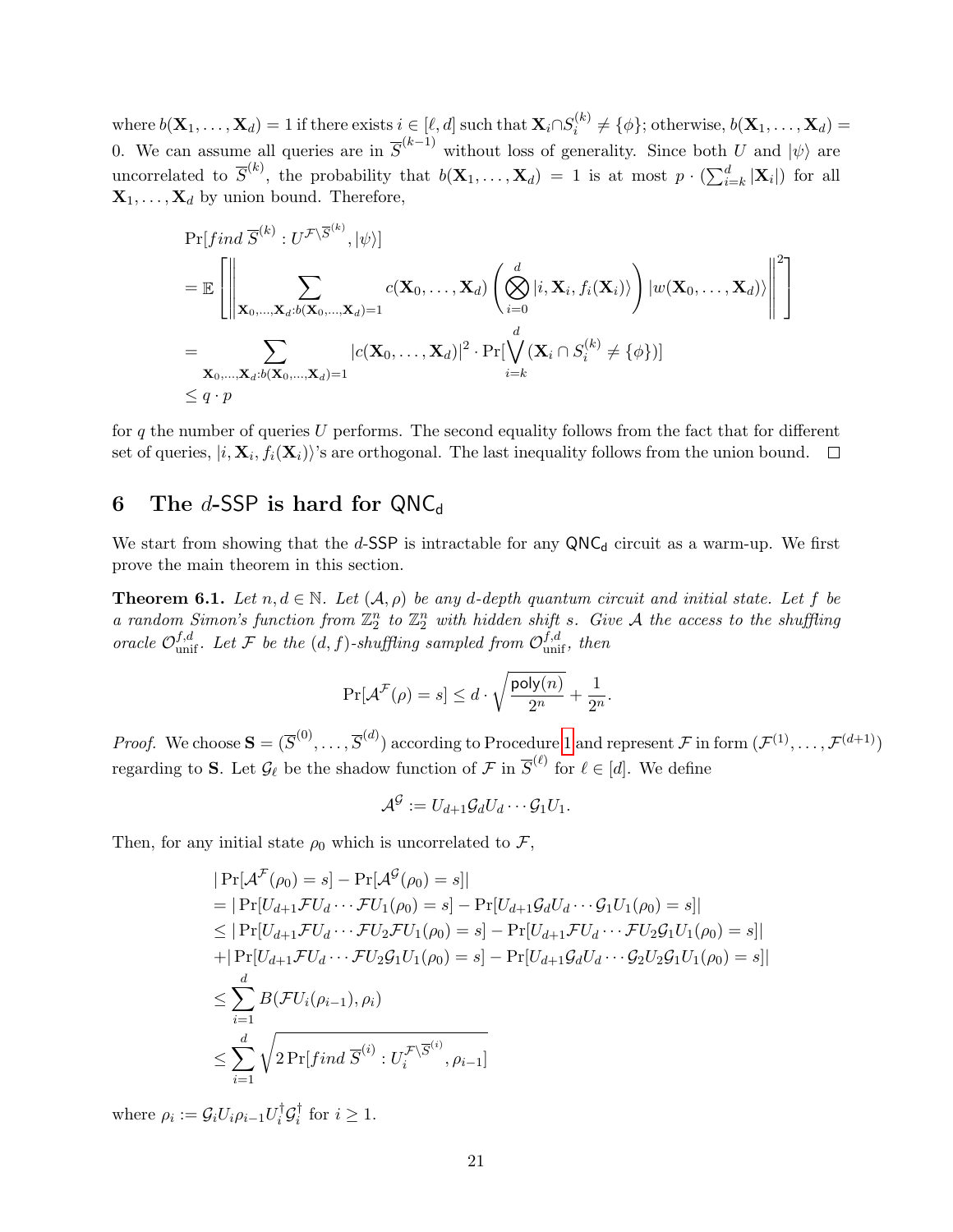Let  $d, n \in \mathbb{N}$  and f a random Simon's problem from  $\mathbb{Z}_2^n \to \mathbb{Z}_2^n$ . Consider  $\mathcal{F} \sim \mathcal{D}(f,d)$ , we construct S as follows:

- Let  $\vec{S}^{(0)} := (S_0^{(0)}$  $S_0^{(0)}, \ldots, S_d^{(0)}$ ), where  $S_j^{(0)}$  $\mathbb{Z}_j^{(0)}:=\mathbb{Z}_2^{(d+2)n}$  $j = 0, ..., d.$
- For  $\ell = 1, \ldots, d$ ,
	- 1. let  $S_{\ell}^{(\ell)}$  $\ell$  be a subset chosen uniformly at random with the promise that  $|S^{(\ell)}_\ell\>$  $|\ell^{(\ell)}|/|S^{(\ell-1)}_\ell|$  $|\ell(\ell-1)| = \frac{1}{2^n}$  and  $S_{\ell} \subset S_{\ell}^{(\ell)}$  $\stackrel{\scriptscriptstyle(\ell)}{\scriptscriptstyle\ell};$
	- 2. for  $j = \ell + 1, ..., d$ , let  $S_i^{(\ell)}$  $j^{(\ell)}:=\{f_{j-1}\circ\dots\circ f_\ell(S^{(\ell)}_\ell)$  $\binom{(\ell)}{\ell}$ ;

3. let 
$$
\overline{S}^{(\ell)} := (S^{(\ell)}_{\ell}, \dots, S^{(\ell)}_{d}).
$$

<span id="page-21-0"></span>• We then let  $\mathbf{S} := (\overline{S}^{(0)}, \dots, \overline{S}^{(d)})$ .

It is not hard to see that  $Pr[\mathcal{A}^{\mathcal{G}}(\rho_0) = s]$  is at most  $\frac{1}{2^n}$ . This follows from the fact that  $\mathcal{G}_1, \ldots, \mathcal{G}_d$ does not contain information of  $f_d^*$  and therefore  $\mathcal{A}^{\mathcal{G}}(\rho_0)$  can do no better than guess. The rest to show is that  $\Pr[\text{find } \overline{S}^{(i)} : U_i^{\mathcal{F} \setminus \overline{S}^{(i)}}]$  $\sum_i^{\mathcal{F}\setminus S^{(v)}}, \rho_{i-1}]$  is at most  $\frac{\text{poly}(n)}{2^n}$  for all  $i \in [d]$ . To prove it, we show that  $Pr[x \in S_i^{(\ell)}]$  $\int_{j}^{(\ell)} |x \in S_j^{(\ell-1)}|$  $\mathcal{L}^{(\ell-1)}_j = \frac{1}{2^n}$  for  $\ell = 1, \ldots, d$  and  $j = \ell, \ldots, d$ . We prove it by induction on  $\ell$ . For the base case  $\ell = 1$ , for all  $j \in [d]$ , and  $x \in S_i^{(0)}$  $j^{(0)},$ 

$$
\Pr[x \in S_j^{(1)}] = \Pr[x \in S_j] \Pr[x \in S_j^{(1)} | x \in S_j] + \Pr[x \notin S_j] \Pr[x \in S_j^{(1)} | x \notin S_j]
$$
  
= 
$$
\Pr[x \in S_j] + (1 - \Pr[x \in S_j]) \Pr[x \in S_j^{(1)} | x \notin S_j]
$$
  
= 
$$
\frac{1}{2^{(d+1)n}} + (1 - \frac{1}{2^{(d+1)n}}) \frac{2^{(d+1)n} - 2^n}{2^{(d+2)n} - 2^n} = \frac{1}{2^n}.
$$

The second equality is because that  $x \in S_j$  implies  $x \in S_j^{(1)}$  $j_j^{(1)}$  and the third inequality follows from the fact that  $f_0, \ldots, f_{d-1}$  are uniformly random one-to-one functions.

Suppose that the randomness holds for  $\ell = k$ . Note that  $\rho_k$  could be correlated to  $\mathcal{F}^{(1)}, \ldots, \mathcal{F}^{(k)}$ , and therefore, we assume  $\mathcal{F}^{(1)}, \ldots, \mathcal{F}^{(k)}$  are given to A without loss of generality as in Remark [2.](#page-16-0) Then, given  $\mathcal{F}^{(1)}, \ldots, \mathcal{F}^{(k)}$ , for  $j \geq k+1$  and  $x \in S_i^{(k)}$ j

$$
\Pr[x \in S_j^{(k+1)}] = \Pr[x \in S_j] \Pr[x \in S_j^{(k)} | x \in S_j] \n+ \Pr[x \notin S_j] \Pr[x \in S_j^{(k)} | x \notin S_j] \n= \Pr[x \in S_j] + (1 - \Pr[x \in S_j]) \Pr[x \in S_j^{(k)} | x \notin S_j] \n= \frac{2^n}{2^{(d+2-k)n}} + (1 - \frac{2^n}{2^{(d+2-k)n}}) \frac{2^{(d+1-k)n} - 2^n}{2^{(d+2-k)n} - 2^n} \n= \frac{1}{2^n}.
$$

The second last equality follows from the fact that given  $\mathcal{F}^{(1)}, \ldots, \mathcal{F}^{(k)}, \hat{f}_i^{(k)}$  $j^{(k)}$  is still an uniformly random one-to-one function for  $j = k, \ldots, d - 1$ .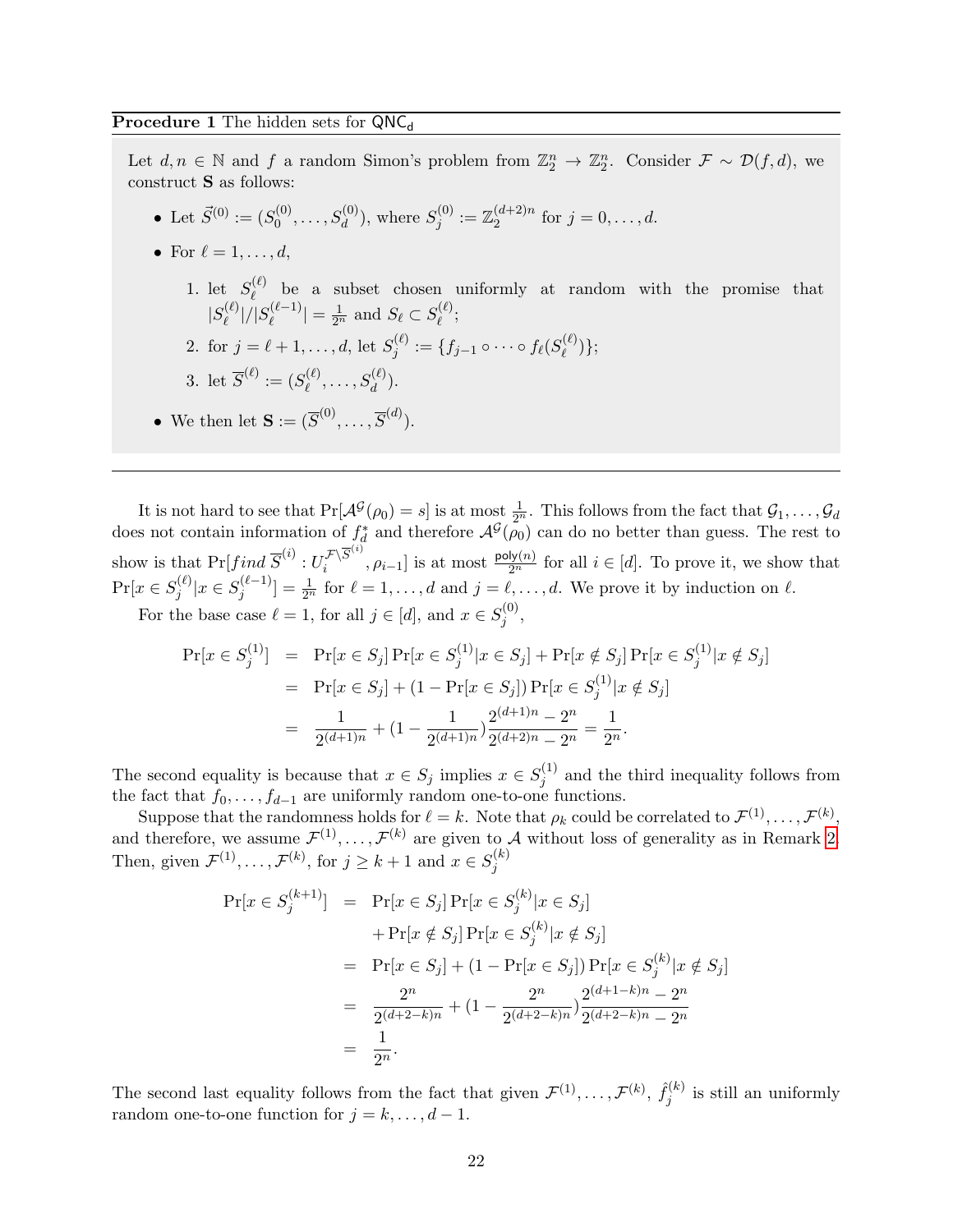Finally,  $U_i$  and  $\rho_{i-1}$  are uncorrelated to  $\hat{\mathcal{F}}^{(i)}$ . By Lemma [5.8,](#page-19-1)  $Pr[find \ \overline{S}^{(i)} : U_i^{\mathcal{F} \setminus \overline{S}^{(i)}}]$  $\begin{bmatrix} \mathcal{F} \setminus \mathcal{S} \\ i \end{bmatrix}$  is at most  $q_i \cdot \frac{1}{2^n}$  where  $q_i$  is the number of queries  $U_i$  performs. Therefore,

$$
|\Pr[\mathcal{A}^{\mathcal{F}}(\rho_0) = s] - \Pr[\mathcal{A}^{\mathcal{G}}(\rho_0) = s]|
$$
  
\n
$$
\leq \sum_{i=1}^{d} \sqrt{2 \Pr[ find \overline{S}^{(i)} : U_i^{\mathcal{F} \setminus \overline{S}^{(i)}}, \rho_{i-1}]} \leq \sum_{i=1}^{d} \sqrt{\frac{2q_i}{2^n}} = d \cdot \sqrt{\frac{\text{poly}(n)}{2^n}}.
$$

 $\Box$ 

 $\Box$ 

Theorem [6.1](#page-20-0) shows that the search d-SSP is hard for any  $QNC_d$  circuit. By following the same proof, we can show that for any  $QNC_d$  circuit, the d-SSP is also hard.

**Theorem 6.2.** The d-SSP cannot be decided by any  $QNC_d$  circuit with probability greater than  $\frac{1}{2} + d \cdot \sqrt{\frac{\text{poly}(n)}{2^n}}$ .

*Proof.* We also consider the same shadow  $\mathcal G$  in the proof of Theorem [6.1.](#page-20-0) Following that proof, for any  $\rho$  and  $\mathcal{A}$ ,

$$
|\Pr[\mathcal{A}^{\mathcal{F}}(\rho_0) = 0] - \Pr[\mathcal{A}^{\mathcal{G}}(\rho_0) = 0]| \leq d \cdot \sqrt{\frac{\text{poly}(n)}{2^n}}.
$$

Then, the rest to check is that  $\mathcal{A}^{\mathcal{G}}$  cannot solve the d-SSP with high probability. Similar to the case of the search d-SSP, since  $\mathcal{G}_1,\ldots,\mathcal{G}_d$  have the core function  $f_d^*$  be blocked,  $\mathcal{A}^{\mathcal{G}}$  has no information about f and thus cannot do better than guess. This implies that  $Pr[\mathcal{A}^{\mathcal{F}}(\rho_0) = 0] \leq \frac{1}{2} + d \cdot \sqrt{\frac{poly(n)}{2^n}}$ 2/3.

Therefore, the language defined in Def. [4.10](#page-14-1) is also hard for QNC circuit.

**Corollary 6.3.** Let  $\mathcal{O}$  and  $\mathcal{L}(\mathcal{O})$  be defined as in Def. [4.10.](#page-14-1)  $\mathcal{L}(\mathcal{O}) \notin BQNC^{\mathcal{O}}$ 

## 7 The  $d$ -SSP is hard for  $d$ -QC scheme

The main theorem we are going to show in this section is that the search  $d$ -SSP is hard for all  $d$ -QC scheme.

<span id="page-22-0"></span>**Theorem 7.1.** Let  $d, n \in \mathbb{N}$ . For any  $d$ -QC scheme A and initial state  $\rho$ , let f be a random Simon's function from  $\mathbb{Z}_2^N$  to  $\mathbb{Z}_2^n$  with hidden shift s, and  $\mathcal{F} \sim \mathcal{D}(f,d)$ , then

$$
\Pr[\mathcal{A}^{\mathcal{F}}(\rho) = s] \leq d \cdot \sqrt{\frac{\mathsf{poly}(n)}{2^n}}.
$$

Before proving Theorem [7.1,](#page-22-0) we first recall the classical lower bound for the Simon's problem. However, for the purpose of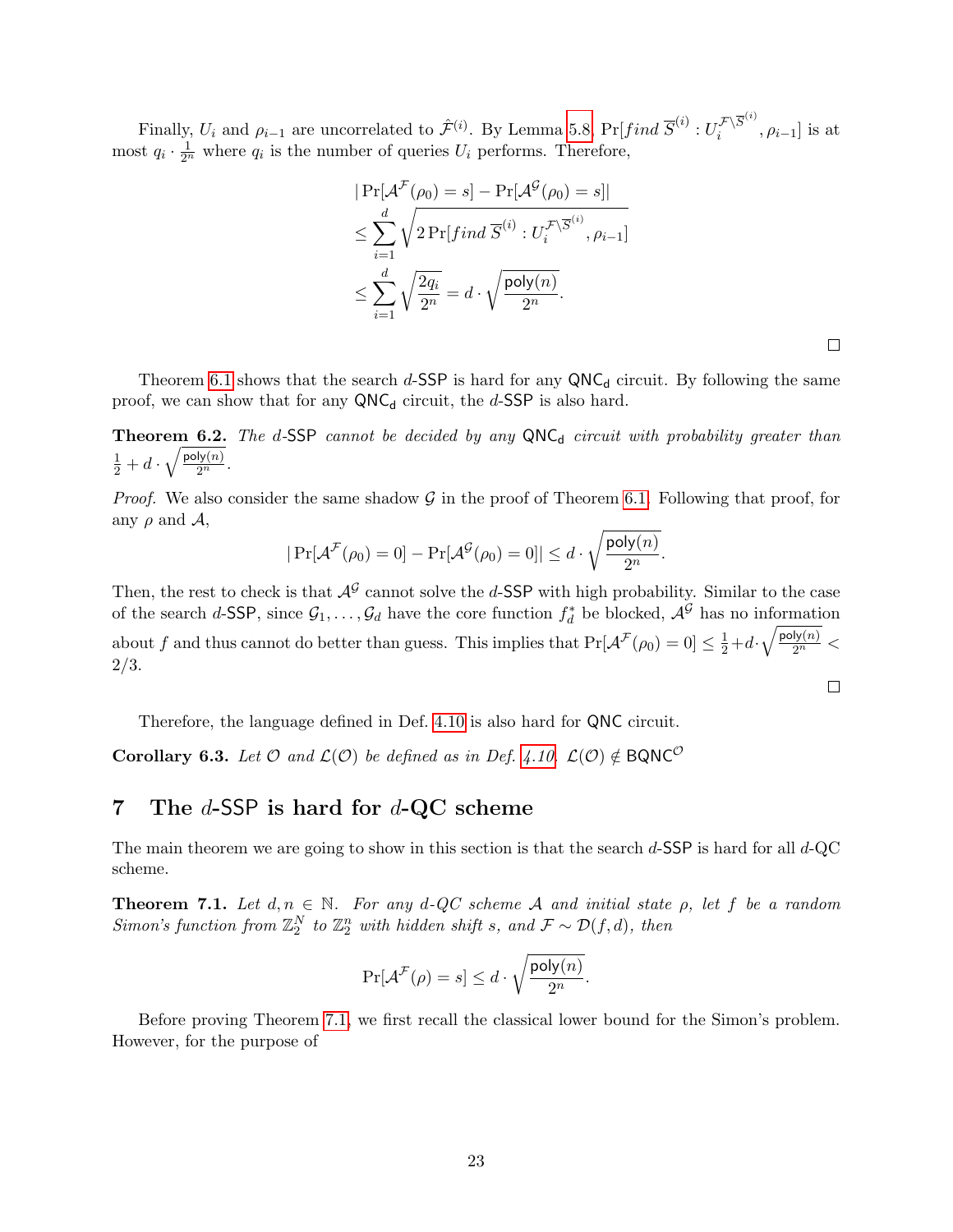**Lemma 7.2.** Let  $\mathcal{A}_c$  be any PPT algorithm. Let  $f : \mathbb{Z}_2^n \to \mathbb{Z}_2^n$  be a uniformly random Simon function. Let  $q \in \mathbb{N}$  be the number of queries  $A_c$  performs, and  $S \subset \mathbb{Z}_n$  be the set where  $f(x)$  is known for  $x \in S$  and  $f(x) \neq f(x')$  for  $x \neq x'$ . Then the probability that  $\mathcal{A}_{c}^{f}(S, f(S))$  outputs the hidden shift correctly is at most

$$
\frac{(q+1+|S|)^2}{2^{n+1}-(q+1+|S|)^2},
$$

which is  $O(\text{poly}(n)/2^n)$  when q and  $|S|$  are polynomial in n.

*Proof.* We only need to consider the case where  $A_c$  is a deterministic algorithm. A probabilistic algorithm can be seen as a convex combination of deterministic algorithm; therefore, the success probability of a probabilistic algorithm must be an average over deterministic algorithms.

Let  $S \subset \mathbb{Z}_2^n$  and  $f(x) \neq f(y)$  for  $x, y \in S$  and  $x \neq y$ . The probability that  $\mathcal{A}_c$  finds a collision is

$$
\Pr[collision: \mathcal{A}_c^f(S)] \le \sum_{i=1}^q \frac{i+|S|-1}{2^n - (i+|S|)^2/2} \le \frac{(q+|S|)^2}{2^{n+1} - (q+|S|)^2}.
$$

For any algorithm which can find s with probability  $p$  by performing  $q$  queries, it can find a collision with the same probability by performing  $q+1$  queries. The probability of finding a collision by using  $q + 1$  queries is at most  $\frac{(q+|S|+1)^2}{2^{n+1}-(q+|S|+1)^2}$ . Therefore,

$$
\Pr[\mathcal{A}_c^f(S) = s] \le \frac{(q + |S| + 1)^2}{2^{n+1} - (q + |S| + 1)^2}.
$$

 $\Box$ 

#### 7.1 Proof of Theorem [7.1](#page-22-0)

Recall that we can represent a d-QC scheme A with access to  $\mathcal{F} \sim \mathcal{D}(f, d)$  as

$$
\mathcal{A}_c^{\mathcal{F}} \circ (\Pi_{0/1} \circ \mathcal{F}U_d \circ \mathcal{A}_c^{\mathcal{F}}) \circ \cdots \circ (\Pi_{0/1} \circ \mathcal{F}U_1 \circ \mathcal{A}_c^{\mathcal{F}}).
$$

We denote  $\Pi_{0/1} \circ \mathcal{F}U_i \circ \mathcal{A}_{c}^{\mathcal{F}}$  as  $L_i^{\mathcal{F}}$  for  $i = 1, \ldots, d$  and rewrite the representation above as  $\mathcal{A}_{c}^{\mathcal{F}}$  o  $L_d^{\mathcal{F}} \circ \cdots \circ L_1^{\mathcal{F}}$ . We let  $q_i$  be the number of quantum queries and  $r_i$  be the number of classical queries the algorithm performs in  $L_i$ . We let  $q := \sum_{i=1}^d q_i$  and  $r := \sum_{i=1}^d r_i$ .

For the ease of the analysis, we allow  $\mathcal{A}_c$  to learn the whole path from  $f_0$  to  $f_d$  by just one query, which we called the "**path query**". It is worth noting that  $A_c$  that can make path queries can be simulated by the original model. This follows from the fact that the original model can achieve the same thing by using d times as many queries as  $\mathcal{A}_c$ .

To prove the theorem, we need to define an S which has property that  $Pr[x \in S_i^{(\ell)}]$  $\binom{p(\ell)}{j} \leq p$ as described in Lemma [5.8](#page-19-1) for some  $p$  that is small enough. In the following, we show that  $\mathbf{S} = (\overline{S}^{(1)}, \dots, \overline{S}^{(d)})$  in Procedure [2](#page-24-0) satisfies this property with  $p = \frac{1}{2^n}$ .

<span id="page-23-0"></span>**Claim 7.3.** Let  $d, n \in \mathbb{N}$ . Let  $\ell \in [d]$ . Let  $\mathcal{A}_c$  be any randomized algorithm. Let  $f : \mathbb{Z}_2^n \to \mathbb{Z}_2^n$  be 2 any function. Let  $\mathcal{F} \sim \mathcal{D}(f,d)$ . Let  $\overline{S}^{(1)}, \ldots, \overline{S}^{(\ell)}$  and  $\overline{T}^{(1)}, \ldots, \overline{T}^{(\ell)}$  be be defined as in Procedure [2](#page-24-0) regarding to  $\mathcal{A}_c$ . Given  $(\mathcal{F}^{(1)}, \ldots, \mathcal{F}^{(\ell-1)})$  and  $(\overline{T}^{(1)}, \ldots, \overline{T}^{(\ell)}),$  then

$$
\Pr_{\mathcal{F},\mathbf{S}}[x \in S_j^{(\ell)} | x \in S_j^{(\ell-1)} \setminus T_j^{(\ell)}] = \frac{1}{2^n} \text{ for } j = \ell, \ldots, d.
$$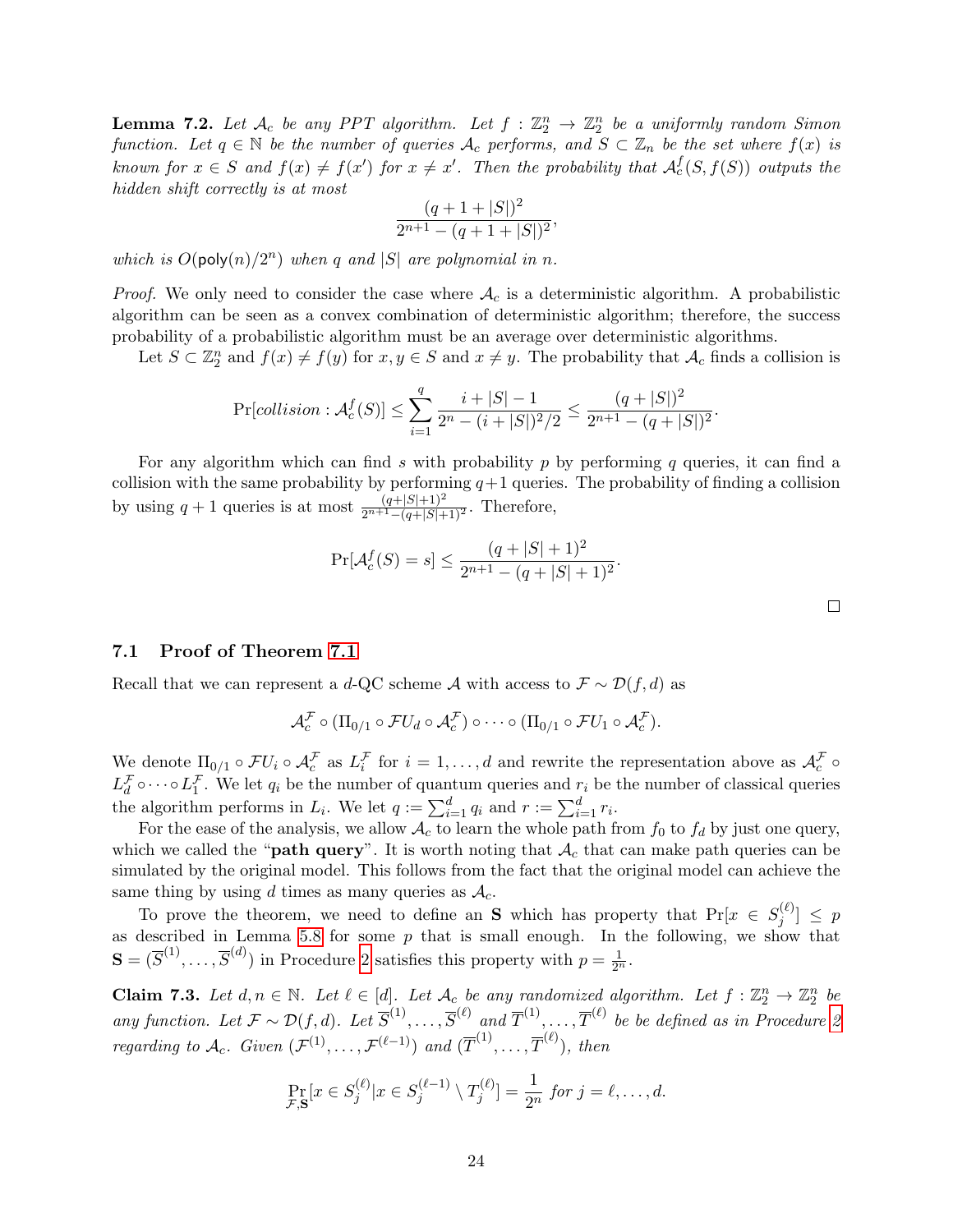*Proof.* We prove it via induction on the depth of F. For the base case where  $\ell = 1$ , given  $\overline{T}^{(1)}$  and  $f_j$  on  $T_i^{(1)}$  $j_j^{(1)}$  for  $j = 1, ..., d$ , for all  $i \in [d]$  and  $x_i \in S_i^{(0)}$  $\overline{\gamma}_i^{(0)} \setminus T_i^{(1)}$  $i^{(1)},$ 

$$
\begin{aligned}\n\Pr[x_i \in S_i^{(1)}] &= \Pr[x_i \in S_i \setminus T_i^{(1)}] + \Pr[x_i \in S_i^{(1)} \setminus S_i] \\
&= \frac{2^n - |T_i^{(1)}|}{2^{(d+2)n} - |T_i^{(1)}|} + \frac{|S_i^{(1)}| - 2^n + |T_i^{(1)}|}{2^{(d+2)n} - |T_i^{(1)}|} \\
&= \frac{|S_i^{(1)}|}{2^{(d+2)n} - |T_i^{(1)}|} = \frac{1}{2^n}.\n\end{aligned}
$$

We now suppose that when  $\ell = k - 1$ , given  $\mathcal{F}^{(1)}, \ldots, \mathcal{F}^{(k-2)}$  and  $\overline{T}^{(1)}, \ldots, \overline{T}^{(k-1)}$ ,

$$
\Pr[x \in S_i^{(k-1)} | x \in S_i^{(k-2)} \setminus T_i^{k-1}] = \frac{1}{2^n}
$$

 $(1)$ 

for  $i = k - 1, ..., d$ .

Then, for 
$$
\ell = k
$$
, given  $\mathcal{F}^{(1)}, \dots, \mathcal{F}^{(k-1)}$  and  $\overline{T}^{(1)}, \dots, \overline{T}^{(k)}$ , for  $i = k, \dots, d$  and  $x \in S_i^{(k-1)} \setminus T_i^{(k)}$ ,  
\n
$$
\Pr[x \in S_i^{(k)}] = \Pr[x \in S_i \setminus (\cup_{m=1}^k (T_i^{(m)}))] + \Pr[x \in S_i^{(k)} \setminus S_i]
$$
\n
$$
= \frac{2^n - \sum_{m=1}^k |T_i^{(m)}|}{|S_i^{(k-1)}| - |T_i^{(k)}|} + \frac{|S_i^{(k)}| - 2^n + \sum_{m=1}^k |T_i^{(m)}|}{|S_i^{(k-1)}| - |T_i^{(k)}|}
$$
\n
$$
= \frac{1}{2^n}.
$$

### **Procedure 2** The hidden sets for d-QC scheme

Let  $d, n \in \mathbb{N}$  and f a random Simon's problem from  $\mathbb{Z}_2^n \to \mathbb{Z}_2^n$ . Given  $\mathcal{F} \sim \mathcal{D}(f,d)$  and A a d-QC scheme, We construct S as follows:

• Let 
$$
\vec{S}^{(0)} := (S_0^{(0)}, \ldots, S_d^{(0)})
$$
, where  $S_j^{(0)} := \mathbb{Z}_2^{(d+2)n}$  for  $j = 0, \ldots, d$ .

- For  $\ell = 1, \ldots, d$ :
	- 1. After the  $\ell$ -th  $\mathcal{A}_{c}^{\mathcal{F}}$  is applied, let  $\overline{T}^{(\ell)} = (T_{\ell}^{(\ell)})$  $\mathcal{I}^{(\ell)}_\ell, \ldots, T^{(\ell)}_d)$  be the set of points the  $\ell\text{-th}$  $\mathcal{A}_{c}^{\mathcal{F}}$  queried. As we have mentioned before, we allow  $\mathcal{A}_{c}$  to query the whole path by one query. Hence,  $f_j(T_i^{(\ell)})$  $f_j^{(\ell)}) = T_{j+1}^{(\ell)}$  for  $j = \ell, ..., d$ .
	- 2. Let  $W_{\ell}^{(\ell-1)}$  $S_{\ell}^{(\ell-1)} := S_{\ell}^{(\ell-1)}$  $\mathcal{T}^{(\ell-1)}_\ell \setminus T^{(\ell)}_{\ell}$  $S_{\ell}^{(\ell)}$ . Then, we choose  $S_{\ell}^{(\ell)}$  $\mathcal{U}^{(\ell)}_\ell$  uniformly randomly from  $W^{(\ell-1)}_\ell$  $\ell$ with the promise that  $|S_{\ell}^{(\ell)}|$  $\ell^{(\ell)}_{{\ell}}|/|W^{(\ell-1)}_{\ell}|$  $|\mathcal{E}^{(\ell-1)}_{\ell}| = 1/2^n$  and  $S_{\ell} \setminus (T_{\ell}^{(1)} \cup \cdots \cup T_{\ell}^{(\ell)})$  $S_{\ell}^{(\ell)})\subset S_{\ell}^{(\ell)}$  $_{\ell}^{\scriptscriptstyle (\ell)}.$
	- 3. For  $j = \ell + 1, ..., d$ , let  $S_i^{(\ell)}$  $j^{(\ell)}:=\{f_{j-1}\circ\dots\circ f_\ell(S^{(\ell)}_\ell)$  $_{\ell}^{(\ell)})\}.$

4. Let 
$$
\overline{S}^{(\ell)} = (S_{\ell}^{(\ell)}, \ldots, S_d^{(\ell)})
$$
.

<span id="page-24-0"></span> $\bullet \ \mathbf{S} := (\overline{S}^{(0)}, \ldots, \overline{S}^{(d)})$ 

Now, we are ready to prove Theorem [7.1.](#page-22-0)

 $\Box$ 

 $(k)$ 

 $(1)$   $-1$ )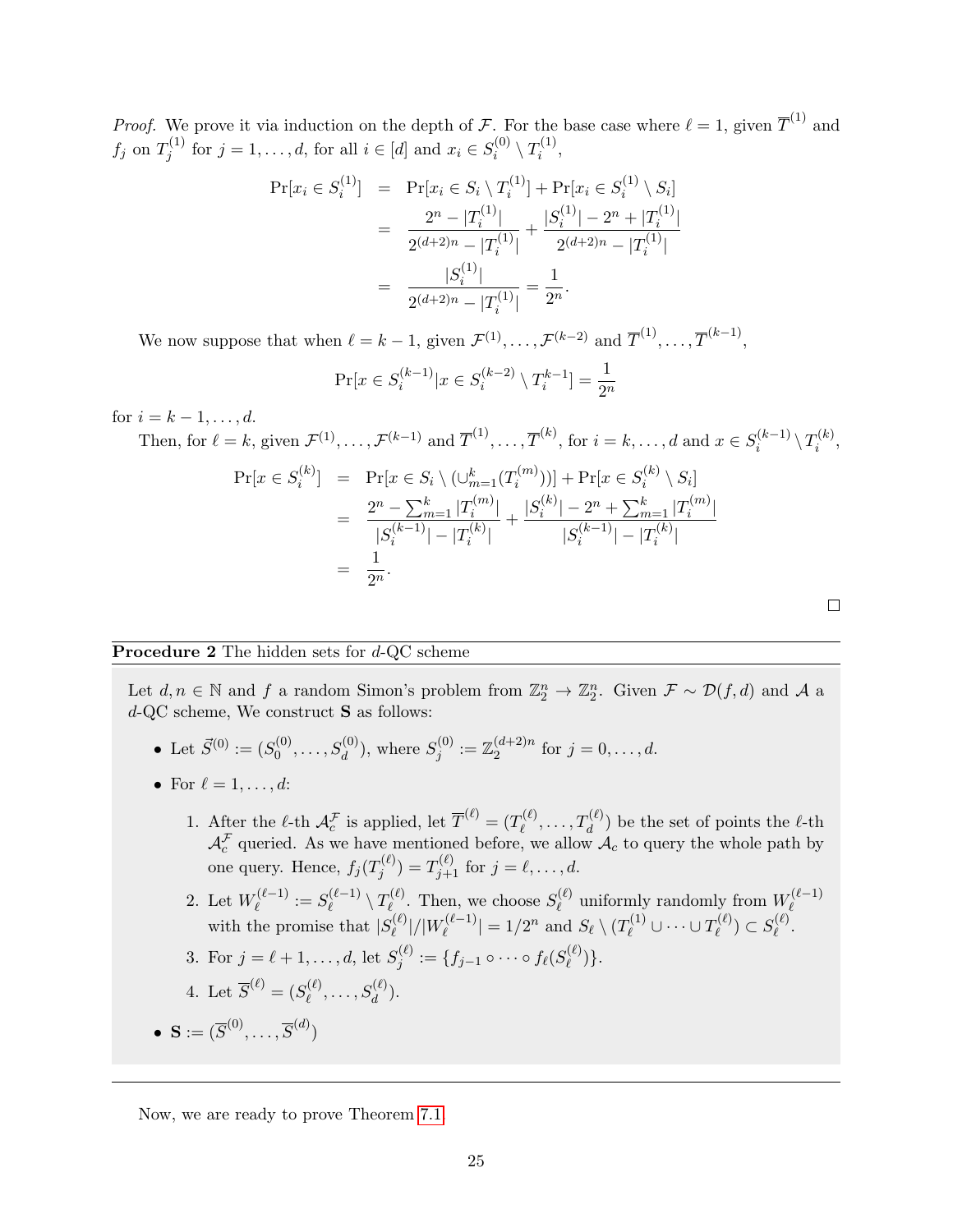*Proof of Theorem [7.1.](#page-22-0)* We choose the hidden set  $\mathbf{S} = (\overline{S}^{(0)}, \ldots, \overline{S}^{(d)})$  according to Procedure [2.](#page-24-0) In the procedure, we choose  $\overline{S}^{(\ell)}$  after the  $\mathcal{A}_c$  in  $L_\ell$  has performed. We represent  $\mathcal{F}$  as  $(\mathcal{F}^{(1)}, \ldots, \mathcal{F}^{(d+1)})$ according to S. Let  $\mathcal{G}_{\ell}$  be the shadow of  $\mathcal{F}$  in  $\overline{S}^{(\ell)}$  for  $\ell \in [d]$ . We define

$$
\mathcal{A}^{\mathcal{G}} \qquad := \mathcal{A}_{c}^{\mathcal{F}} \circ (\Pi_{0/1} \circ \mathcal{G}_{d} U_{d} \circ \mathcal{A}_{c}^{\mathcal{F}}) \circ \cdots \circ (\Pi_{0/1} \circ \mathcal{G}_{1} U_{1} \circ \mathcal{A}_{c}^{\mathcal{F}})
$$

$$
:= \mathcal{A}_{c}^{\mathcal{F}} \circ L_{d}^{\mathcal{G}_{d}} \circ \cdots \circ L_{1}^{\mathcal{G}_{1}}.
$$

 $\mathcal{A}^{\mathcal{G}}$  succeeds to output the hidden shift with probability at most  $\frac{(r+1)^2}{2^n-(r+1)^2}$ , where r is the number of queries the classical algorithms perform. Note that the outputs of  $U_1, \ldots, U_d$  are uncorrelated to  $\hat{\mathcal{F}}^{(\bar{d})}$ . This fact implies that given the measurement outcomes of the *i*-th layer quantum unitaries,  $\mathcal{A}_c$  can only learn information about  $\mathcal{F}^{(1)}, \ldots, \mathcal{F}^{(d)}$ . This does not give  $\mathcal{A}_c$  more information about f. Therefore,  $\mathcal{A}_c$  at  $L_i$  succeeds with probability at most  $\frac{(\sum_{j=1}^{i+1} r_j + 1)^2}{2n}$  $\frac{(\sum_{j=1}^{\infty} r_j+1)^2}{2^n-(\sum_{j=1}^{\infty} r_j+1)^2}$  and  $\mathcal{A}^{\mathcal{G}}$  succeeds with probability at most  $\frac{\text{poly}(n)}{2^n}$ .

Let  $\rho_0$  be the initial state and  $\rho_i$  be the output state of  $(L_i^{\mathcal{G}_i} \circ \cdots \circ L_1^{\mathcal{G}_1})(\rho_0)$  for  $i = 1, \ldots, d$ , we can show that

<span id="page-25-0"></span>
$$
|\Pr[\mathcal{A}^{\mathcal{F}}(\rho_{0}) = s] - \Pr[\mathcal{A}^{\mathcal{G}}(\rho_{0}) = s]|
$$
  
\n
$$
\leq |\Pr[\mathcal{A}^{\mathcal{F}}(\rho_{0}) = s] - \Pr[(L_{d} \circ \cdots \circ L_{2})^{\mathcal{F}}(L_{1}^{\mathcal{G}}(\rho_{0})) = s]| +
$$
  
\n
$$
|\Pr[(L_{d} \circ \cdots \circ L_{2})^{\mathcal{F}}(L_{1}^{\mathcal{G}}(\rho_{0})) = s] - \Pr[(L_{d} \circ \cdots \circ L_{2})^{\mathcal{G}}(L_{1}^{\mathcal{G}}(\rho_{0})) = s]|
$$
  
\n
$$
\leq B(L_{1}^{\mathcal{F}}(\rho_{0}), L_{1}^{\mathcal{G}}(\rho_{0})) +
$$
  
\n
$$
|\Pr[(L_{d} \circ \cdots \circ L_{2})^{\mathcal{F}}(\rho_{1}) = s] - \Pr[(L_{d} \circ \cdots \circ L_{2})^{\mathcal{G}}(\rho_{1}) = s]|
$$
  
\n
$$
\leq \sum_{i=1}^{d} B(\rho_{i}, L_{i}^{\mathcal{F}}(\rho_{i-1})).
$$
  
\n
$$
\leq \sum_{i=1}^{d} \sqrt{2 \Pr[find \overline{S}^{(i)} : U_{i}^{\mathcal{F}}(S^{(i)}, \rho_{i-1}]}. \tag{9}
$$

Eq. [8](#page-25-0) is by the hybrid argument and Eq. [9](#page-25-0) is from Lemma [5.7.](#page-17-1)

Then, by Lemma [5.8](#page-19-1) and Claim [7.3,](#page-23-0)

$$
\Pr[find\ \overline{S}^{(i)}:U_i^{\mathcal{F}\backslash\overline{S}^{(i)}},\rho_{i-1}]\leq \frac{q_i}{2^n}.
$$

This implies that

$$
\Pr[\mathcal{A}^{\mathcal{F}}(\rho_0) = s] \leq \frac{\mathsf{poly}(n)}{2^n} + d \cdot \sqrt{\frac{\mathsf{poly}(n)}{2^n}} \leq \sqrt{\frac{\mathsf{poly}(n)}{2^n}}.
$$

 $\Box$ 

#### 7.2 On separating the depth hierarchy of  $d$ -QC scheme

By following the same proof of Theorem [7.1,](#page-22-0) we can show that for any  $d$ -QC scheme, the  $d$ -SSP is also hard.

<span id="page-25-1"></span>**Theorem 7.4.** The d-SSP cannot be decided by any  $d$ -QC scheme with probability greater than  $\frac{1}{2}+\sqrt{\frac{\mathsf{poly}(n)}{2^n}}.$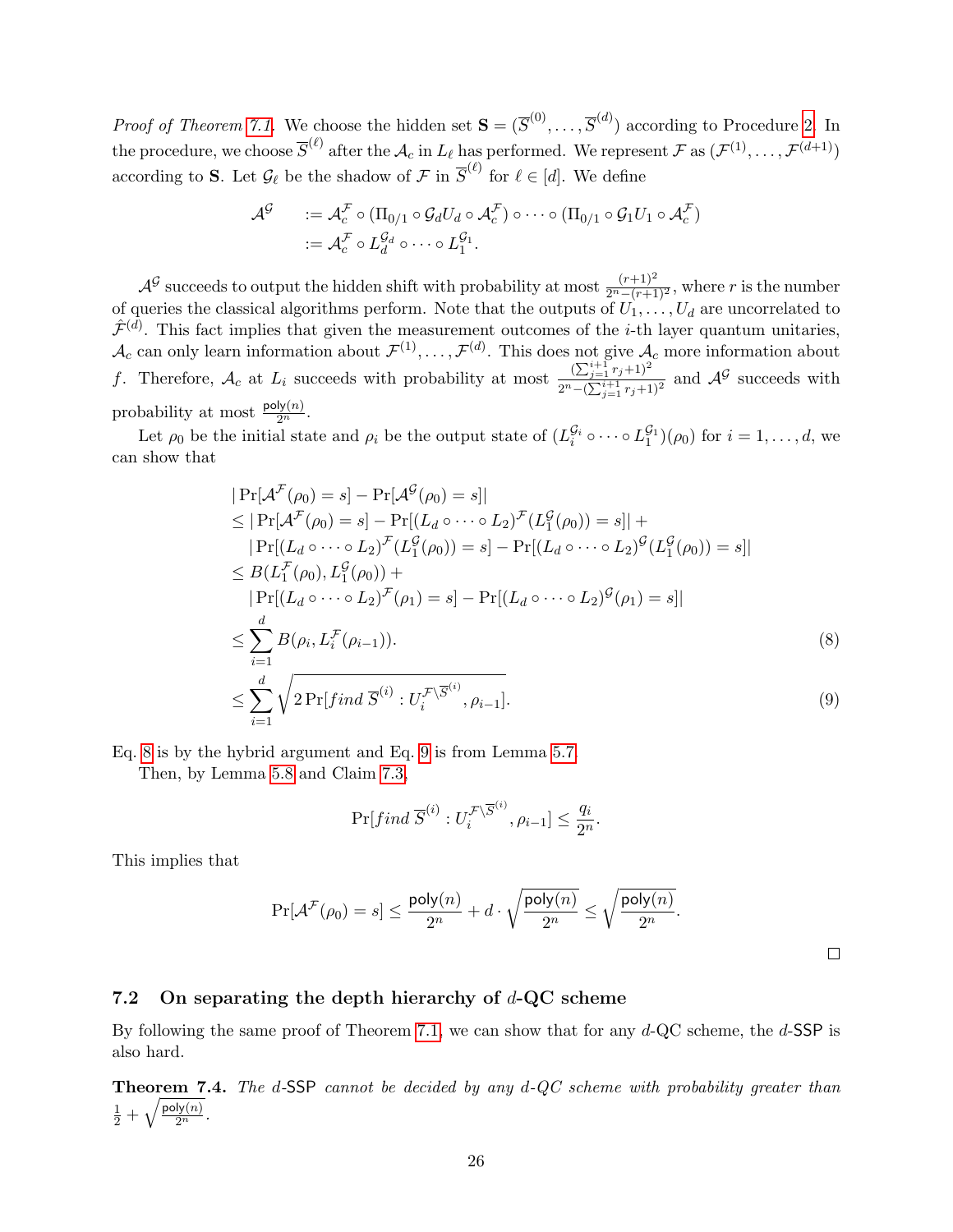*Proof.* We consider the same shadow  $\mathcal{G}$  in the proof of Theorem [7.1.](#page-22-0) Following that proof, for any  $\rho_0$  and  $\mathcal{A}$ ,

$$
|\Pr[\mathcal{A}^{\mathcal{F}}(\rho_0) = 1] - \Pr[\mathcal{A}^{\mathcal{G}}(\rho_0) = 1]| \leq d \cdot \sqrt{\frac{\text{poly}(n)}{2^n}}
$$

.

Then, the rest to check is that  $\mathcal{A}^{\mathcal{G}}$  cannot solve the d-SSP with high probability. In case that f is a random Simon's function,  $\mathcal{A}^{\mathcal{G}}$  finds s with probability at most  $\frac{\text{poly}(n)}{2^n}$ . Therefore,  $\Pr[\mathcal{A}^{\mathcal{G}}(\rho_0) = 1]$ is at most  $1/2 + \text{poly}(n)/2^n$ . This implies that  $\Pr[\mathcal{A}^{\mathcal{F}}(\rho_0) = 1] \leq \frac{1}{2} + d \cdot \sqrt{\frac{\text{poly}(n)}{2^n}} + \frac{\text{poly}(n)}{2^n} \leq 2/3$ .

**Corollary 7.5.** For any  $d \in \mathbb{N}$ , there is a  $(2d+1)$ -QC scheme which can solve the d-SSP with high probability, but there is no d-QC scheme which can solve the d-SSP.

Proof. This corollary follows from Theorem [7.4](#page-25-1) and Theorem [4.11](#page-14-0) directly.

 $\Box$ 

Finally, we can conclude that

**Corollary 7.6.** Let  $\mathcal{O}$  and  $\mathcal{L}(\mathcal{O})$  be defined as in Def. [4.10.](#page-14-1)  $\mathcal{L}(\mathcal{O}) \in \mathsf{BQP}^{\mathcal{O}}$  and  $\mathcal{L}(\mathcal{O}) \notin (\mathsf{BQNC}^{\mathsf{BPP}})^{\mathcal{O}}$ .

*Proof.* Note that for each  $n \in \mathbb{N}$ ,  $\mathcal{O}_{unif}^{f_n,d(n)} \in \mathcal{O}$  has depth equal to the input size. A quantum circuit with depth poly(n) can decide if  $1^n$  is in  $\mathcal{L}(\mathcal{O})$  by solving the d-SSP by Theorem [4.11.](#page-14-0) However, for d-QC scheme which only has quantum depth  $d = \text{poly}\log n$ , it cannot decide the language by Theorem [7.4.](#page-25-1)  $\Box$ 

## 8 The  $d$ -SSP is hard for  $d$ -CQ scheme

The main result we are going to show here is the following theorem.

<span id="page-26-0"></span>**Theorem 8.1.** Let  $d, n \in \mathbb{N}$ . Let A be any d-CQ scheme. Let f be a random Simon's function from  $\mathbb{Z}_2^n$  to  $\mathbb{Z}_2^n$  with hidden shift s. Let  $\mathcal{F} \sim \mathcal{D}(f,d)$ . Then

$$
\Pr[\mathcal{A}^{\mathcal{F}}( ) = s] \leq d \cdot \sqrt{\frac{\text{poly}(n)}{2^n}}.
$$

Recall that we can represent a  $d$ -CQ scheme  $A$  as

$$
\mathcal{A}_{c,m+1}^{\mathcal{F}} \circ (\Pi_{0/1} \circ U_{d+1} \mathcal{F} \cdots \mathcal{F} U_1 \circ \mathcal{A}_{c,m}^{\mathcal{F}}) \circ \cdots \circ (\Pi_{0/1} \circ U_{d+1} \mathcal{F} \cdots \mathcal{F} U_1 \circ \mathcal{A}_{c,1}^{\mathcal{F}})
$$
  
:=  $\mathcal{A}_{c,m+1}^{\mathcal{F}} \circ L_m^{\mathcal{F}} \circ \cdots \circ L_1^{\mathcal{F}}.$ 

The main difficulty for proving Theorem [8.1](#page-26-0) is that  $L_i^{\mathcal{F}}$  can send some short classical advice to the proceeding processes, which advice can be correlated to all mappings in  $F$ . Therefore, conditioned on the short advice, the distribution of the shuffling oracle may not be uniform enough for us to follow the same proofs above. To deal with this difficulty, we show that given a short classical advice, by fixing the shuffling function on a few paths, the rest paths of the shuffling oracle are still almost-uniform.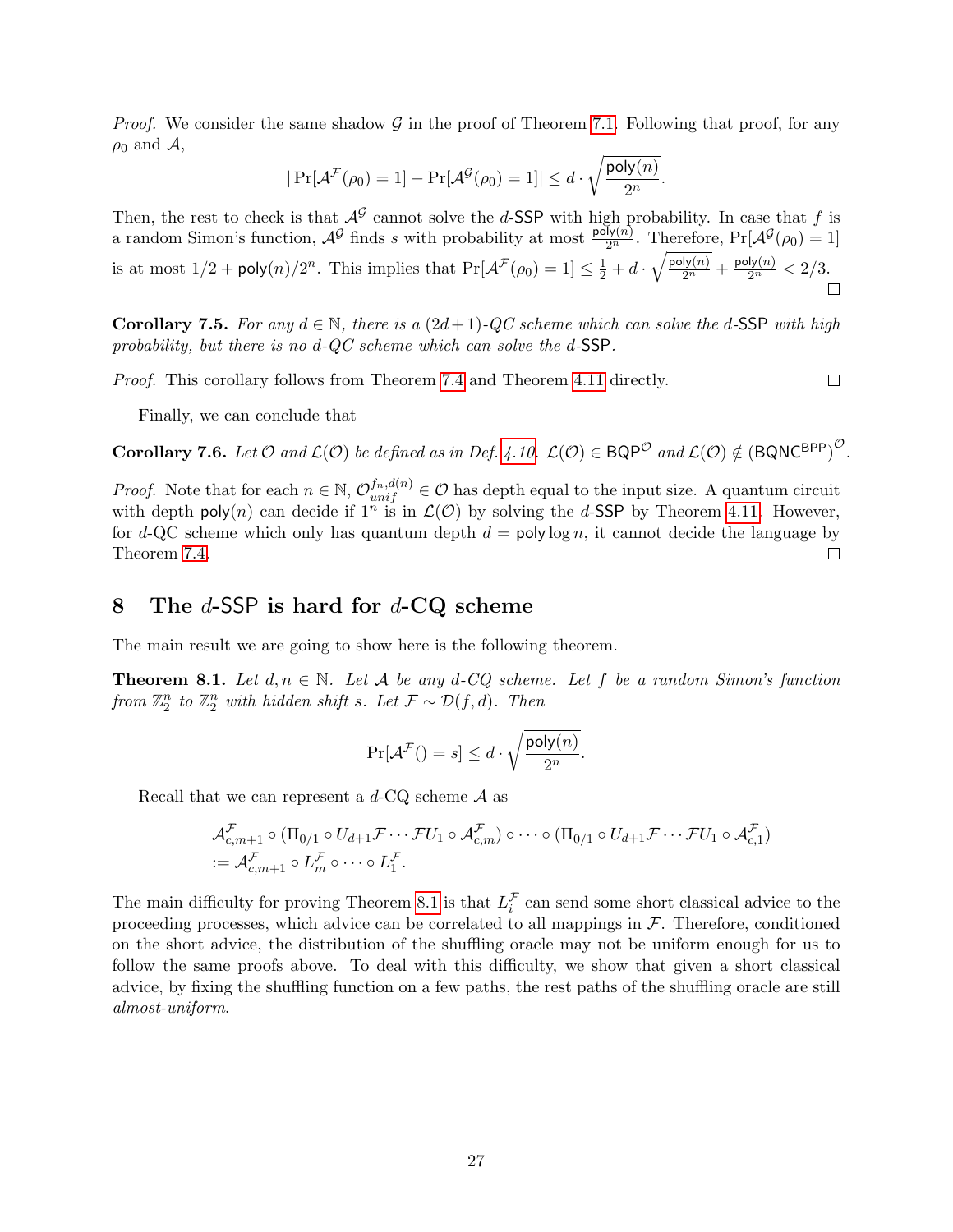#### 8.1 The presampling argument for the shuffling oracle

Here, we are going to show that for  $\mathcal{F} \sim \mathcal{D}(f, d)$  and  $\bar{a}$  a short classical string correlated to  $\mathcal{F}$ , we can approximate  $\mathcal{F}|\bar{a}$  ( $\mathcal{F}$  given  $\bar{a}$ ) by a **convex combination** of  $(p, 1 + \delta)$ -uniform shuffling functions. In the following, we first define  $(p, 1 + \delta)$ -uniform shuffling functions and then prove the statement.

Let X and Y be two sets of elements such that  $|X| = |Y|$ . Recall that  $P(X, Y)$  is the set of all one-to-one functions from  $X$  to  $Y$ .

**Definition 8.2** (Random variable  $\mathcal{H}_{\vec{Y}}$ ). Let  $k, N \in \mathbb{N}$  and  $\vec{X} := (X_1, \ldots, X_{k+1})$  be a set of sets with size N. Let  $h_i$  be random variables distributed in  $P(X_i, X_{i+1})$  for  $i = 1, ..., k$ . Then, we define

$$
\mathcal{H}_{\vec{X}} := (h_1, \ldots, h_k).
$$

 $\mathcal{H}_{\vec{X}}$  is a sequence of random one-to-one functions which distribution could be arbitrary. In the following, we introduce the distributions we will use shortly.

<span id="page-27-1"></span>**Definition 8.3** (Almost-uniform Shuffling). Let k, N,  $p' \in \mathbb{N}$  and  $0 < \delta < 1$ . Let  $\vec{X} = (X_1, \ldots, X_{k+1})$ be a set of sets with size N. Consider  $\mathcal{H}_{\vec{X}} = (h_1, \ldots, h_k)$ .

•  $\mathcal{H}_{\vec{X}}$  is  $(1 + \delta)$ -uniform if for all subset of paths  $P = (\overrightarrow{P}_1, \ldots, \overrightarrow{P}_m)$  where

$$
\overrightarrow{P}_i = (x_{i,1}, \ldots, x_{i,k+1})
$$

satisfying  $h_i(x_{i,j}) = x_{i,j+1}$  for  $i = 1, \ldots, m$  and  $j = 1, \ldots, k$ ,

$$
\Pr[P \text{ is in } \mathcal{H}_{\vec{X}}] \le (1+\delta)^m (\frac{(N-m)!}{N!})^k.
$$

•  $\mathcal{H}_{\vec{X}}$  is  $(p', 1+\delta)$ -uniform if there exist a set of paths P' with size at most p' such that  $\mathcal{H}_{\vec{X}}|P'$  $\overrightarrow{a}$  is  $(1+\delta)$ -uniform, i.e., let P' be fixed, then for all subset of unfixed paths  $P = (\overrightarrow{P}_1, \ldots, \overrightarrow{P}_m)$ ,

$$
\Pr[P \text{ is in } \mathcal{H}_{\vec{X}} | P' \text{ is in } \mathcal{H}_{\vec{X}}] \le (1+\delta)^m (\frac{N-m-p')!}{(N-p')!} )^k.
$$

A convex combination of  $(p', 1 + \delta)$ -uniform shuffling functions can be defined by the following formula:

$$
\mathbf{H} := \sum_{t=1}^T p_t \mathcal{H}_t,
$$

where  $\mathcal{H}_1,\ldots,\mathcal{H}_T$  are  $(p',1+\delta)$ -uniform shuffling functions and  $p_1,\ldots,p_T$  are the probabilities for how much each  $\mathcal{H}_t$  contributes to **H**. In out context, we will only consider convex combination of finitely objects, i.e.,  $T$  is finite. We will show in Claim [8.4](#page-27-0) that  $\mathcal F$  conditioned on some classical advice  $\bar{a}$  is close to a convex combination of finitely many  $(p', 1 + \delta)$ -uniform shuffling functions.

<span id="page-27-0"></span>**Claim 8.4.** Let  $0 < \gamma, \delta < 1$ . Let  $p, k, N \in \mathbb{N}$ . Let  $\vec{X} = (X_1, \ldots, X_{k+1})$  be a set of sets with size N. Let  $\mathcal{H}_{\vec{X}} = (h_1, \ldots, h_k)$  be distributed uniformly. Let P be a set of fixed paths on  $h_1, \ldots, h_k$ and  $\bar{a}$  be a p-bit advice. Let  $\mathcal{H}_{\vec{X}} | (P, \bar{a})$  be  $\mathcal{H}_{\vec{X}}$  conditioned on  $(P, \bar{a})$ . Then, there exists a convex combination  $\mathbf{H}|(P,\bar{a})$  of  $(p',1+\delta)$ -uniform shufflings such that

$$
\mathcal{H}_{\vec{X}}|(P,\bar{a}) = \mathbf{H}_{\vec{X}}|(P,\bar{a}) + \gamma'\mathcal{H}'
$$

where  $p' \n\t\leq \frac{p + \log(1/\gamma)}{\log(1+\delta)} + |P|, \gamma' \leq \gamma$  and  $\mathcal{H}'$  is an arbitrary random shuffling.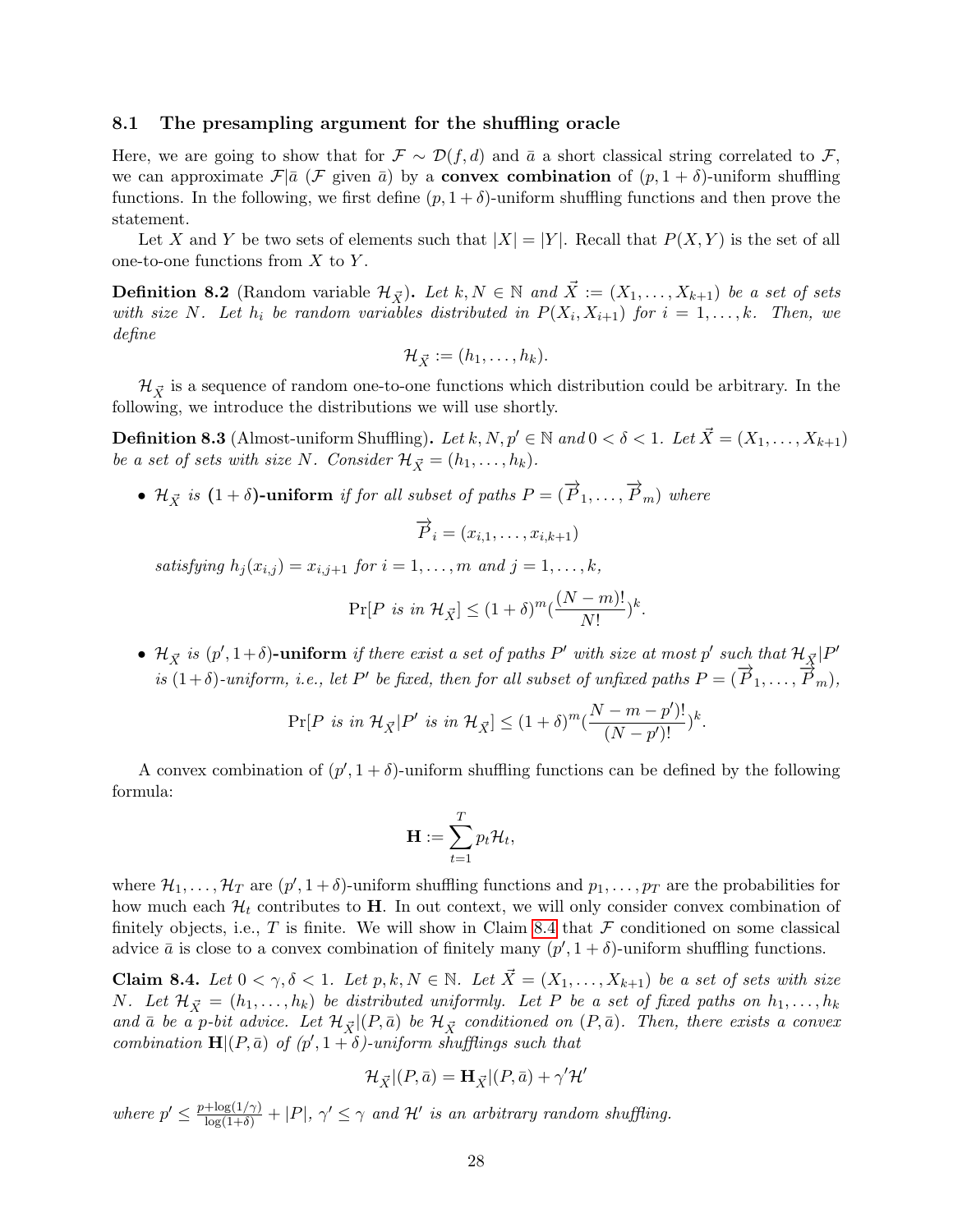*Proof.* We let  $\mathcal{H}_{\vec{X}}|(P,\bar{a})$  be the random variable conditioned on P and  $\bar{a}$ . It is obvious that conditioned on P,  $\mathcal{H}_{\vec{X}}$  is uniform on the rest. We let P<sub>1</sub> be the maximal set of paths satisfying that

$$
\Pr[P_1 \text{ in } \mathcal{H}_{\vec{X}}|(P,\bar{a})] \ge (1+\delta)^{|P_1|} \left(\frac{(N-|P_1|-|P|)!}{(N-|P|)!}\right)^d.
$$

Conditioned on  $P_1$ , we show that  $\mathcal{H}_{\vec{X}}$  is  $(1 + \delta)$ -uniform by contradiction. Suppose there exists another set of paths  $P'$  such that

$$
\Pr[P' \text{ in } \mathcal{H}_{\vec{X}}|(P_1, P, \bar{a})] \ge (1+\delta)^{|P'|} \left(\frac{(N-|P_1|-|P'|-|P|)!}{(N-P_1-|P|)!}\right)^d.
$$

Then,

$$
\Pr[P_1 \cup P' \text{ in } \mathcal{H}_{\vec{X}}|(P,\bar{a})] \ge (1+\delta)^{|P'|+|P_1|} \left(\frac{(N-|P_1|-|P'|-|P|)!}{(N-|P|)!}\right)^d
$$

which contradicts the maximallity of  $P_1$ . This proves that conditioned on  $P_1$ ,  $\mathcal{H}_{\vec{X}}|(P,\bar{a})$  is  $1+\delta$ uniform.

The size of  $P_1$  is bounded as follows: Since  $\bar{a}$  is a p-bit advice,

$$
\Pr[P_1 \text{ in } \mathcal{H}_{\vec{X}} | (P, \bar{a})] \le 2^p \left( \frac{(N - |P| - |P_1|)!}{(N - |P|)!} \right)^d
$$

which implies that  $|P_1| \leq \frac{p}{\log(1+\delta)}$ .

Now, we can decompose  $\mathcal{H}_{\vec{X}}|(P,\bar{a})$  as

$$
\Pr[P_1 \text{ in } \mathcal{H}_{\vec{X}}|(P,\bar{a})] \cdot \mathcal{H}_{\vec{X}}|(P,P_1,\bar{a}) + \Pr[\neg P_1 \text{ in } \mathcal{H}_{\vec{X}}|(P,\bar{a})] \cdot \mathcal{H}_{\vec{X}}|(P,\neg P_1,\bar{a}).
$$

Note that  $\mathcal{H}_{\vec{X}} | (P, \neg P_1, \bar{a})$  may not be  $(p', 1 + \delta)$ -uniform. In case that it is not and

$$
\Pr[\neg P_1 \text{ in } \mathcal{H}_{\vec{X}} | (P, \bar{a})] \ge \gamma,
$$

we keep decomposing  $\mathcal{H}_{\vec{X}} | (P, \neg P_1, \bar{a}).$ 

We then find another maximal set of paths  $P_2$  satisfying that

$$
\Pr[P_1 \text{ in } \mathcal{H}_{\vec{X}}|(P, \neg P_1, \bar{a})] \ge (1+\delta)^{|P_2|} \left(\frac{(N-|P_2|-|P|)!-|P_1|}{(N-|P|)!-|P_1|}\right)^d.
$$

It is obvious that conditioned on  $P_2$ ,  $\mathcal{H}_{\vec{X}}|(P, \neg P_1, \bar{a})$  is  $(1+\delta)$ -uniform following the same calculation. Furthermore, the size of  $P_2$  can be bounded by the inequality

$$
(1+\delta)^{|P_2|}(\frac{(N-|P_2|-|P|)!-|P_1|}{(N-|P|)!-|P_1|})^d \leq 2^s \frac{1}{\gamma} \cdot (\frac{(N-|P_2|-|P|)!-|P_1|}{(N-|P|)!-|P_1|})^d.
$$

This implies that  $|P_2| \leq \frac{p + \log(1/\gamma)}{\log(1+\delta)}$ .

We recursively decompose  $\mathcal{H}_{\vec{X}} | (P, \bar{a})$  until the probability that the rest is less than  $\gamma$ . Then,  $\mathcal{H}_{\vec{X}} |(P,\bar{a})$  is  $\gamma$ -close to

$$
\mathbf{H}_{\vec{X}} | (\bar{a}, P) = \sum_{i=1}^{q} \Pr[P_i | \neg P_1, \dots, \neg P_{i-1}] \cdot \mathcal{H}_{\vec{X}} | (P, \neg P_1, \dots, \neg P_{i-1}, P_i, \bar{a}).
$$

 $\Box$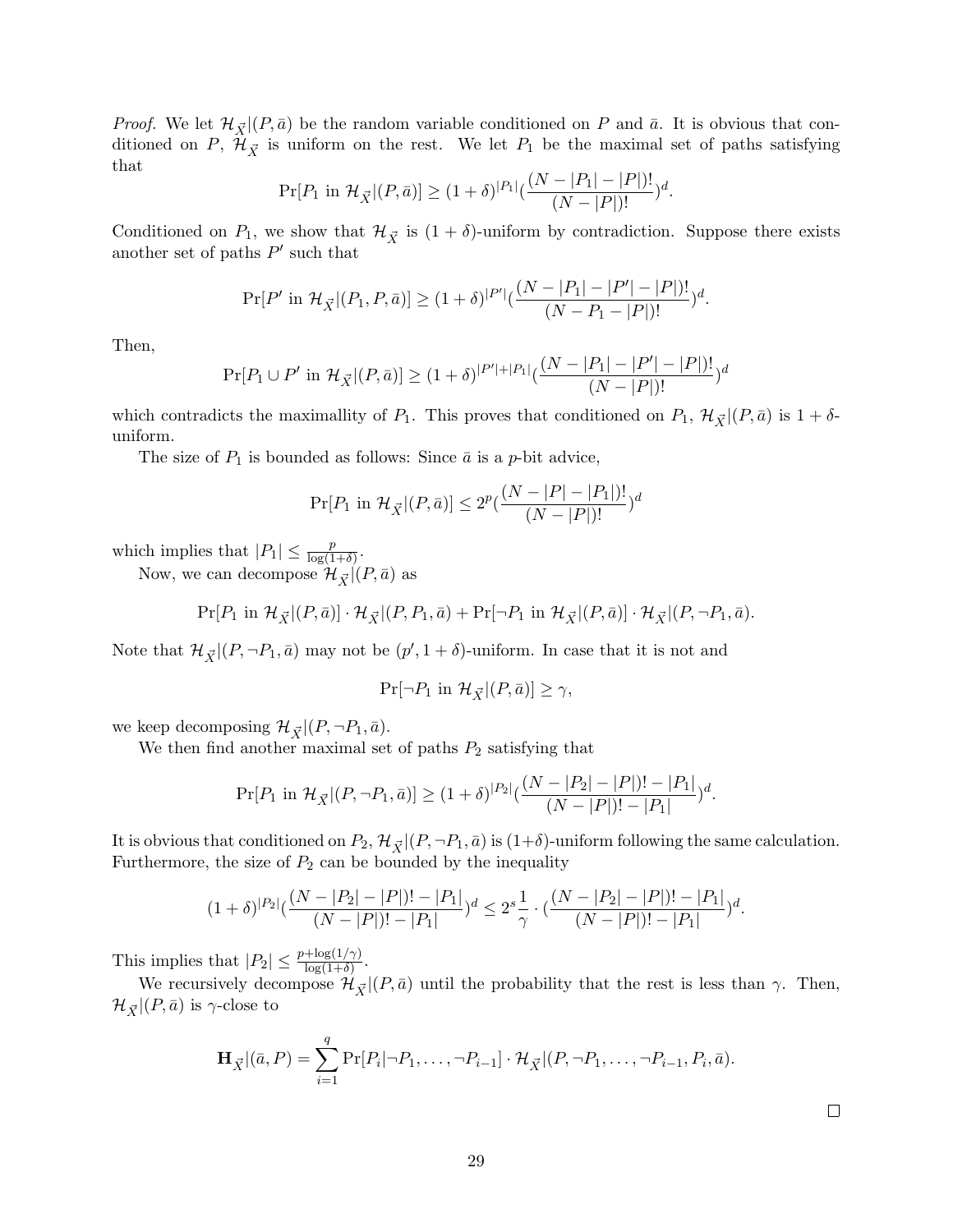$\sum_t p_t \mathcal{H}_t$  can be represented as An algorithm A which has access to a convex combination of shuffling functions, e.g.,  $\mathbf{H} :=$ 

$$
\mathcal{A}^{\mathbf{H}} = \sum_{t} p_t \mathcal{A}^{\mathcal{H}_t}.
$$

In the following, we show that if the shuffling is  $(p', 1 - \delta)$ -uniform, the probability to find the hidden sets in the shuffling is still bounded as we need for Lemma [5.8.](#page-19-1)

<span id="page-29-0"></span>Claim 8.5. Let  $p, k, N, N' \in \mathbb{N}$  and  $0 < \delta < 1$ . Let  $\vec{X} = (X_1, \ldots, X_{k+1})$  be a set of sets with each size N. Let  $\mathcal{H}_{\vec{X}} = (h_1, \ldots, h_k)$  be  $(p, 1 + \delta)$ -uniform as defined in Def. [8.3](#page-27-1) and P be the set of p paths fixed in  $\mathcal{H}_{\vec{X}}$ . We choose a N'-element set  $Y_1$  uniformly randomly from  $X_1$ , and let  $Y_i := h(Y_{i-1})$  for  $i = 2, \ldots, k$ . Then, for  $j \in [k]$ , for  $x_j \in X_j$ ,

$$
\Pr[x_j \in Y_j] \le (1+\delta) \cdot \frac{N'}{N-p}.
$$

*Proof.* It is obvious that  $Pr[x_1 \in Y_1] = \frac{N'}{N-p}$  since  $Y_1$  is chosen randomly uniformly from  $X_1$ . For  $i = 2, \ldots, k$ ,  $Pr[x_i \in Y_i]$  can be calculated as follows:

$$
\Pr[x_i \in Y_i] = \Pr[\bigvee_{Y_1 \subset X_1} (x_i \in (h_{i-1} \circ \cdots \circ h_1(Y_1)) \land (Y_1 \text{ is chosen}))]
$$
\n
$$
\leq \sum_{Y_1 \subset X_1} \Pr[Y_1 \text{ is chosen}] \cdot \Pr[x_i \in (h_{i-1} \circ \cdots \circ h_1(Y_1)) | (Y_1 \text{ is chosen})]
$$
\n
$$
\leq \sum_{Y_1 \subset X_1} \Pr[Y_1 \text{ is chosen}] \sum_{y \in Y_1} \Pr[h_{i-1} \circ \cdots \circ h_1(y) = x_i | (Y_1 \text{ is chosen})]
$$
\n
$$
\leq (1+\delta) \frac{N'}{N-p}.
$$

The first two inequalities follow from the union bound, and the last inequality follows from the fact that  $\mathcal{H}_{\vec{X}}$  is  $(p, 1 + \delta)$ -uniform.  $\Box$ 

#### 8.2 Proof of Theorem [8.1](#page-26-0)

Following the similar idea in previous sections, we want to show that there exists a sequence of shadows which is indistinguishable from  $\mathcal F$ . However, to prove Theorem [8.1,](#page-26-0) we actually show that there exist a "convex combinatio" of finitely many shadows, which are indistinguishable from  $\mathcal{F}$ . Specifically, we show that there exist a convex combination  $\sum_{t=1}^{T} p_t(\mathcal{G}_t^{(1)})$  $\mathcal{G}_t^{(1)}, \ldots, \mathcal{G}_t^{(m)}$  $t^{(m)}$ ) such that

$$
|\Pr[L_m^{\mathcal{F}} \circ \cdots \circ L_1^{\mathcal{F}}(r)] = s] - \sum_{t=1}^T p_t \cdot \Pr[(L_m^{g_t^{(m)}} \circ \cdots \circ L_1^{g_t^{(1)}}(r)] = s]|
$$
  

$$
\leq md \cdot \sqrt{\frac{\text{poly}(n)}{2^n}}.
$$

We will give the details of the shadows later in Lemma [8.9.](#page-30-0)

We denote a convex combination of bit strings as

$$
\bar{z} := \sum_{t=1}^T p_t \bar{z}_t,
$$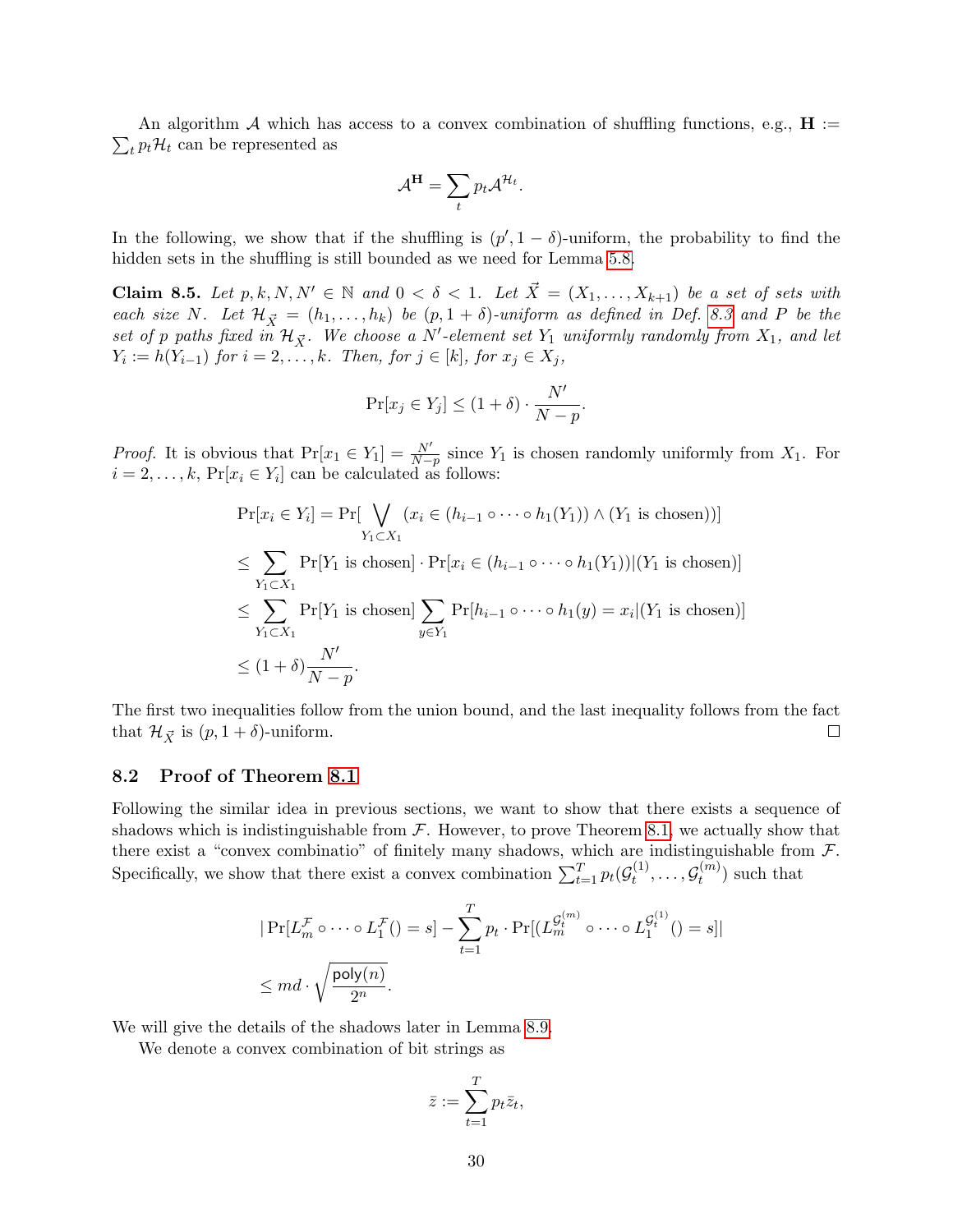where  $\bar{z}_1, \ldots, \bar{z}_T$  are bit string,  $p_1, \ldots, p_T$  are the probability that  $\bar{z}_t$  is sampled, and T is finite in our context.

Let f be a random Simon's function from  $\mathbb{Z}_2^n$  to  $\mathbb{Z}_2^n$ . Let F be the random  $(d, f)$ -shuffling of f. In this section,  $\bar{s}$  will always be in the form  $(P, \bar{a})$ , where P is a set of paths in F, and  $\bar{a}$  is some bit string correlated to F. For example,  $\bar{a}$  could be the statement " $f(0) \oplus f(1) = 1$ " and so on.

We say  $\bar{a}$  is uncorrelated to f conditioned on P if the procedure producing  $\bar{a}$  will not change the output when all mappings in  $f_d^*$  except for mappings in P are erased by  $\perp$ .

In the following, we define two kinds of advice, which are ideal and semi-ideal for our analysis.

**Definition 8.6** (Ideal advice).  $(P, \bar{a})$  is ideal if

- $\bullet$  P does not have a collision in f,
- $|P| = \text{poly}(n)$ ,
- and the bit string  $\bar{a}$  is uncorrelated to f conditioned on  $P$ .

**Definition 8.7** (Semi-ideal advice).  $(P,\bar{a})$  is semi-ideal if

- $|P| = \text{poly}(n)$ ,
- and the bit string  $\bar{a}$  is uncorrelated to f conditioned on P.

Note that the only difference between ideal and semi-ideal advice is that the paths fixed in an ideal advice is promised to have no collision to reveal s, while the paths in a semi-ideal advice may have a collision.

<span id="page-30-2"></span>**Claim 8.8.** Let A be any algorithm. Let  $\bar{s}:=(P,\bar{a})$  be an ideal advice of F. Then,

$$
\Pr[\mathcal{A}(\bar{s}) = s] \le \mathsf{poly}(n)/2^n
$$

*Proof.* If  $\bar{s}$  is ideal, then there is no collision in P, and  $\bar{a}$  is uncorrelated to f conditioned on P. Given  $(P, \bar{a})$ , A cannot distinguish whether f is a one-to-one function or a Simon function. Therefore,

$$
\Pr[\mathcal{A}(\bar{s}) = s] \le \frac{(|P|+1)^2}{2^n - (|P|+1)^2} \le \frac{\text{poly}(n)}{2^n}.
$$

We consider

<span id="page-30-1"></span> $\mathcal{B} := \Pi_{0/1} \circ U_{d+1} \mathcal{F} \cdots \mathcal{F} U_1 \circ \mathcal{A}_c,$ (10)

where  $U_1, \ldots, U_d$  are single depth quantum circuit and  $\mathcal{A}_c$  is a PPT algorithm. As we have mentioned earlier, the output of  $\mathcal{B}^{\mathcal{F}}$  can be represented as  $(P,\bar{a})$ , where P is a set of paths fixed by  $\mathcal{A}_c$ and  $\bar{a}$  is corresponding to the measurement outcome of the quantum circuit.

<span id="page-30-0"></span>**Lemma 8.9.** Let F be a  $(d, f)$ -shuffling sampled from  $\mathcal{D}_{f,d}$ . Let  $\bar{s} := \sum_{u=1}^T p^{(u)} \bar{s}^{(u)}$  be a convex combination of semi-ideal advice strings. For any  $\mathcal B$  in Eq. [10,](#page-30-1) there exist  $\{ \mathbf{G}_{\bar{\mathcal{S}}^{(1)}}, \ldots, \mathbf{G}_{\bar{\mathcal{S}}^{(T)}} \}$ , which are convex combinations of sequences of shadows corresponding to  $\bar{s}^{(1)}, \ldots, \bar{s}^{(T)}$  such that for all bit string  $\bar{s}'$ , for  $u \in [T]$ ,

$$
|\Pr[\mathcal{B}^{\mathcal{F}}(\bar{s}^{(u)}) = \bar{s}'] - \Pr[\mathcal{B}^{\mathbf{G}_{\bar{s}^{(u)}}}(\bar{s}^{(u)}) = \bar{s}']|
$$
  

$$
\leq d \cdot \sqrt{\frac{\text{poly}(n)}{2^n}},
$$

and the output of  $\mathcal{B}^{\mathbf{G}_{\bar{s}}(u)}(\bar{s}^{(u)})$  is semi-ideal. Moreover, if  $\bar{s}$  is ideal, then the output of  $\mathcal{B}^{\mathbf{G}_{\bar{s}}(u)}(\bar{s}^{(u)})$ is also ideal with probability at least  $1 - \frac{\text{poly}(n)}{2^n}$ .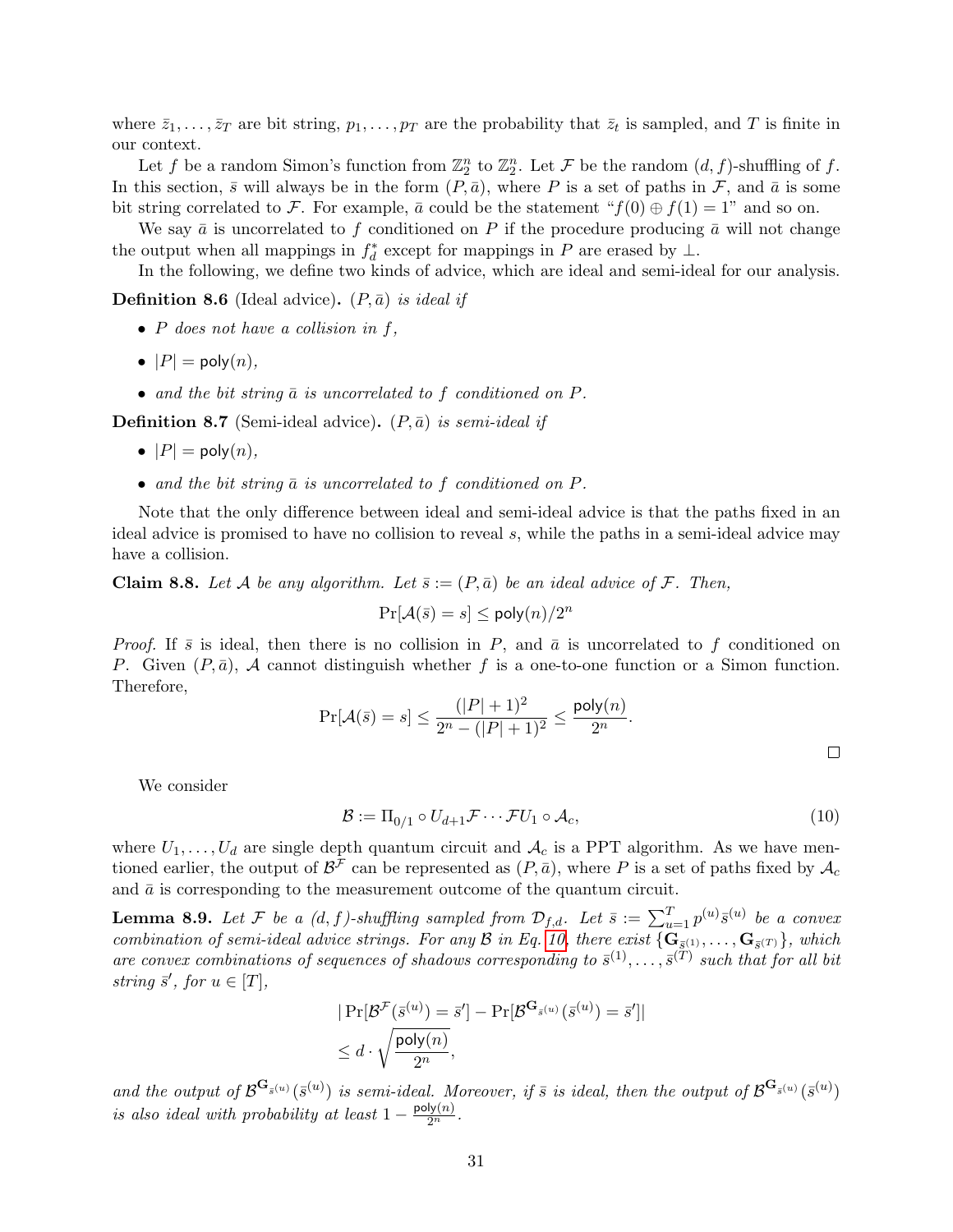Lemma [8.9](#page-30-0) directly implies that

$$
|\Pr[\mathcal{B}^{\mathcal{F}}(\bar{s}) = \bar{s}'] - \sum_{u=1}^{T} p^{(u)} \Pr[\mathcal{B}^{\mathbf{G}_{\bar{s}}(u)}(\bar{s}^{(u)}) = \bar{s}']|
$$
  

$$
\leq \sum_{u} p^{(u)} |\Pr[\mathcal{B}^{\mathcal{F}}(\bar{s}^{(u)}) = \bar{s}'] - \Pr[\mathcal{B}^{\mathbf{G}_{\bar{s}}(u)}(\bar{s}^{(u)}) = \bar{s}']| \leq d \cdot \sqrt{\frac{\text{poly}(n)}{2^n}}.
$$

*Proof of Lemma [8.9.](#page-30-0)* For the ease of the analysis, we allow the classical algorithm  $A_c$  to make path queries. We prove the lemma by mathematical induction on the quantum circuit depth.

Given  $\bar{s} := (P, \bar{a})$  which is semi-ideal, we let  $P_0$  be P and the set of paths queried by  $\mathcal{A}_c$ , let  $\bar{s}^{(0)} := (P_0, \bar{a})$ , and let  $p := |\bar{a}|$ . Note that the main difficulty which fails the previous proofs is that F may not be uniform conditioned on  $\bar{a}$ . By applying Lemma [8.4,](#page-27-0)  $\mathcal{F} |(\bar{s}^{(0)})$  is  $\gamma$ -close to a convex combination of  $(p', 1 + \delta)$ -uniform shuffling functions

$$
\mathcal{F}|(\bar{s}^{(0)}) = \mathbf{H}_{\overline{S}^{(0)}}|(\bar{s}^{(0)}) + \gamma' \mathcal{H}',
$$

where  $\mathbf{H}_{\overline{S}^{(0)}}|(\bar{s}^{(0)})$  is a convex combination of  $(p',1+\delta)$ -uniform shuffling functions,  $\mathcal{H}'$  is an arbitrary random shuffling, and  $\gamma' \leq \gamma$ . According to claim [8.4,](#page-27-0)  $p' \leq \frac{p + \log(1/\gamma)}{\log(1+\delta)} + |P_0|$ . We will set the parameters  $p', \gamma$ , and  $\delta$  shortly.

We let

$$
\mathbf{H}_{\overline{S}^{(0)}} | (\overline{s}^{(0)}) := \sum_{t_1=1}^{T_1} p_{t_1} \cdot \mathcal{H}_{t_1}^{(1)},
$$

and  $\rho^{(0)}$  is the initial state. Then,

<span id="page-31-0"></span>
$$
\mathcal{F}U_1(\rho^{(0)},\bar{s}^{(0)}) = \sum_{t_1=1}^{T_1} p_{t_1} \cdot \mathcal{H}_{t_1}^{(1)} U_1(\rho^{(0)},\bar{s}^{(0)}) + \gamma' \mathcal{H}' U_1(\rho^{(0)},\bar{s}^{(0)}), \tag{11}
$$

where  $\mathcal{H}^{(1)}_1$  ${\cal H}_{T_1}^{(1)}, \ldots, {\cal H}_{T_1}^{(1)}$  $T_1^{(1)}$  are  $(p', 1 + \delta)$ -uniform shuffling functions. Moreover, since  $\bar{a}$  is uncorrelated to f conditioned on  $P_0$ , the additional paths fixed in  $\mathcal{H}_{t_1}^{(1)}$  $t_1^{(1)}$  is uncorrelated to f given  $P_0$ .

Eq. [11](#page-31-0) implies that for all  $\bar{z}$ 

<span id="page-31-1"></span>
$$
|\Pr[\Pi_{0/1} \circ U_{d+1} \mathcal{F} \cdots \mathcal{F} U_1(\rho^{(0)}, \bar{s}^{(0)}) = \bar{z}]
$$
  
- 
$$
|\Pr[\Pi_{0/1} \circ U_{d+1} \mathcal{F} \cdots \mathcal{F} U_2 \left(\mathbf{H}_{\overline{S}^{(0)}} | (\bar{s}^{(0)})\right) U_1(\rho^{(0)}, \bar{s}^{(0)}) = \bar{z}]| \leq \gamma,
$$
 (12)

where

$$
U_{d+1}\mathcal{F}\cdots\mathcal{F}U_2\left(\mathbf{H}_{\overline{S}^{(0)}}|(\overline{s}^{(0)})\right)U_1(\rho^{(0)},\overline{s}^{(0)})
$$
  
=
$$
\sum_{t_1=1}^{T_1} p_{t_1} \cdot U_{d+1}\mathcal{F}\cdots\mathcal{F}U_2\left(\mathcal{H}_{t_1}^{(1)}\right)U_1(\rho^{(0)},\overline{s}^{(0)}).
$$

Then, we construct shadows for each  $\mathcal{H}_{t_1}^{(1)}$  $t_1^{(1)}$  as follows: Let  $P_{t_1}^{(1)}$  $t_1^{(1)}$  be  $P_0$  and the set of paths  $\mathcal{H}_{t_1}^{(1)}$  $t_1$ is fixed on in addition to  $P_0$ . We construct the hidden set  $\overline{S}_{t_1}^{(1)}$  $t_1^{(1)}$  based on  $\mathcal{H}_{t_1}^{(1)}$  $t_1^{(1)}, P_{t_1}^{(1)}$  $t_1^{(1)}$ , and  $\overline{S}^{(0)}$  as in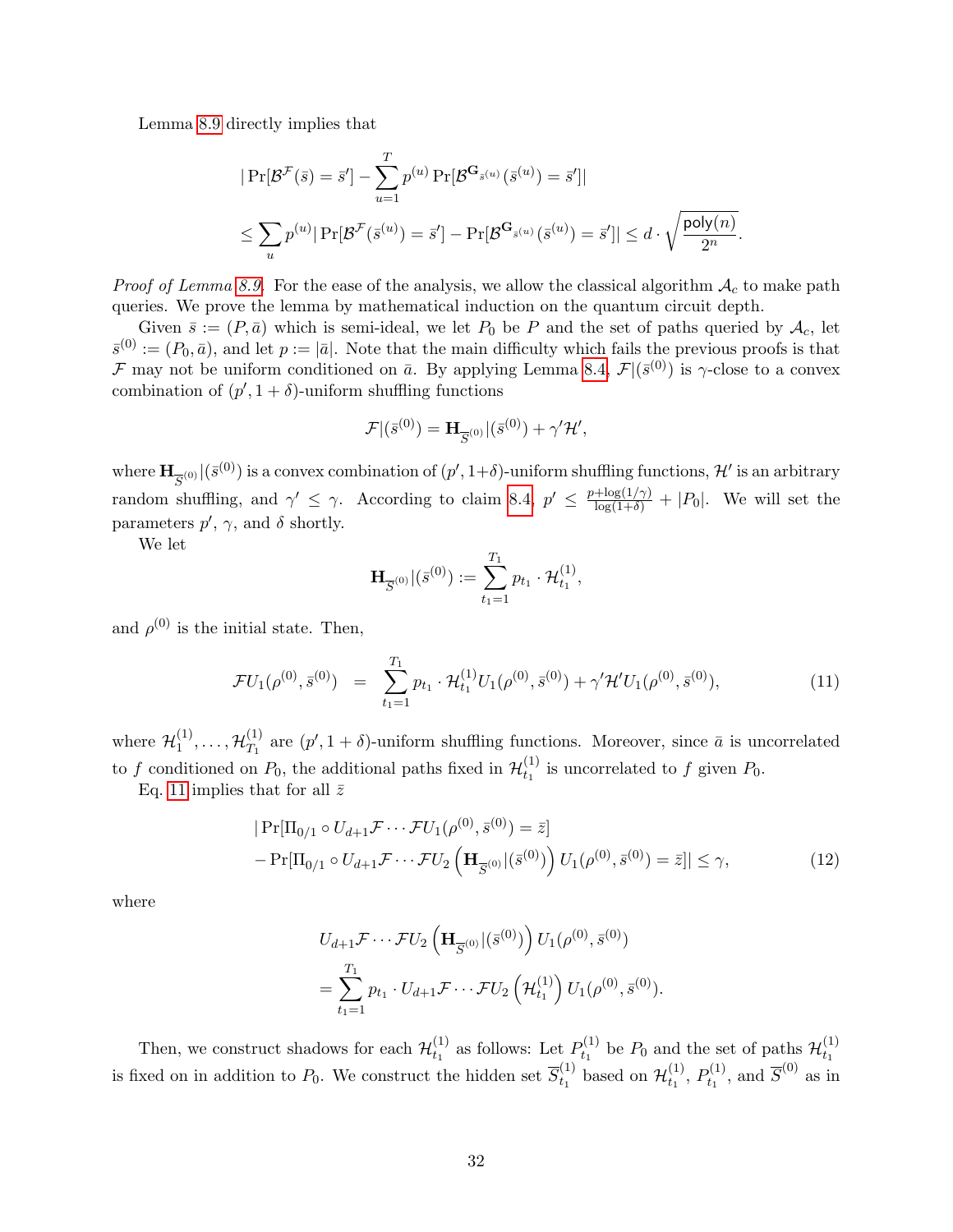Procedure [3.](#page-32-0) Let  $\mathcal{G}_{t_1}^{(1)}$  $t_1^{(1)}$  be the shadow of  $\mathcal{H}_{t_1}^{(1)}$  $t_1^{(1)}$  in  $\overline{S}_{t_1}^{(1)}$  $t_1^{(1)}$ , Then,

<span id="page-32-1"></span>
$$
B(\mathcal{H}_{t_1}^{(1)}U_1(\rho^{(0)}, \bar{s}^{(0)}), \mathcal{G}_{t_1}^{(1)}U_1(\rho^{(0)}, \bar{s}^{(0)}))
$$
  
\n
$$
\leq \sqrt{2 \Pr[ find \overline{S}_{t_1}^{(1)} : U_1^{\mathcal{H}_{t_1}^{(1)} \backslash \overline{S}_{t_1}^{(1)}}, \rho^{(0)}]}
$$
  
\n
$$
\leq \sqrt{(1+\delta) \frac{2q_1}{2^n}}
$$
\n(13)

where  $q_1$  is the number of queries  $U_1$  performs. The first inequality follows from Lemma [5.7](#page-17-1) and the last inequality follows from Claim [8.5](#page-29-0) and Lemma [5.8.](#page-19-1) The output of  $\mathcal{G}_{t_1}^{(1)}$  $t_1^{(1)}U_1(\rho^{(0)},\bar{s}^{(0)})$  is uncorrelated to  $\mathcal{F}$  in  $\overline{S}_{t_1}^{(1)}$  $t_1^{(1)}$  by following the definition of  $\mathcal{G}_{t_1}^{(1)}$  $t_1^{(1)}$ .

Procedure 3 The hidden sets for d-CQ scheme

Given 
$$
j \in \mathbb{N}
$$
,  $\overline{S}^{(j-1)} := (S_{j-1}^{(j-1)}, \ldots, S_d^{(j-1)})$ ,  $\mathcal{H}_{k,j} = (h_j, \ldots, h_d)$ , and P a set of fixed paths.

- 1. Let  $S_i^{(j-1)}$  $j^{(j-1)}$  be  $S_j^{(j-1)}$  $j^{(j-1)}$  except for elements on P.
- 2. Let  $S_i^{(j)}$  $j^{(j)}$  be a subset chosen uniformly at random with the promise that  $|S_j^{(j)}|$  $\frac{j^{(j)}}{j}$ |/ $|S_j^{(j-1)}|$  $|j^{(j-1)}|=$  $\frac{1}{2^n}$ , and  $S_j^{(j)}$  $j_j^{(j)}$  includes all elements in  $S_j$  except for elements on P.
- 3. For  $\ell = j + 1, ..., d$ , let  $S_{\ell}^{(j)}$  $\ell^{(j)}_{\ell} := \{h_{\ell-1}\circ\cdots\circ h_j(S_j^{(j)})\}$  $j^{(J)}\}$ .

<span id="page-32-0"></span>4. We let 
$$
\overline{S}^{(j)} = (S_j^{(j)}, \ldots, S_d^{(j)})
$$
.

By combining Eq. [12](#page-31-1) and Eq. [13,](#page-32-1) we have proven that for all  $\bar{z}$ 

$$
|\Pr[\Pi_{0/1} \circ U_{d+1} \mathcal{F} \cdots \mathcal{F} U_1(\rho^{(0)}, \bar{s}^{(0)}) = \bar{z}]
$$
  

$$
-\sum_{t_1=1}^{T_1} p_{t_1} \cdot \Pr[\Pi_{0/1} \circ U_{d+1} \mathcal{F} \cdots \mathcal{F} U_2 \mathcal{G}_{t_1}^{(1)} U_1(\rho^{(0)}, \bar{s}^{(0)}) = \bar{z}]|
$$
  

$$
\leq \gamma + \sqrt{(1+\delta)\frac{q_1}{2^n}},
$$

The output state of  $\sum_{t_1=1}^{T_1} p_{t_1} \cdot \mathcal{G}_{t_1}^{(1)} U_1(\rho^{(0)}, \bar{s}^{(0)})$  is

$$
\rho^{(1)} := \sum_{t_1=1}^{T_1} p_{t_1} \cdot \mathcal{G}_{t_1}^{(1)} U_1(\rho^{(0)}, \bar{s}^{(0)})
$$
  

$$
:= \sum_{t_1=1}^{T_1} p_{t_1} \cdot \rho_{t_1}^{(1)},
$$

and we let  $\bar{s}^{(1)} := \sum_{t_1=1}^{T_1} p_{t_1} \bar{s}_{t_1}^{(1)}$  $t_1^{(1)}$ , where  $\bar{s}_{t_1}^{(1)}$  $t_1^{(1)} := (P_{t_1}^{(1)}$  $t_1^{(1)}, \bar{a}$ ).

 $\bar{s}^{(1)}_{t_1}$  must be semi-ideal. First,  $\bar{a}$  is still uncorrelated to f conditioned on  $P_{t_1}^{(1)}$  $P_{t_1}^{(1)}$  because  $P \subseteq P_{t_1}^{(1)}$  $t_1^{(1)}$ . By Claim [8.4,](#page-27-0)  $p' \n\t\leq \frac{p' + \log 1/\gamma}{\log(1+\delta)}$  $\frac{\log(1/\gamma)}{\log(1+\delta)}$ . The size  $|P_{t_1}^{(1)}|$  $|t_1^{(1)}| = |P_0| + p'$  is at most  $\mathsf{poly}(n)$  by setting  $\gamma = 1/\mathsf{poly}(n)$ and  $\delta = O(1)$ .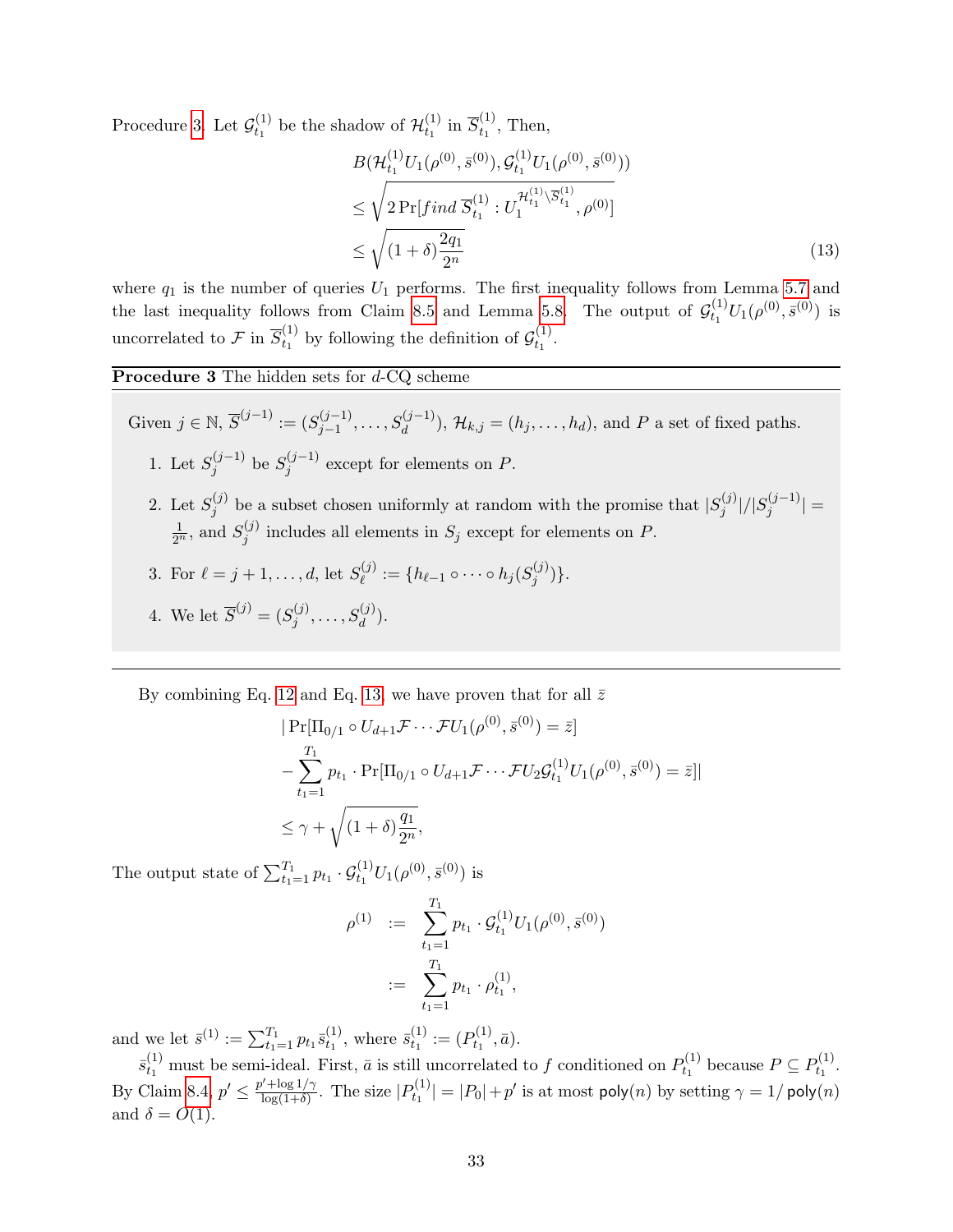We then show that if  $\bar{s}$  is ideal,  $\bar{s}_{t_1}^{(1)}$  $t_1^{(1)}$  for  $t_1$  ∈ [T<sub>1</sub>] is ideal with high probability at least  $1-\frac{\text{poly}(n)}{2^n}$ . Note that  $\bar{a}$  is uncorrelated to f conditioned on P. This implies that for all  $\mathcal{H}_{t_1}^{(1)}$  $\mathbf{H}_{\overline{S}^{(0)}}\vert\bar{s}^{(0)},$  $\mathcal{H}_{t_1}^{(1)}$  $t_1^{(1)}$  can only have at most additional p' paths be fixed in F, and these paths are uncorrelated to f conditioned on  $P_0$ . Since these paths are uncorrelated to f conditioned on  $P_0$ , the probability that  $P_{t_1}^{(1)}$  $t_1^{(1)}$  gives s is at most  $\frac{(|P_{t_1}^{(1)}|+1)^2}{2n-(|P^{(1)}|+1)^2}$  $\frac{(P_{t_1}+P_{t_1})}{2^n-(P_{t_1}^{(1)}+1)^2}$ . Therefore, the probability that  $\bar{s}^{(1)}$  is ideal is at least  $1-\frac{\text{poly}(n)}{2^n}.$ 

Then, we consider

$$
\Pi_{0/1} \circ U_{d+1} \mathcal{F} \cdots \mathcal{F} U_2(\rho^{(1)}, \bar{s}^{(1)}).
$$

The formula above can be decomposed as

$$
\sum_{t_1=1}^{T_1} p_{t_1} \cdot \Pi_{0/1} \circ U_{d+1} \mathcal{F} \cdots \mathcal{F} U_2(\rho_{t_1}^{(1)}, \bar{s}_{t_1}^{(1)})
$$

Note that  $\rho_{t_1}^{(1)}$  $t_1^{(1)}$  is uncorrelated to mappings in  $\overline{S}_{t_1}^{(1)}$  $\overset{(1)}{{t_1}}$  since  $\mathcal{G}^{(1)}_{t_1}$  $t_1^{(1)}$  has mappings in  $\overline{S}_{t_1}^{(1)}$  $t_1^{(1)}$  be blocked. This implies that conditioned on  $\rho_{t_1}^{(1)}$  $t_1^{(1)}$ , the mappings in  $\overline{S}_{t_1}^{(1)}$  $t_1^{(1)}$  are still uniformly random. Therefore, for each input  $(\rho_{t_1}^{(1)})$  $\frac{(1)}{t_1}, \overline{s}_{t_1}^{(1)}$  $t_1^{(1)}$ , we can apply the presampling argument in Claim [8.4](#page-27-0) again and get the convex combination  $\mathbf{H}_{\overline{S}_{t_1}^{(1)}}$  $|(\bar{s}_{t_1}^{(1)}$  $t_1^{(1)}$ ) satisfying that for all  $\bar{z}$ ,

<span id="page-33-0"></span>
$$
|\Pr[\Pi_{0/1} \circ U_{d+1} \circ U_d \cdots \mathcal{F} U_2(\rho_{t_1}^{(1)}, \bar{s}_{t_1}^{(1)}) = \bar{z}]
$$
  
- 
$$
\Pr[\Pi_{0/1} \circ U_{d+1} \mathcal{F} \cdots \mathcal{F} U_2 \left( \mathbf{H}_{\overline{S}_{t_1}^{(1)}} | (\bar{s}_{t_1}^{(1)}) \right) U_1(\rho_{t_1}^{(1)}, \bar{s}_{t_1}^{(1)}) = \bar{z}] | \leq \gamma.
$$
 (14)

Here, we represent the convex combination as following formula

$$
\mathbf{H}_{\overline{S}_{t_1}^{(1)}} | (\bar{s}_{t_1}^{(1)}) := \sum_{t_2=1}^{T_2} p_{t_1,t_2} \mathcal{H}_{t_1,t_2}^{(2)}
$$

and then construct the shadow  $\mathcal{G}^{(2)}_{t_1,t_2}$  $t_{1,t_2}^{(2)}$  and the hidden set  $\overline{S}_{t_1,i_2}^{(2)}$  $t_{1, t_2}^{(2)}$  for each  ${\cal H}_{t_1, t_2}^{(2)}$  $t_{1}, t_{2}$  according to Procedure [3.](#page-32-0) It satisfies that

<span id="page-33-1"></span>
$$
B(\mathcal{H}_{t_1,t_2}^{(2)} U_2(\rho_{t_1}^{(1)}, \bar{s}_{t_1}^{(1)}), \mathcal{G}_{t_1,t_2}^{(2)} U_2(\rho_{t_1}^{(1)}, \bar{s}_{t_1}^{(1)}))
$$
  
\n
$$
\leq \sqrt{2 \Pr[ find \overline{S}_{t_1,t_2}^{(2)} : U_1^{\mathcal{H}_{t_1,t_2}^{(2)} \backslash \overline{S}_{t_1,t_2}^{(2)}}, \rho^{(0)}]}
$$
  
\n
$$
\leq \sqrt{(1+\delta) \frac{2q_2}{2^n}},
$$
\n(15)

where  $q_2$  is the number of queries  $U_2$  performs. We let  $P_{t_1,t}^{(2)}$  $b_{t_1,t_2}^{(2)}$  be  $P_{t_1}^{(1)}$  $t_1^{(1)}$  and the additional set of paths fixed in  $\mathcal{H}_{t_{1},t_{2}}^{(2)}$  $t_1,t_2$ . We let  $\bar{s}^{(2)}_{t_1,i_2}$  $t_{1, t_2}^{(2)} := (\bar{a}, P_{t_1, t_2}^{(2)}).$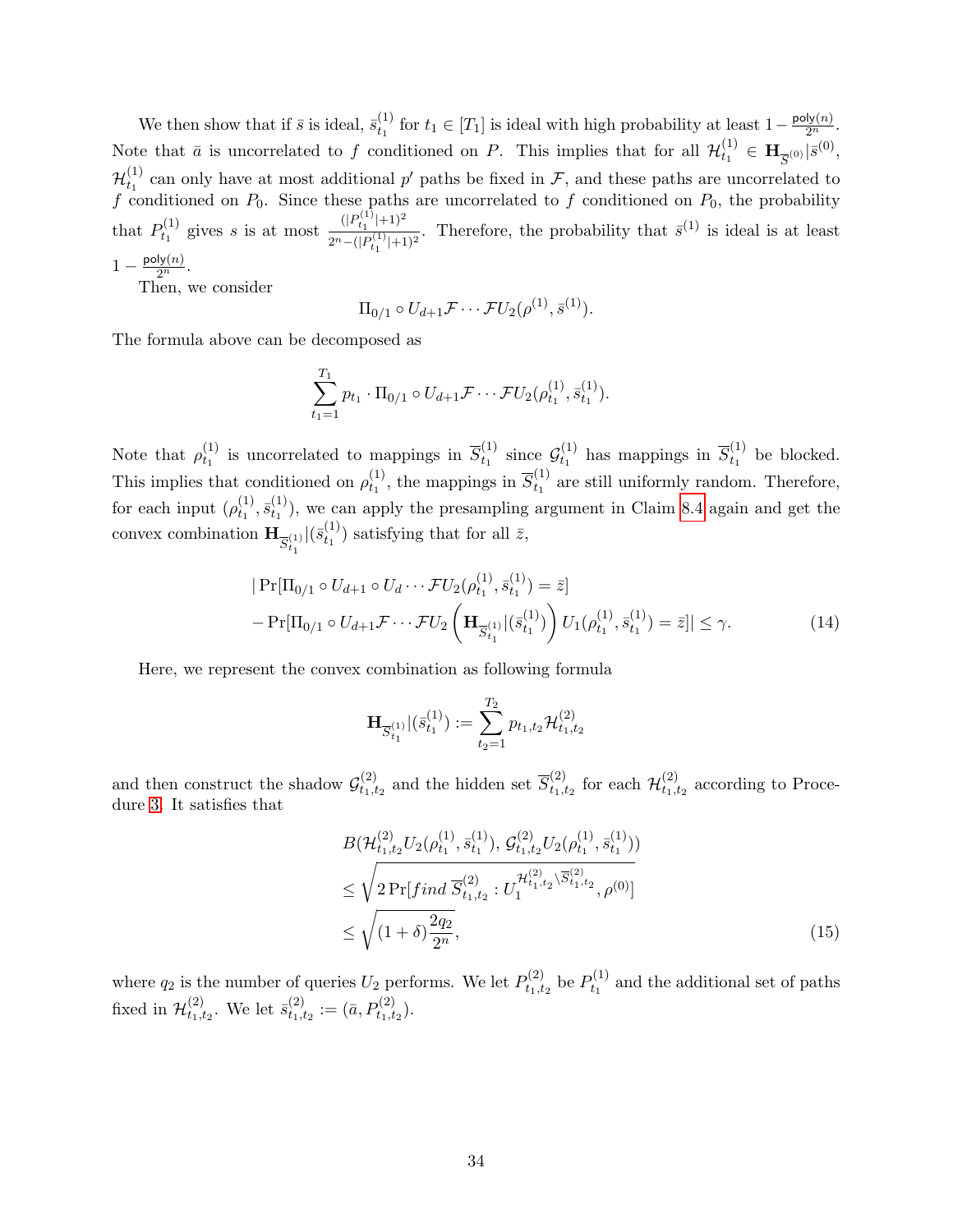By Eq. [14](#page-33-0) and Eq. [15,](#page-33-1) for all  $\bar{z}$ ,

$$
\begin{split}\n&\|\sum_{t_1=1}^{T_1} p_{t_1} \cdot \Pr[\Pi_{0/1} \circ U_{d+1} \mathcal{F} \circ U_d \circ \cdots \circ \mathcal{F} \circ U_2(\rho_{t_1}^{(1)}, \bar{s}_{t_1}^{(1)}) = \bar{z}] - \\
&\sum_{t_1=1}^{T_2} \sum_{t_2=1}^{T_2} p_{t_1} p_{t_1, t_2} \cdot \Pr[\Pi_{0/1} \circ U_{d+1} \mathcal{F} \cdots \mathcal{G}_{t_1, t_2}^{(2)} U_2(\rho_{t_1}^{(1)}, \bar{s}_{t_1}^{(1)}) = \bar{z}]\n\\
&\leq \gamma + \sqrt{(1+\delta)\frac{q_2}{2^n}}.\n\end{split}
$$

Again, we let the output state of  $\sum_{t_1=1}^{T_1} \sum_{t_2=1}^{T_2} p_{t_1} p_{t_1,t_2} \cdot \mathcal{G}_{t_1,t_2}^{(2)} U_2 \mathcal{G}_{t_1}^{(1)}$  $t_1^{(1)}U_1$  be

$$
\rho^{(2)} := \sum_{t_1=1}^{T_1} \sum_{t_2=1}^{T_2} p_{t_1} p_{t_1,t_2} \mathcal{G}_{t_1,t_2}^{(2)} U_2 \mathcal{G}_{t_1}^{(1)} U_1(\rho^{(0)}, \bar{s}^{(0)})
$$
  

$$
:= \sum_{t_1=1}^{T_1} \sum_{t_2=1}^{T_2} p_{t_1} p_{t_1,t_2} \rho_{t_1,t_2}^{(2)},
$$

which satisfies that  $\rho_{t_1,j}^{(2)}$  $t_1,t_2$  is uncorrelated the mappings in  $\overline{S}_{t_1,t_2}^{(2)}$  $t_1, t_2$ . We let

$$
\bar{s}^{(2)} := \sum_{t_1=1}^{T_1} \sum_{t_2=1}^{T_2} p_{t_1} p_{t_1,t_2} \bar{s}^{(2)}_{t_1,t_2}.
$$

Here, in case that  $\bar{s}_{t_1}^{(1)}$  $t_1^{(1)}$  is ideal,  $\bar{s}_{t_1,i}^{(2)}$  $t_{1,t_2}^{(2)}$  is also ideal with probability at least  $1 - \frac{\text{poly}(n)}{2^n}$  via the same analysis. Therefore, the probability that  $\bar{s}^{(2)}_{t_{1},t}$  $t_{1,t_2}^{(2)}$  is ideal is at least 1 −  $\frac{\text{poly}(n)}{2^n}$ .  $\bar{s}_{t_1,t_2}^{(2)}$  must be semi-ideal since  $\bar{s}_{t_1}^{(1)}$  $t_1^{(1)}$  is semi-ideal via the same analysis.

Now, we can suppose when the k-th parallel queries are applied, for all  $\bar{z}$ , there exist  $\{\mathcal{G}_{t_1,...,t_k}^{(k)}\}$ and the corresponding hidden sets  $\{S_{t_1}^{(k)}\}$  $\{t_1,\ldots,t_k\}$  such that

<span id="page-34-0"></span>
$$
\left| \sum_{t_1,\dots,t_{k-1}} p_{t_1} \cdots p_{t_1,\dots,t_{k-1}} \cdot \Pr[\Pi_{0/1} \circ U_{d+1} \mathcal{F} \cdots \mathcal{F} U_k(\rho_{t_1,\dots,t_{k-1}}^{(k-1)}, \bar{s}_{t_1,\dots,t_{k-1}}^{(k-1)}) = \bar{z} \right] - \sum_{t_1,\dots,t_k} p_{t_1} \cdots p_{t_1,\dots,t_k} \Pr[\Pi_{0/1} \circ U_{d+1} \mathcal{F} \cdots \mathcal{G}_{t_1,\dots,t_k}^{(k)} U_k(\rho_{t_1,\dots,t_{k-1}}^{(k-1)}, \bar{s}_{t_1,\dots,t_{k-1}}^{(k-1)}) = \bar{z}]|
$$
  

$$
\leq \gamma + \sqrt{(1+\delta)\frac{q_k}{2^n}}.
$$
 (16)

Here,  $\rho_{t_1,\dots,t}^{(k-1)}$  $\binom{(k-1)}{t_1,\dots,t_{k-1}}$  is the output of  $\mathcal{G}^{(k-1)}_{t_1,\dots,t_k}$  $t_{t_1,...,t_{k-1}}^{(k-1)} U_{k-1} \cdots \mathcal{G}_{i,t_1}^{(1)} U_1(\rho^{(0)}, \bar{s}^{(0)})$  and  $\bar{s}_{t_1}^{(k-1)}$  $\binom{(k-1)}{t_1,\ldots,t_{k-1}} := (\bar{a}, P_{t_1,\ldots,t_{k-1}}^{(k-1)}),$ 

where  $\bar{s}_{t_1,\dots,t}^{(k-1)}$  $\mu_{t_1,\ldots,t_{k-1}}^{(k-1)}$  is ideal with probability at least  $1-\frac{\text{poly}(n)}{2^n}$ , and  $\rho_{t_1,\ldots,t_{k-1}}^{(k-1)}$  $\binom{(k-1)}{t_1,\ldots,t_{k-1}}$  is uncorrelated to mappings in  $\overline{S}_{t_1,\dots,t}^{(k-1)}$  $\sum_{t_1,...,t_{k-1}}^{(k-1)}$ 

The output of the scheme with access to  $\{\mathcal{G}_{t_1,\ldots,t_k}^{(k)}\}$  in Eq. [16](#page-34-0) is

$$
\rho^{(k)} \quad := \quad \sum_{t_1, \dots, t_k} p_{t_1} \cdots p_{t_1, \dots, t_k} \cdot \rho^{(k)}_{t_1, \dots, t_k}
$$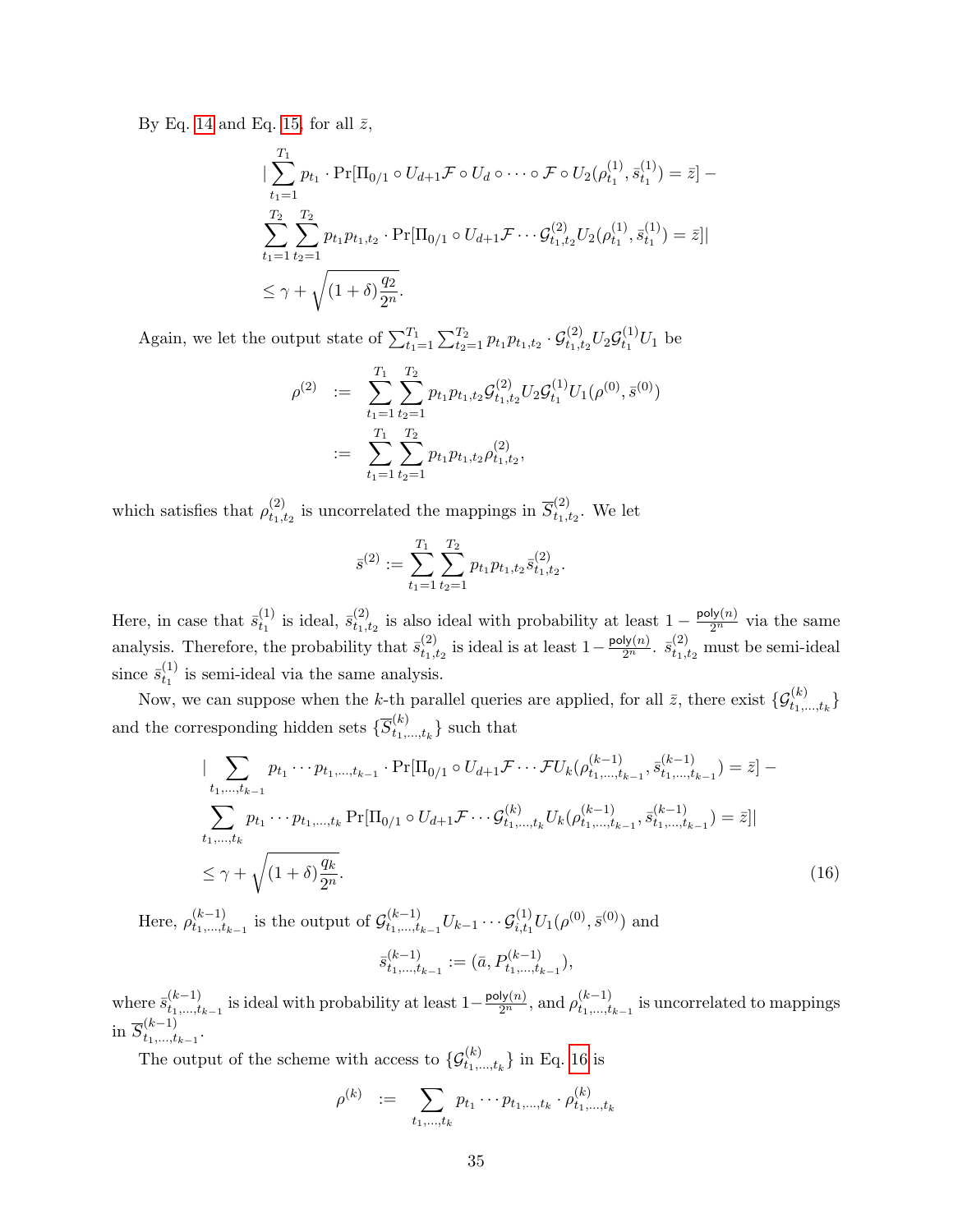which satisfies that  $\rho_{t_k}^{(k)}$  $t_{t_1,\ldots,t_k}^{(k)}$  is uncorrelated to the mappings in  $\overline{S}_{t_1,\ldots,t_k}^{(k)}$  $t_1, \ldots, t_k$ . We let

$$
\bar{s}^{(k)} := \sum_{t_1,\dots,t_k} (p_{t_1} \cdots p_{t_1,\dots,t_k} \bar{s}_{t_1,\dots,t_k}^{(k)},
$$

where  $\bar{s}_{t_1}^{(k)}$  $t_1,...,t_k := P_{t_1,+}^{(k)}$  $t_{1},...,t_{k},\bar{a}$  is ideal with probability at least  $1-\frac{\text{poly}(n)}{2^{n}}$ . Consider the  $(k + 1)$ -th quantum parallel queries,

$$
\Pi_{0/1} \circ U_{d+1} \mathcal{F} \cdots \mathcal{F} U_{k+1}(\rho^{(k)}, \bar{s}^{(k)}) \n= \sum_{t_1, ..., t_k} p_{t_1} \cdots p_{t_1, ..., t_k} \cdot \Pi_{0/1} \circ U_{d+1} \mathcal{F} \cdots \mathcal{F} U_k(\rho^{(k)}_{t_1, ..., t_k}, \bar{s}^{(k)}_{t_1, ..., t_k}).
$$

Following the fact that  $\rho_{t_1}^{(k)}$  $t_{t_1,\ldots,t_k}^{(k)}$  is only correlated to mappings out of  $\overline{S}_{t_1,\ldots,t_k}^{(k)}$  $t_1^{(k)}$ , we apply the presampling argument in Claim [8.4,](#page-27-0) and there exists a convex combination

$$
\mathbf{H}_{\overline{S}_{t_1,\ldots,t_k}^{(k)}} | (\overline{s}_{t_1,\ldots,t_k}^{(k)}) := \sum_{t_{k+1}} p_{t_1,\ldots,t_{k+1}} \mathcal{H}_{t_1,\ldots,t_{k+1}}^{(k+1)}
$$

such that for all  $\bar{z}$ ,

$$
\left| \sum_{t_1,\dots,t_k} p_{t_1} \cdots p_{t_1,\dots,t_k} \cdot \Pr[\Pi_{0/1} \circ U_{d+1} \mathcal{F} \cdots \mathcal{F} U_{k+1}(\rho_{t_1,\dots,t_k}^{(k)}, \bar{s}_{t_1,\dots,t_k}^{(k)}) = \bar{z} \right] - \sum_{t_1,\dots,t_{k+1}} p_{t_1} \cdots p_{t_1,\dots,t_{k+1}} \Pr[\Pi_{0/1} \circ U_{d+1} \mathcal{F} \cdots \mathcal{H}_{t_1,\dots,t_{k+1}}^{(k+1)} U_{k+1}(\rho_{t_1,\dots,t_k}^{(k)}, \bar{s}_{t_1,\dots,t_k}^{(k)}) = \bar{z}] \right|
$$
  
\$\leq \gamma\$.

We then construct  $\mathcal{G}^{(k+1)}_{t_1,\dots,t_n}$  $t_{t_1,...,t_{k+1}}^{(k+1)}$  and  $\overline{S}_{t_1,...,t}^{(k+1)}$  $t_{t_1,...,t_{k+1}}^{(k+1)}$  for each  $\mathcal{H}_{t_1,...,t_{k+1}}^{(k+1)}$  $t_{1,\ldots,t_{k+1}}^{(k+1)}$ . Following the same proof, we can show that for all  $\bar{z}$ 

$$
\left| \sum_{t_1,\dots,t_k} p_{t_1} \cdots p_{t_1,\dots,t_k} \cdot \Pr[\Pi_{0/1} \circ U_{d+1} \mathcal{F} \cdots \mathcal{F} U_{k+1}(\rho_{t_1,\dots,t_k}^{(k)}, \bar{s}_{t_1,\dots,t_k}^{(k)}) = \bar{z} \right] - \sum_{t_1,\dots,t_{k+1}} p_{t_1} \cdots p_{t_1,\dots,t_{k+1}} \Pr[\Pi_{0/1} \circ U_{d+1} \mathcal{F} \cdots \mathcal{G}_{t_1,\dots,t_{k+1}}^{(k+1)} U_{k+1}(\rho_{t_1,\dots,t_{k+1}}^{(k+1)}, \bar{s}_{t_1,\dots,t_{k+1}}^{(k+1)}) = \bar{z}] \right|
$$
  

$$
\leq \gamma + \sqrt{(1+\delta) \frac{q_{k+1}}{2^n}}.
$$

Moreover, the output of the scheme with access to  $\{G_{t_1,\ldots,t_{k+1}}^{(k+1)}\}$  is

$$
\rho^{(k+1)} \quad := \quad \sum_{t_1,\dots,t_{k+1}} p_{t_1} \cdots p_{t_1,\dots,t_{k+1}} \cdot \rho^{(k+1)}_{t_1,\dots,t_{k+1}}
$$

which satisfies that  $\rho_{t_1,\ldots,t_n}^{(k+1)}$  $\overline{t}_{t_1,\ldots,t_{k+1}}^{(k+1)}$  is uncorrelated to the mappings in  $\overline{S}_{t_1,\ldots,t_{k+1}}^{(k+1)}$  $t_1,...,t_{k+1}$ . We let

$$
\bar{s}^{(k+1)} := \sum_{t_1,\ldots,t_{k+1}} (p_{t_1} \cdots p_{t_1,\ldots,t_{k+1}} \bar{s}^{(k+1)}_{t_1,\ldots,t_{k+1}}),
$$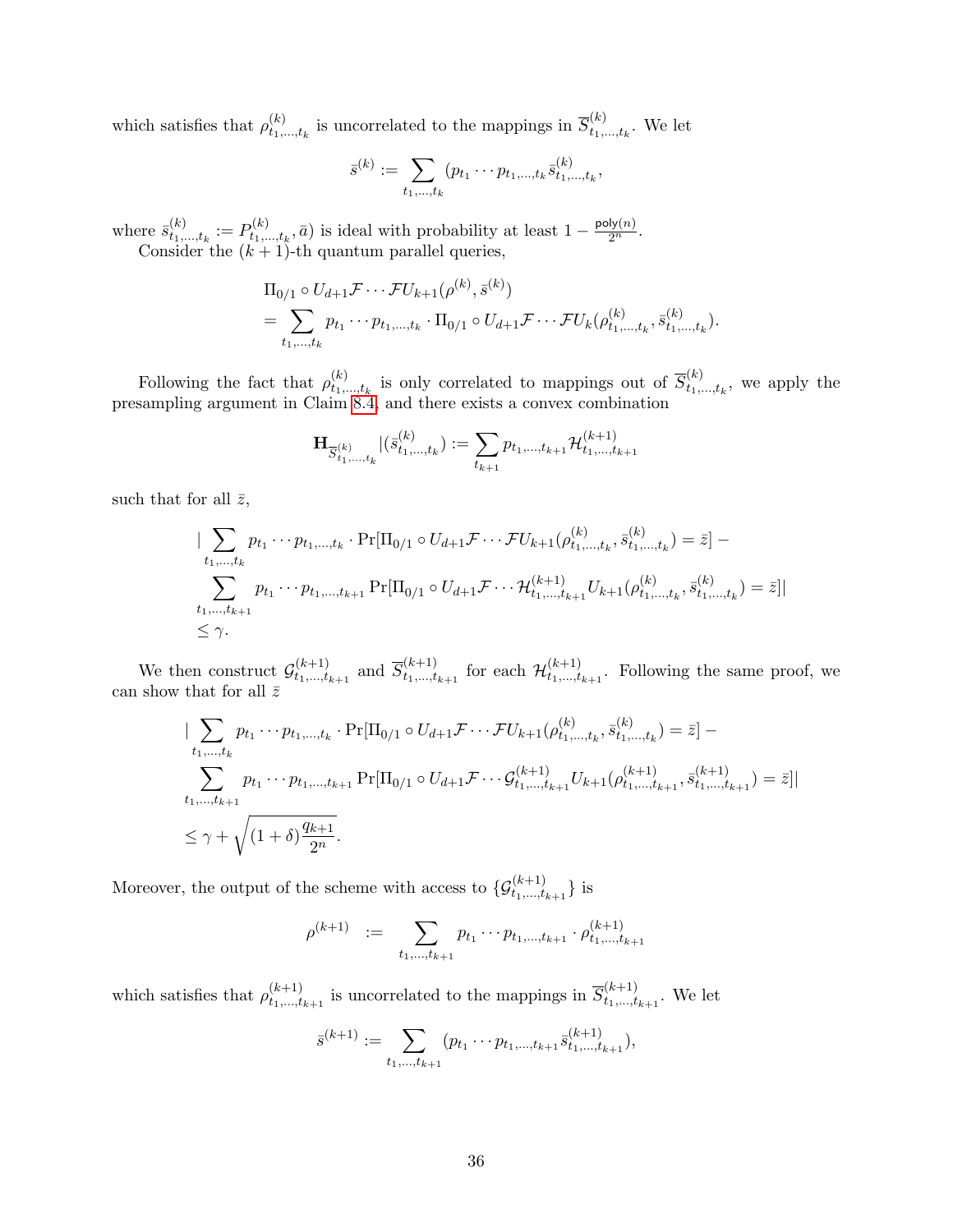where  $\bar{s}_{t_1,\dots,t}^{(k+1)}$  $t^{(k+1)}_{t_1,\dots,t_{k+1}} := (P_{t_1,\dots,t_k}^{(k+1)}$  $t_{1},...,t_{k+1},\bar{a})$  is ideal with probability  $1-\frac{\text{poly}(n)}{2^{n}}$ . Then, for all  $\bar{z}$ 

<span id="page-36-0"></span>
$$
|\Pr[\mathcal{B}^{\mathcal{F}}(\bar{s}^{(u)}) = \bar{z}] - \Pr[\mathcal{B}^{\mathbf{G}_{\bar{s}^{(u)}}}(\bar{s}^{(u)}) = \bar{z}]|
$$
  
\n
$$
= |\Pr[\Pi_{0/1} \circ U_{d+1} \mathcal{F} \cdots \mathcal{F}U_{1}(\rho^{(0)}, \bar{s}^{(0)}) = \bar{z}] -
$$
  
\n
$$
\sum_{t_{1},...,t_{d}} p_{t_{1}} \cdots p_{t_{1},...,t_{d}} \Pr[\Pi_{0/1} \circ U_{d+1} \mathcal{G}_{t_{1},...,t_{d}}^{(d)} \cdots \mathcal{G}_{t_{1}}^{(1)} U_{1}(\rho^{(0)}, \bar{s}^{(0)}) = \bar{z}]|
$$
  
\n
$$
\leq d\gamma + \sum_{i=1}^{d} \sqrt{(1+\delta)\frac{q_{i}}{2^{n}}}.
$$
\n(17)

Eq. [17](#page-36-0) follows from the hybrid argument and the indistinguishability we have just proven by math induction.

Finally, we need to show that the output of  $\mathcal{B}^{\mathbf{G}_{\bar{s}}(u)}(\bar{s}^{(u)})$  is ideal with probability  $1-\frac{\text{poly}(n)}{2^n}$ . The output can be represented by

$$
\mathcal{B}^{\mathbf{G}_{\bar{s}^{(u)}}}(\bar{s}^{(u)}):=\sum_{t_1,\ldots,t_d}p_{t_1}\cdots p_{t_1,\ldots,t_d}\bar{s}^{(d)}_{t_1,\ldots,t_d}
$$

and

$$
\bar{s}^{(d)}_{t_1,\ldots,t_d} := (\bar{a}', P^{(d)}_{t_1,\ldots,t_d})).
$$

First, we show that  $|P_{t_1}^{(d)}|$  $t_1^{(a)}$ , is at most a polynomial in *n*. The number of fixed paths by the sequence of shadows is at most  $d \cdot \frac{p' + \log 1/\gamma}{\log 1 + \delta}$  $\frac{\log 1/\gamma}{\log 1+\delta}$ . We set  $\gamma = 1/\text{poly}(n)$  and  $\delta = O(1)$  such that  $d\gamma + \sum_{i=1}^d \sqrt{(1+\delta)\frac{q_i}{2^n}} \le d\sqrt{\frac{\text{poly}(n)}{2^n}}$  and  $|P_{t_1}^{(d)}|$  $t_1^{(a)}$ ,  $t_2^{(a)}$  is at most poly $(n)$ . Moreover, since  $\bar{a}$  is uncorrelated to f given P, the additional paths fixed in  $\mathcal{G}_{t_1}^{(1)}$  $t_1^{(1)},\ldots,\mathcal{G}_{t_1,\lambda}^{(d)}$  $t_1^{(u)}$  is also uncorrelated to f given  $P_0$ . This implies that the probability that  $P_{t_1}^{(d)}$ .  $t_1^{(a)}$ , gives the hidden shift s is at most  $(|P_{t_1,...,t_d}^{(d)}|+1)^2$  $\frac{(|P_{t_1,\ldots,t_d}|+1)^2}{2^n-(|P_{t_1,\ldots,t_d}(|+1)|^2}$ . In the last, the bit string  $\bar{a}'$  is from the quantum state  $U_{d+1}\rho^{(d)}U_{d+1}^{\dagger}$  and  $\bar{a}$ . Since  $\rho^{(d)}$  is uncorrelated to  $f_d^*$  conditioned on  $P_{t_1, t_2}^{(d)}$  $t_1^{(d)}$ ,  $\bar{a}'$  must be uncorrelated to f conditioned on  $P_{t_1}^{(d)}$  $t_1,...,t_d$ .  $\Box$ 

Now, we are ready to prove Theorem [8.1.](#page-26-0)

*Proof of Theorem [8.1.](#page-26-0)* We first consider  $L_1$ . Since the input of  $L_1$  does not have any short advice which is correlated to all  $\mathcal{F}$ , we can use the analysis in Theorem [7.1](#page-22-0) to show that there exists a sequence of shadow  $\mathcal{G}^{(1)}$  such that

$$
|\Pr[(L_m \circ \cdots \circ L_1)^{\mathcal{F}}()=s] - \Pr[(L_m \circ \cdots \circ L_2)^{\mathcal{F}} \circ L_1^{\mathcal{G}^{(1)}}()=s] \leq d \sqrt{\frac{\text{poly}(n)}{2^n}},
$$

and the output of  $L_1^{\mathcal{G}^{(1)}}$  $\mathcal{G}^{(1)}_1$  is ideal with probability  $1-\frac{\text{poly}(n)}{2^n}$  and must be semi-ideal. Or, alternatively, we can follow Lemma [8.9,](#page-30-0) which also gives the same conclusion.

Then, we apply Lemma [8.9](#page-30-0) to replace the oracle of  $L_2$ ,

$$
|\Pr[(L_m \circ \cdots \circ L_2)^{\mathcal{F}}(L_1^{\mathcal{G}^{(1)}})) = s] - \Pr[(L_m \circ \cdots \circ L_3)^{\mathcal{F}} \circ L_2^{\mathbf{G}^{(2)}}(L_1^{\mathcal{G}^{(1)}})) = s] \leq d \sqrt{\frac{\text{poly}(n)}{2^n}}.
$$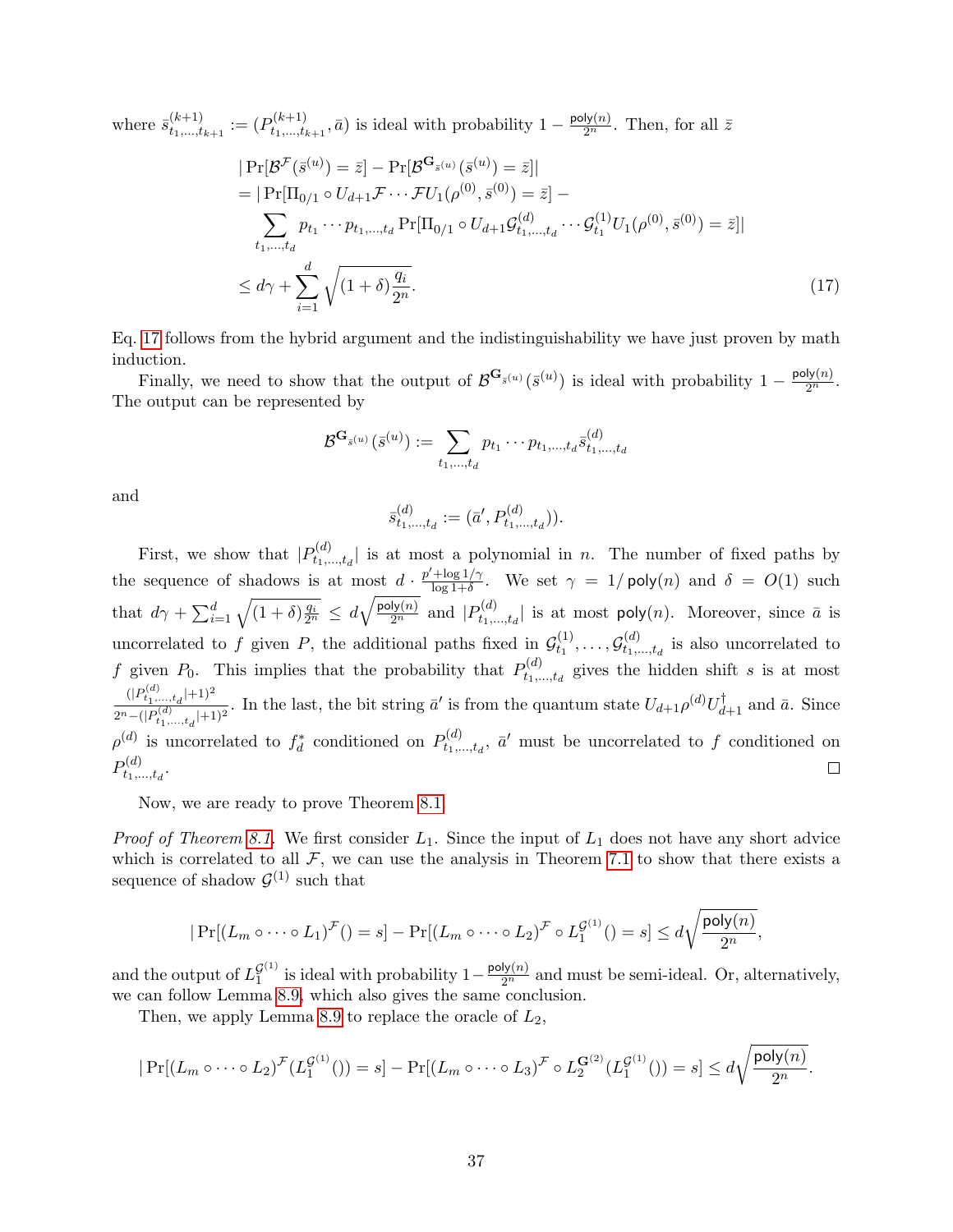We continuously replace the oracle of  $L_i$  for  $i = 1, \ldots, m$  according to Lemma [8.9.](#page-30-0) Finally, we can get the inequality

<span id="page-37-0"></span>
$$
|\Pr[(L_m \circ \cdots \circ L_1)^{\mathcal{F}}(t)] = s] - \Pr[L_m^{\mathbf{G}^{(m)}} \circ \cdots \circ L_1^{\mathcal{G}^{(1)}}(t)] = s] \le dm \sqrt{\frac{\text{poly}(n)}{2^n}}.
$$
\n(18)

Then, the rest to show is that  $Pr[(L_m^{\mathbf{G}^{(m)}} \circ \cdots \circ L_1^{\mathcal{G}^{(1)}})]$  $\binom{G^{(1)}}{1}$  () = s] is negligible. By Lemma [8.9,](#page-30-0) the output of  $L_m^{\mathbf{G}^{(m)}}$   $\circ \cdots \circ L_1^{\mathcal{G}^{(1)}}$  $\mathcal{G}^{(1)}($ ) is ideal with probability at least  $1 - \frac{\text{poly}(n)}{2^n}$ . Then, by applying Claim [8.8,](#page-30-2)

<span id="page-37-1"></span>
$$
\Pr[\mathcal{A}_c\left(L_m^{\mathbf{G}^{(m)}} \circ \cdots \circ L_1^{\mathcal{G}^{(1)}})\right) = s] \le \frac{\text{poly}(n)}{2^n}.\tag{19}
$$

Finally, by combining Eq. [18](#page-37-0) and Eq. [19,](#page-37-1)

$$
\Pr[(L_m \circ \cdots \circ L_1)^{\mathcal{F}}(r = s] \le dm\sqrt{\frac{\text{poly}(n)}{2^n}} + \frac{\text{poly}(n)}{2^n}.
$$

This completes the proof.

#### 8.3 On separating the depth hierarchy of  $d$ -CQ scheme

By using the same proof for Theorem [8.1,](#page-26-0) we can show that the  $d$ -SSP is also hard for any  $d$ -CQ scheme.

<span id="page-37-2"></span>**Theorem 8.10.** The d-SSP cannot be decided by any  $d$ -CQ scheme with probability greater than  $\frac{1}{2}+\sqrt{\frac{\mathsf{poly}(n)}{2^n}}.$ 

*Proof.* Following the proof for Theorem [8.1,](#page-26-0) there exist  $\mathcal{G}^{(1)}, \mathbf{G}^{(2)}, \ldots, \mathbf{G}^{(m)}$  such that A cannot distinguish F from  $\mathcal{G}^{(1)}, \mathbf{G}^{(2)}, \ldots, \mathbf{G}^{(m)}$ . Moreover, in case that f is a random Simon function, A with access to  $\mathcal{G}^{(1)}, \ldots, \mathbf{G}^{(m)}$  cannot find s. Therefore,  $Pr[\mathcal{A}^{\mathcal{F}}()=1] \leq 1/2 + md \cdot \sqrt{\frac{poly(n)}{2^n}}$  $\Box$  $\overline{2^n}$ 

**Corollary 8.11.** For any  $d \in \mathbb{N}$ , there is a  $(2d+1)$ -CQ scheme which can solve the d-SSP with high probability, but there is no d-CQ scheme which can solve the d-SSP.

Proof. This corollary follows from Theorem [8.10](#page-37-2) and Theorem [4.11](#page-14-0) directly.

 $\Box$ 

 $\Box$ 

Finally, we can conclude that

Corollary 8.12. Let  $O$  and  $\mathcal{L}(\mathcal{O})$  be defined as in Def. [4.10.](#page-14-1)  $\mathcal{L}(\mathcal{O}) \in \mathsf{BQP}^O$  and  $\mathcal{L}(\mathcal{O}) \notin$  $(BPP^{BQNC})^{\mathcal{O}}$ .

*Proof.* Note that each  $n \in \mathbb{N}$ ,  $\mathcal{O}_{unif}^{f_n,d(n)} \in \mathcal{O}$  has depth equal to the input size. A quantum circuit with depth poly $(n)$  can decide whether  $f_n$  is a Simon's function by Theorem [4.11](#page-14-0) and thus decides if  $1^n$  is in  $\mathcal{L}(\mathcal{O})$ . However, for d-CQ scheme which only has quantum depth  $d =$  poly log n, it cannot decide the language by Theorem [8.10.](#page-37-2)  $\Box$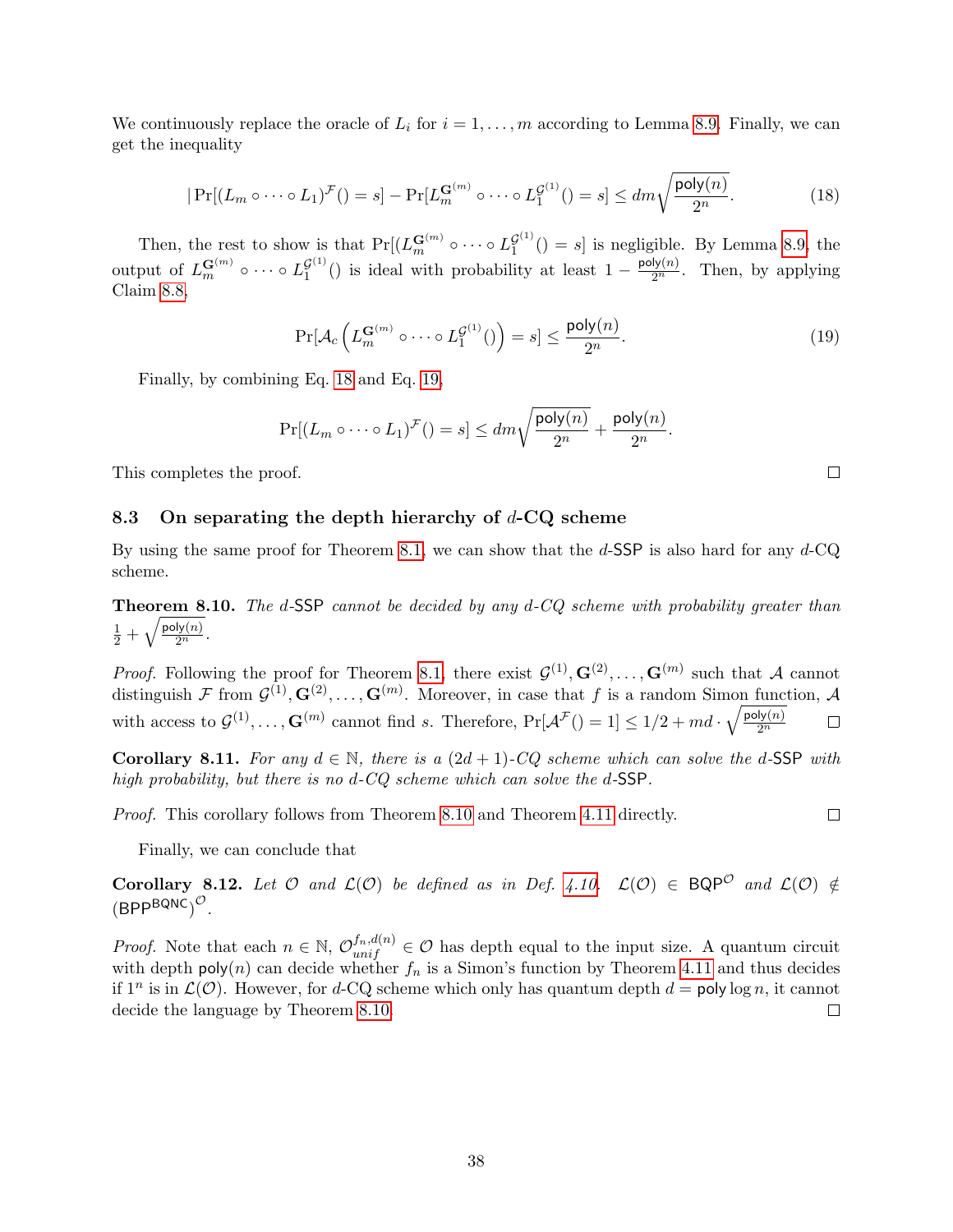## References

- <span id="page-38-0"></span>[AAB+19] Frank Arute, Kunal Arya, Ryan Babbush, Dave Bacon, Joseph C. Bardin, Rami Barends, Rupak Biswas, Sergio Boixo, Fernando G. S. L. Brandao, David A. Buell, Brian Burkett, Yu Chen, Zijun Chen, Ben Chiaro, Roberto Collins, William Courtney, Andrew Dunsworth, Edward Farhi, Brooks Foxen, Austin Fowler, Craig Gidney, Marissa Giustina, Rob Graff, Keith Guerin, Steve Habegger, Matthew P. Harrigan, Michael J. Hartmann, Alan Ho, Markus Hoffmann, Trent Huang, Travis S. Humble, Sergei V. Isakov, Evan Jeffrey, Zhang Jiang, Dvir Kafri, Kostyantyn Kechedzhi, Julian Kelly, Paul V. Klimov, Sergey Knysh, Alexander Korotkov, Fedor Kostritsa, David Landhuis, Mike Lindmark, Erik Lucero, Dmitry Lyakh, Salvatore Mandrà, Jarrod R. McClean, Matthew McEwen, Anthony Megrant, Xiao Mi, Kristel Michielsen, Masoud Mohseni, Josh Mutus, Ofer Naaman, Matthew Neeley, Charles Neill, Murphy Yuezhen Niu, Eric Ostby, Andre Petukhov, John C. Platt, Chris Quintana, Eleanor G. Rieffel, Pedram Roushan, Nicholas C. Rubin, Daniel Sank, Kevin J. Satzinger, Vadim Smelyanskiy, Kevin J. Sung, Matthew D. Trevithick, Amit Vainsencher, Benjamin Villalonga, Theodore White, Z. Jamie Yao, Ping Yeh, Adam Zalcman, Hartmut Neven, and John M. Martinis. Quantum supremacy using a programmable superconducting processor. Na $ture, 574(7779):505-510, 2019.$
- <span id="page-38-2"></span>[Aar05] Scott Aaronson. Ten semi-grand challenges for quantum computing theory, 2005.
- <span id="page-38-3"></span>[Aar10] Scott Aaronson. BQP and the polynomial hierarchy. In Proceedings of the Forty-second ACM Symposium on Theory of Computing, STOC '10, pages 141–150, New York, NY, USA, 2010. ACM.
- <span id="page-38-4"></span>[Aar11] Scott Aaronson. Projects aplenty. <https://www.scottaaronson.com/blog/?p=663>, 2011.
- <span id="page-38-5"></span>[Aar19] Scott Aaronson. Personal communication, 2019.
- <span id="page-38-1"></span>[AC17] Scott Aaronson and Lijie Chen. Complexity-theoretic foundations of quantum supremacy experiments. In Proceedings of the 32nd Computational Complexity Conference, CCC '17, Dagstuhl, DEU, 2017. Schloss Dagstuhl–Leibniz-Zentrum fuer Informatik.
- <span id="page-38-8"></span>[AHU18] Andris Ambainis, Mike Hamburg, and Dominique Unruh. Quantum security proofs using semi-classical oracles. IACR Cryptology ePrint Archive, 2018:904, 2018.
- <span id="page-38-6"></span>[BCC+14] Nir Bitansky, Ran Canetti, Henry Cohn, Shafi Goldwasser, Yael Tauman Kalai, Omer Paneth, and Alon Rosen. The impossibility of obfuscation with auxiliary input or a universal simulator. In Juan A. Garay and Rosario Gennaro, editors, Advances in Cryptology – CRYPTO 2014, pages 71–89, Berlin, Heidelberg, 2014. Springer Berlin Heidelberg.
- <span id="page-38-7"></span>[CCD+03] Andrew M. Childs, Richard Cleve, Enrico Deotto, Edward Farhi, Sam Gutmann, and Daniel A. Spielman. Exponential algorithmic speedup by a quantum walk. In Proceedings of the Thirty-Fifth Annual ACM Symposium on Theory of Computing, STOC '03, page 59–68, New York, NY, USA, 2003. Association for Computing Machinery.
- <span id="page-38-9"></span>[CDGS18] Sandro Coretti, Yevgeniy Dodis, Siyao Guo, and John P. Steinberger. Random oracles and non-uniformity. In EUROCRYPT (1), pages 227–258. Springer, 2018.